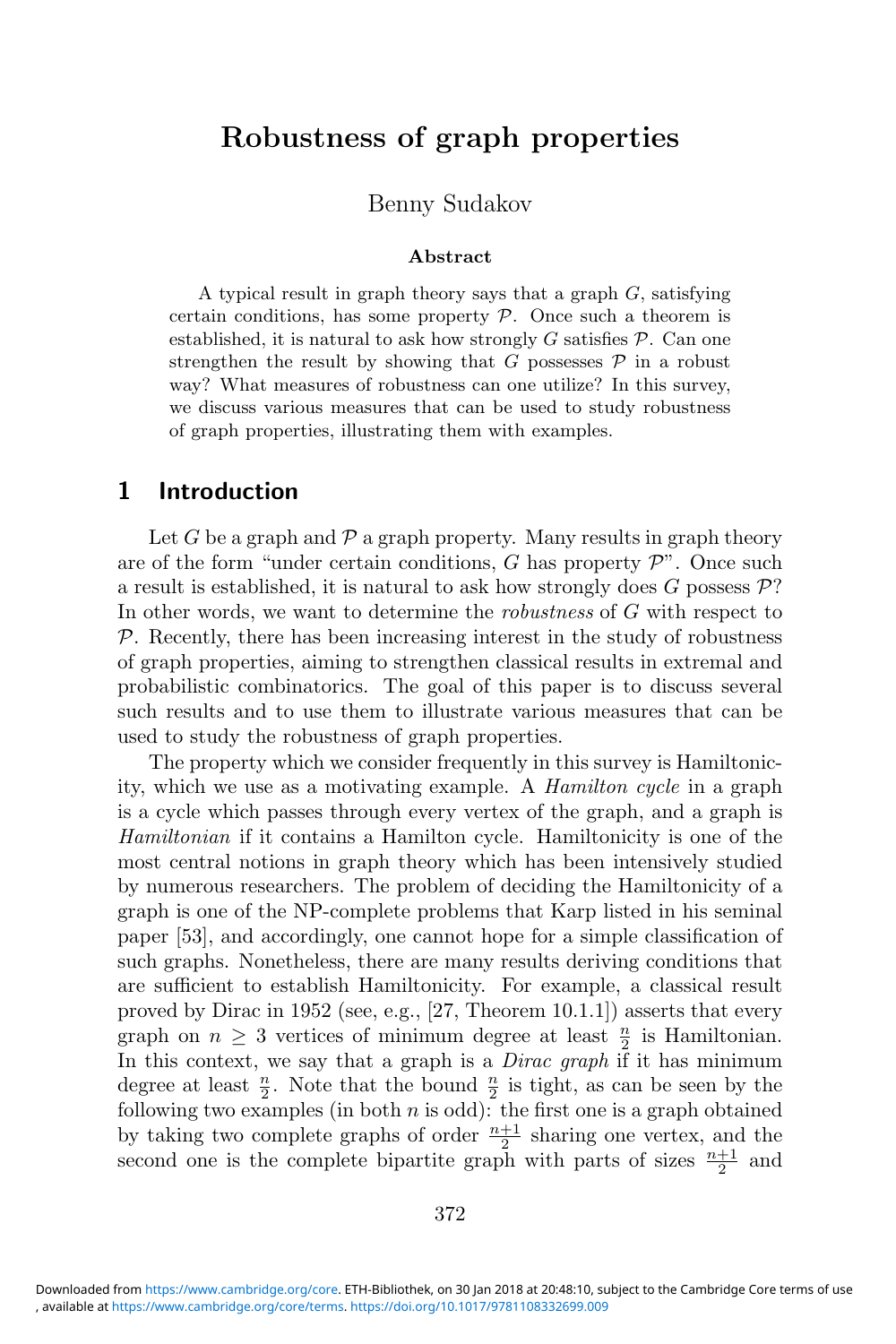$\frac{n-1}{2}$ . Both graphs have *n* vertices and minimum degree  $\frac{n-1}{2}$ , but are not Hamiltonian Hamiltonian.

Dirac's theorem is one of the most influential results in the study of Hamiltonicity, and by now many related results are known (see, e.g., [17]). It is therefore very natural to try to strengthen this theorem, by asking whether Dirac graphs are robustly Hamiltonian. It turns out that there are several ways to answer this question using different measures of robustness. For example, one could try to show that a Dirac graph has many Hamilton cycles or that it contains several edge-disjoint Hamilton cycles. One can also study whether Maker can win a Hamiltonicity game played on the edges of a Dirac graph. Another natural question concerns the Hamiltonicity of random subgraphs of Dirac graphs. We can also put some restrictions on the pairs of edges of a Dirac graph and consider whether there are Hamilton cycles which do not contain a pair of conflicting edges. Note that the answer to each of these questions defines in some sense a measure of robustness of a Dirac graph with respect to Hamiltonicity.

Another measure of how strongly a graph satisfies some property is the so-called *resilience* of a property. A graph property is called *monotone increasing* if it is closed under the addition of edges. Roughly speaking, for a monotone increasing graph property, the resilience quantifies the robustness in terms of the number of edges one must delete from  $G$ , locally or globally, in order to destroy the property  $P$ . Resilience was recently studied extensively in the context of random graphs. The most commonly used model of random graphs, sometimes even synonymous with the term "random graph", is the so called *binomial random graph*  $G(n, p)$ .

The random graph  $G(n, p)$  denotes the probability space whose elements are graphs on a vertex set  $[n] = \{1, \ldots, n\}$ , and where each pair of vertices forms an edge, randomly and independently, with probability p. Here,  $p$  is a positive real not greater than one, which can depend on  $n$ . Abusing notation slightly, we denote a graph drawn from this distribution by  $G(n, p)$ . It is well known (and easy to prove) that this distribution is concentrated on the graphs with roughly  $\binom{n}{2}p$  edges. We say that the 2 random graph G(n, p) possesses a graph property P *asymptotically almost surely*, or a.a.s. for short, if the probability that  $G(n, p)$  satisfies  $\mathcal P$  tends to 1 as the number of vertices  $n$  tends to infinity. It is well known (see [52]) that a monotone property  $P$  has a *threshold*  $p_0$  in a sense that if  $p \gg p_0$ , then the random graph a.a.s. satisfies P, while if  $p \ll p_0$ , then  $G(n, p)$  a.a.s. does not satisfy it. The study of random graphs, introduced in the seminal paper of Erdős and Rényi [31], has experienced spectacular growth in the last fifty years, with hundreds of papers and several monographs (see, e.g., [14, 52, 42]) devoted to the subject. For almost any interesting graph property, we now understand quite well when the ran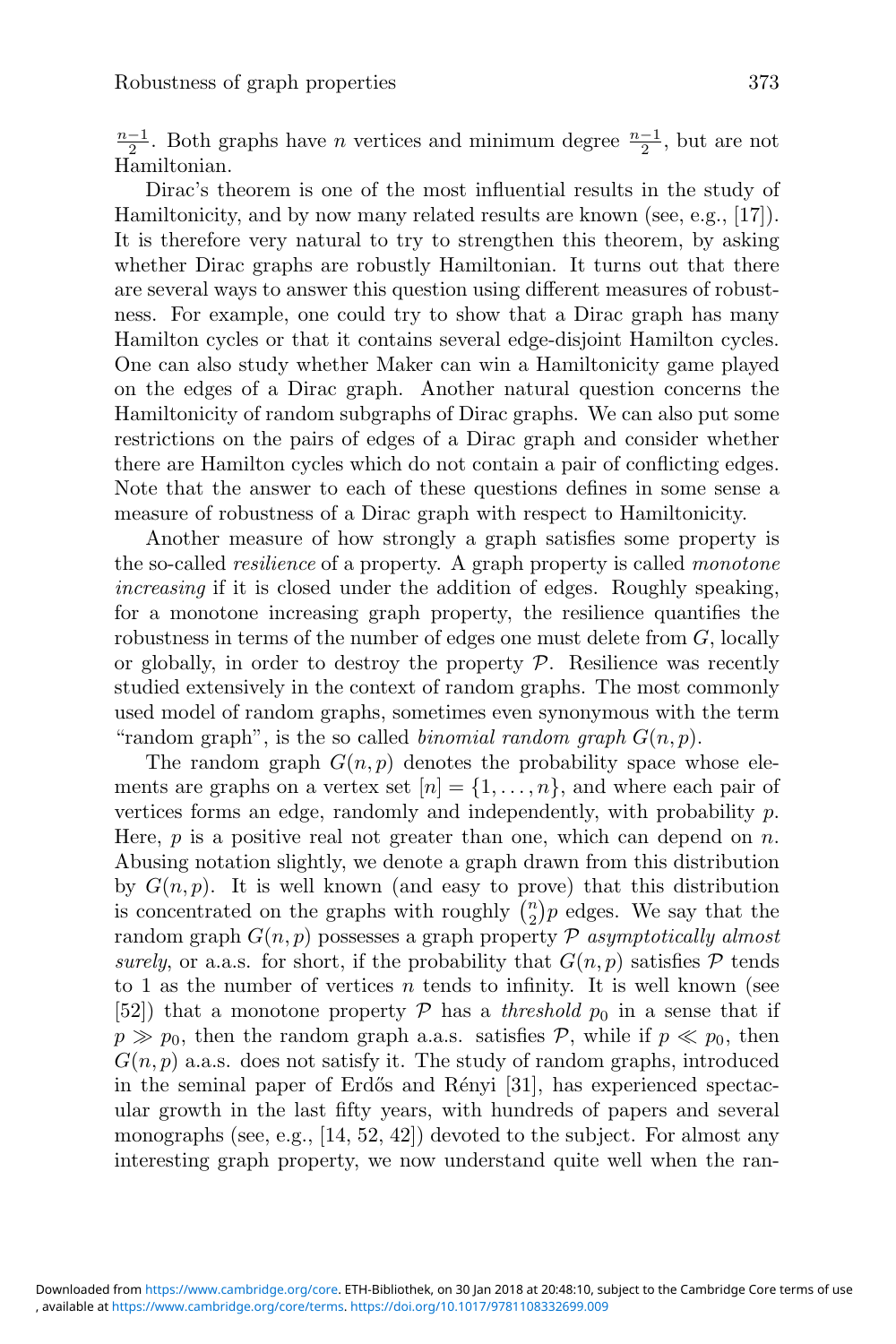dom graph  $G(n, p)$  typically has this property. It is therefore interesting to obtain robust versions of classical results on random graphs.

In the subsequent sections of this paper, we discuss the robustness notions we mentioned above in more detail and present several extensions of well-known theorems using these notions. It is of course impossible to cover all the known robustness results in one survey, and therefore the choice of results we present is inevitably subjective. Yet we hope to describe enough examples from this fascinating area to appeal to many researchers in extremal and probabilistic combinatorics, and to motivate further study of the subject.

## **2 Many copies**

Given a graph  $G$ , let  $h(G)$  denote the number of distinct Hamilton cycles in G. The above mentioned theorem of Dirac states that  $h(G) > 0$ for every *n*-vertex graph with minimum degree at least  $n/2$ . One obvious way to strengthen this theorem is to show that every Dirac graph contains several Hamilton cycles. This was achieved by Sárközy, Selkow and Szemerédi [88], who proved that every Dirac graph  $G$  contains not only one but at least  $c^n n!$ ! Hamilton cycles for some small positive constant c. They also conjectured that c can be improved to  $1/2 - o(1)$ . This is best possible, since there are Dirac graphs with at most  $(1/2 + o(1))^n n!$ Hamilton cycles. To see this, consider the random graph  $G(n, p)$  with  $1/2 < p = 1/2 + o(1)$ . Indeed, in this case, with high probability the minimum degree  $\delta(G(n, p)) = pn + o(n) \geq n/2$  and the expected number of Hamilton cycles is  $p^{n}(n-1)!$ .

The conjecture of Sárközy, Selkow and Szemerédi was proved in a remarkable paper of Cuckler and Kahn [25]. In fact, Cuckler and Kahn proved the following stronger result.

**Theorem 2.1** *For every Dirac graph* G *on* n *vertices with minimum degree*  $\delta(G)$ *,* 

$$
h(G) \ge \left(\frac{\delta(G)}{e}\right)^n (1 - o(1))^n.
$$

By considering a random graph with edge probability  $p = \delta(G)/n$ , one can easily check that this estimate is tight up to a multiplicative factor  $(1$  $o(1)$ <sup>n</sup>. The proof of Cuckler and Kahn uses a self-avoiding random walk on  $G$ , in which the next vertex is chosen from the yet unvisited neighbors of the current vertex according to a very cleverly chosen distribution. The authors show that even after walking for at least  $n - o(n)$  steps, one can use the remaining vertices to close it into a Hamilton cycle. Since the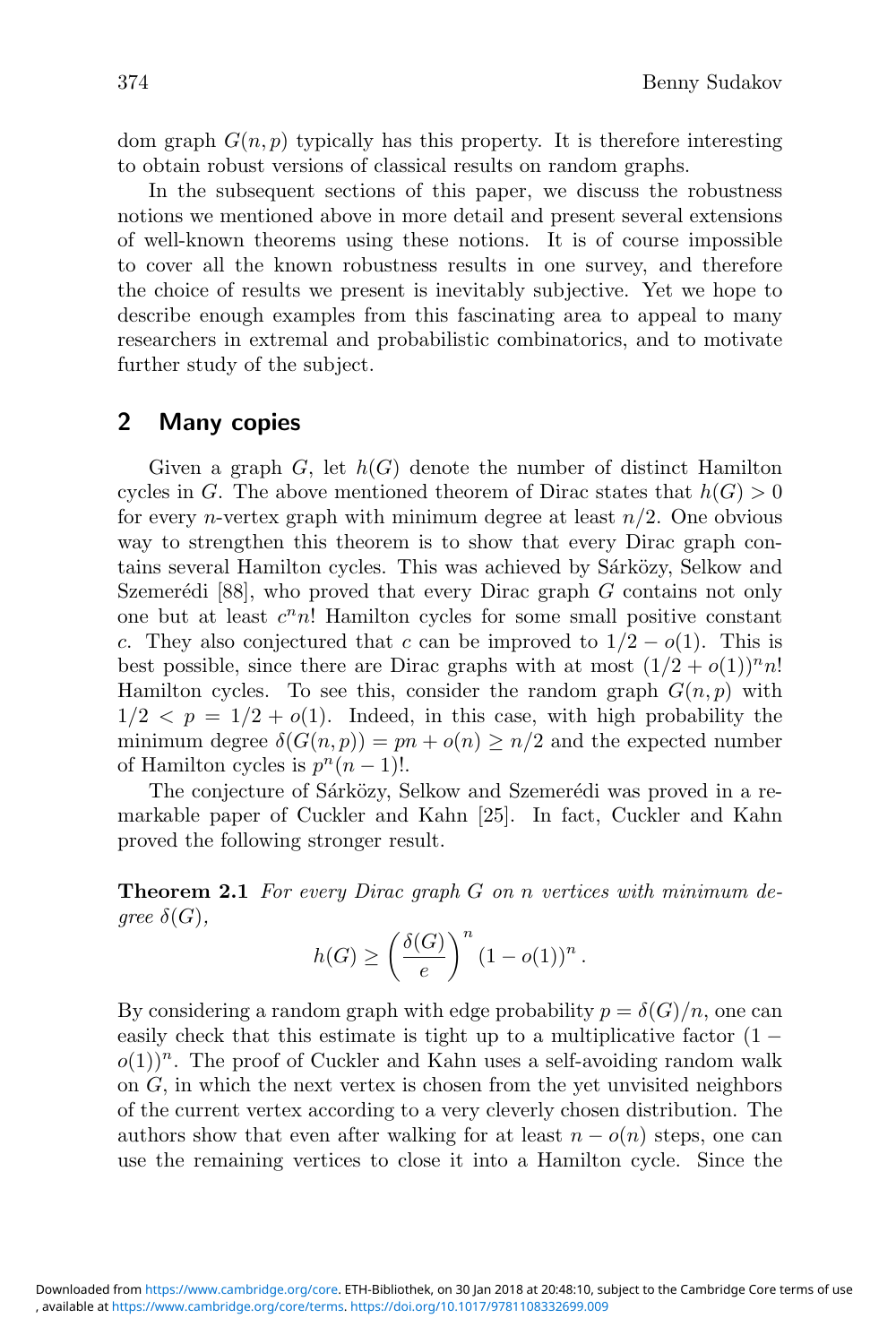initial part of the cycle was chosen randomly, this process produces many distinct Hamilton cycles. The details of how to choose the correct edgeweights and the proof that the above strategy works are quite involved and will not be discussed here.

A different approach to this problem was proposed in [38]. This approach is based on the standard estimates for the permanent of a matrix (the famous Minc conjecture, established by Brégman [19], and Van der Waerden conjecture, established by Egorychev [29] and Falikman [35]). Let  $S_n$  be the set of all permutations of the set  $[n]$ . The *permanent* of an  $n \times n$  matrix A is defined as  $per(A) = \sum_{\sigma \in S_n} \prod_{i=1}^n A_{i\sigma(i)}$ . Note that every permutation  $\sigma \in S_n$  has a cycle representation, which is unique up to the order of cycles. When A is the 0-1 adjacency matrix of a graph, every nonzero summand in the permanent is 1 and corresponds to a  $(\leq 2)$ -factor (consisting of cycles and single edges). Thus, the permanent of A counts the number of such factors. A 0-1 matrix A is called r-*regular* if it contains exactly r 1's in every row and column. Given such a matrix, the two above mentioned estimates on the permanent show that

$$
r^n \frac{n!}{n^n} \leq per(A) \leq (r!)^{n/r},\tag{2.1}
$$

which is asymptotically  $(1 - o(1))^n (r/e)^n$ .

Let  $G$  be a graph on  $n$  vertices which contains an  $r$ -factor (that is, an r-regular spanning subgraph) with r linear in n. Using estimates  $(2.1)$ one can show that G contains many 2-factors with few (at most  $n^{1-\delta}$ for some constant  $\delta > 0$ ) cycles. These 2-factors are then converted into many Hamilton cycles using rotation-extension type techniques. For some previous applications of the permanent-based approach to Hamiltonicity problems see, e.g., [3] and [43].

To illustrate this technique we sketch the proof of the following statement, which gives a lower bound on the number of Hamilton cycles in a dense graph G in terms of reg(G), where reg(G) is the maximal even r for which G contains an r-factor.

**Proposition 2.2** *Let* G *be a Dirac graph on* n *vertices. Then the number of Hamilton cycles in G is at least*  $\left(\frac{reg(G)}{e}\right)^n (1 - o(1))^n$ .

In particular, for a cn-regular graph G on n vertices and constant  $c > 1/2$ we show that  $h(G) \geq (c + o(1))^n n!$ , which is asymptotically tight. In general, the estimate in Proposition 2.2 is weaker than the result of Cuckler and Kahn. On the other hand, since every Dirac graph contains an r-factor with even r about  $n/4$  (see [54]), this bound implies immediately the result of Sárközy, Selkow and Szemerédi mentioned above.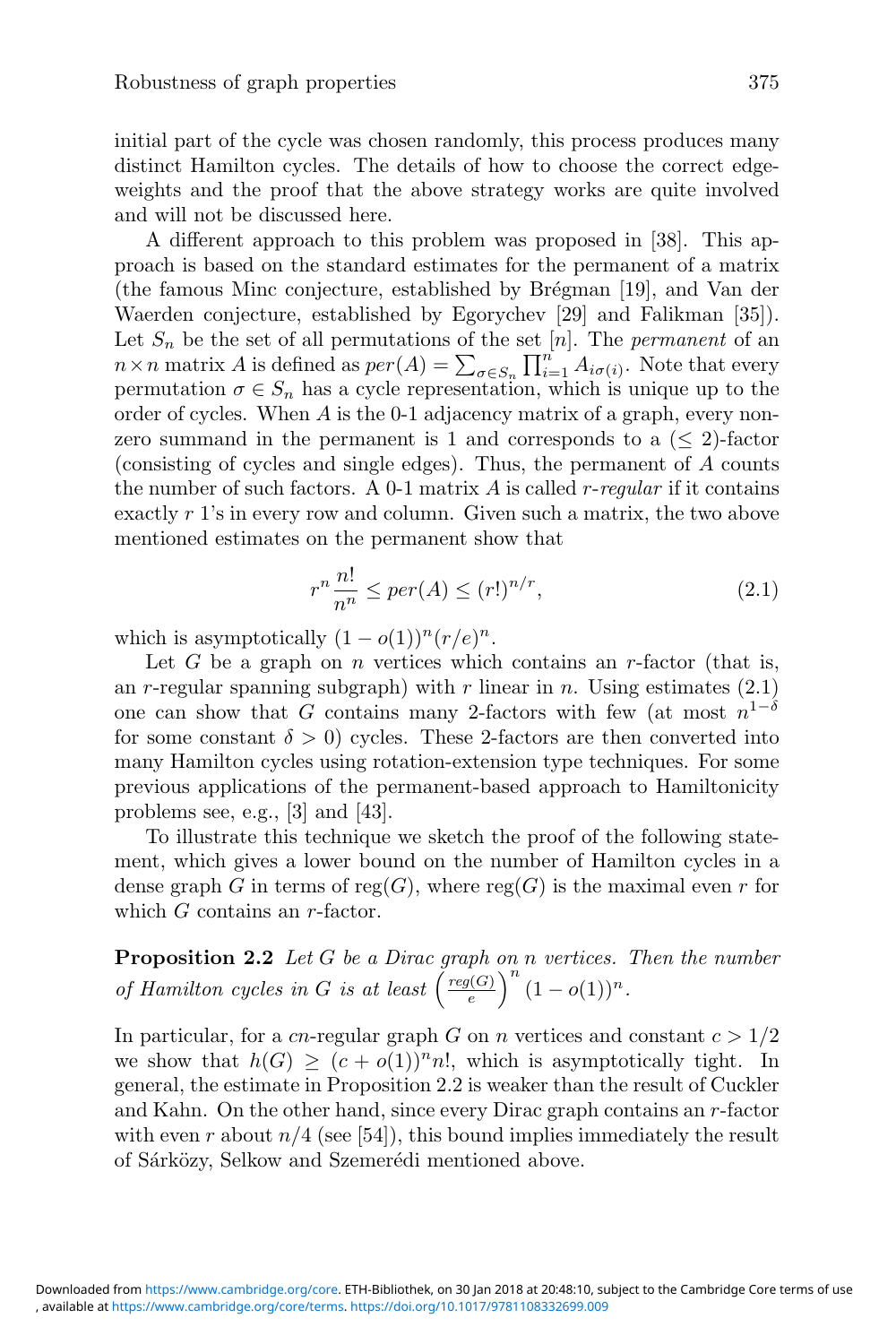**Sketch of proof of Proposition 2.2.** Let  $r = \text{reg}(G)$  and let  $H \subseteq G$ be an r-factor of G. We have that  $r = \Theta(n)$  and we can use permanent estimates (see [38]) to show that H has at least  $(r/e)^n(1-o(1))^n$  2-factors with at most  $s = n^{1/2+o(1)}$  cycles. For every such factor F, we can turn F into a Hamilton cycle of G by adding and removing at most  $O(s)$  edges as follows.

Take a non-Hamilton cycle  $C$  in  $F$ . By the connectivity of  $G$  we can find a vertex  $v \in V(C)$  and a vertex  $u \in V(G) \backslash V(C)$  for which  $vu \in E(G)$ . Then by deleting the edge  $vv^+$  from C  $(v^+$  is next vertex after v in the cycle) we get a path  $P$  which can be extended by the edge  $vu$ . Connecting it to a cycle C' which contains u we obtain a longer path  $P'$ . Repeat this argument as long as we can. If there are no edges between the endpoints  $w, w'$  of the current path  $P'$  and the other cycles from F, then we can close  $P'$  into a cycle as in the standard proof of Dirac's theorem. Indeed, both  $w, w'$  have at least  $n/2$  neighbors in  $P'$  and therefore there is a pair of consecutive vertices  $v, v^+$  of  $P'$  such that w is adjacent to  $v^+$  and w' is adjacent to v.



These edges together with  $P'$  form a cycle, which is connected to some other cycle in  $F$  as we explained above. Note that in each such step we invest at most 4 edge replacements in order to decrease the number of cycles in the factor by 1, and unless the current cycle is a Hamilton cycle, we can always merge two cycles. Therefore, after  $O(s)$  edge replacements we get a Hamilton cycle.

In order to complete the proof, note that every Hamilton cycle  $C$  we constructed was counted at most  $\binom{n}{s}(2s)^{2s} = r^{o(n)}$  times. Indeed, to get a 2-factor  $F$  from  $C$ , choose  $s$  edges of  $C$  to delete. This gives at most  $s$  paths which need to be turned into a 2-factor by connecting their endpoints. For each endpoint we have at most 2s choices of other endpoints to connect it to. Therefore, we obtain at least  $(r/e)^n(1 - o(1))^n$  Hamilton cycles.  $\Box$ 

A *tournament* is an oriented complete graph. It is easy to prove by induction that every tournament has a Hamilton path. Moreover, if the tournament is regular, i.e., if all vertices have the same in/outdegrees, then it also has a Hamilton cycle. Hence, it is logical to ask whether it has many such cycles. Counting Hamilton cycles in tournaments is a very old problem which goes back some seventy years to one of the first applications of the probabilistic method by Szele [91]. He proved that there is a tournament on n vertices which has at least  $(n-1)!/2^n$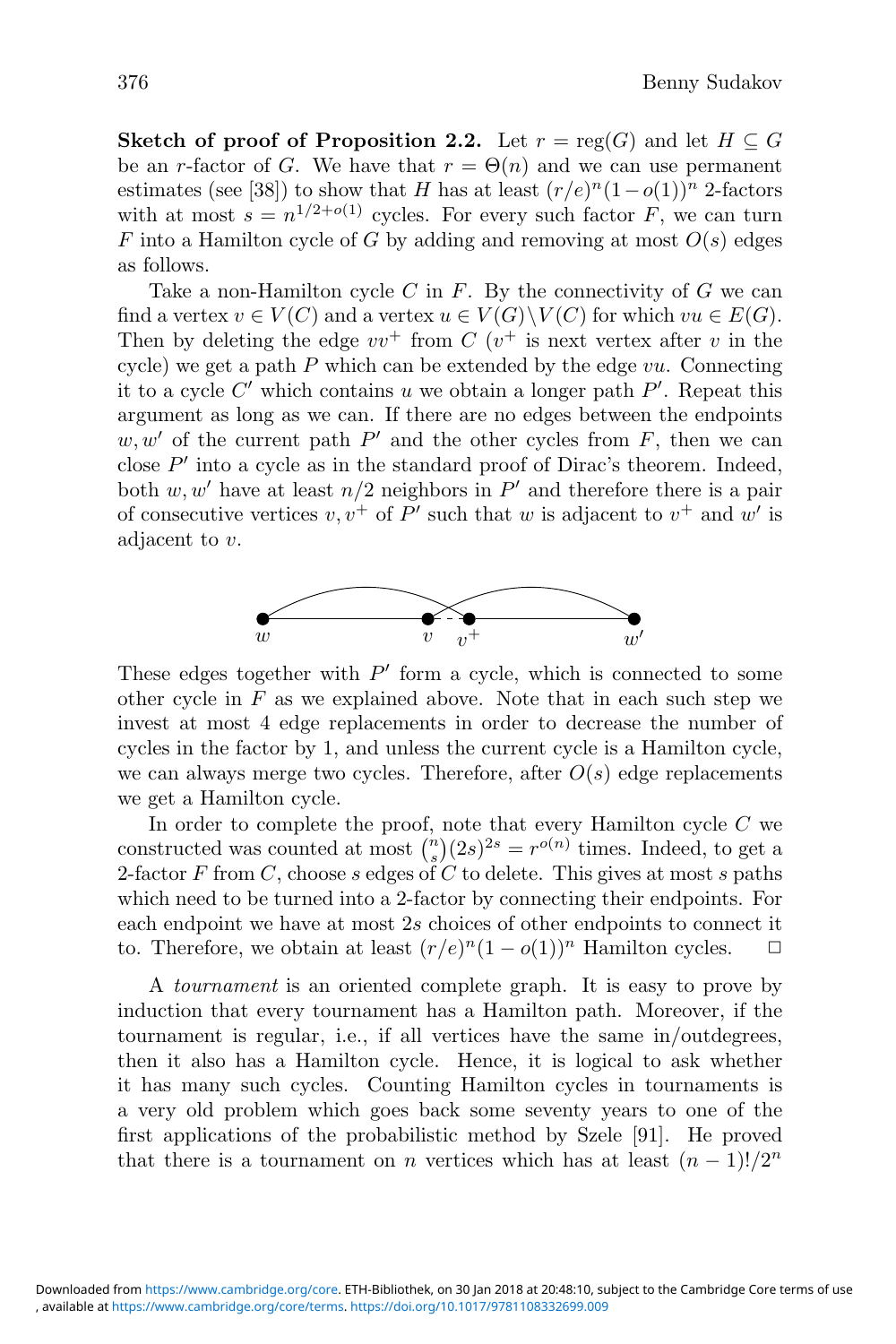Hamilton cycles. Alon [3] showed, using permanent estimates, that this result is nearly tight and that every *n*-vertex tournament has at most  $O(n^{3/2}(n-1)!/2^n)$  Hamilton cycles. Thomassen [93] conjectured that the randomness is unnecessary in Szele's result and that in fact every regular tournament contains at least  $n^{(1-o(1))n}$  Hamilton cycles. This conjecture was solved by Cuckler [24] using the above mentioned random walk approach. He proved that every regular tournament on  $n$  vertices contains at least  $\frac{n!}{(2+o(1))^n}$  Hamilton cycles.<br>Tournaments are a special case of *orient* 

Tournaments are a special case of *oriented* graphs, i.e., directed graphs which are obtained by orienting the edges of a simple graph. That is, between every unordered pair of vertices  $\{x, y\} \subseteq V(G)$  at most one of the (oriented) edges  $xy$  or  $yx$  is present. Hamiltonicity problems in oriented graphs are usually much more challenging. Given an oriented graph G, let  $\delta^+(G)$  and  $\delta^-(G)$  denote the minimum *outdegree* and *indegree* of the vertices in G, respectively. We also use the notation  $\delta^{\pm}(G)$  =  $\min\{\delta^+(G), \delta^-(G)\}\$ and refer to it as the *minimum semi-degree* of G. In the late 70's Thomassen [92] raised the question of determining the minimum semi-degree that ensures the existence of a Hamilton cycle in an oriented graph  $G$ . Häggkvist [48] found a construction which gives a lower bound of  $\frac{3n-4}{8} - 1$ . The problem was only resolved recently by Keevash,<br>Kühn and Osthus [55], who proved an analogue of Dirac's theorem for Kühn and Östhus [55], who proved an analogue of Dirac's theorem for oriented and large enough graphs.

**Theorem 2.3** *For all sufficiently large* n*, every oriented graph* G *on* n *vertices with*  $\delta^{\pm}(G) \ge \frac{3n-4}{8}$  *contains a Hamilton cycle.* 

Having obtained such a theorem, it is in the spirit of the above discussion to ask whether one can actually find many Hamilton cycles when  $\delta^{\pm}(G) \geq$  $\frac{3n-4}{8}$ . It turns out that the permanent-based approach can be used to  $\frac{3n-4}{8}$ . tackle this question in the case the oriented graph is nearly regular, yielding the following theorem [38].

**Theorem 2.4** *Let* n *be sufficiently large and let* G *be an oriented graph on n vertices whose in/outdegrees are all*  $cn \pm o(n)$  *for some constant*  $c > 3/8$ *. Then*  $h(G) \geq \left(\frac{(c+o(1))n}{e}\right)^n$ .

The bound on the in/outdegrees in this theorem is tight. This follows from the above-mentioned construction of Häggkvist  $[48]$ , which shows that there are non-Hamiltonian n-vertex oriented graphs with all in/outdegrees of order  $(3/8-o(1))n$ . Since in a regular tournament all in/outdegrees are  $\frac{n-1}{2}$ , this theorem substantially extends the result of Cuckler [24] mentioned above tioned above.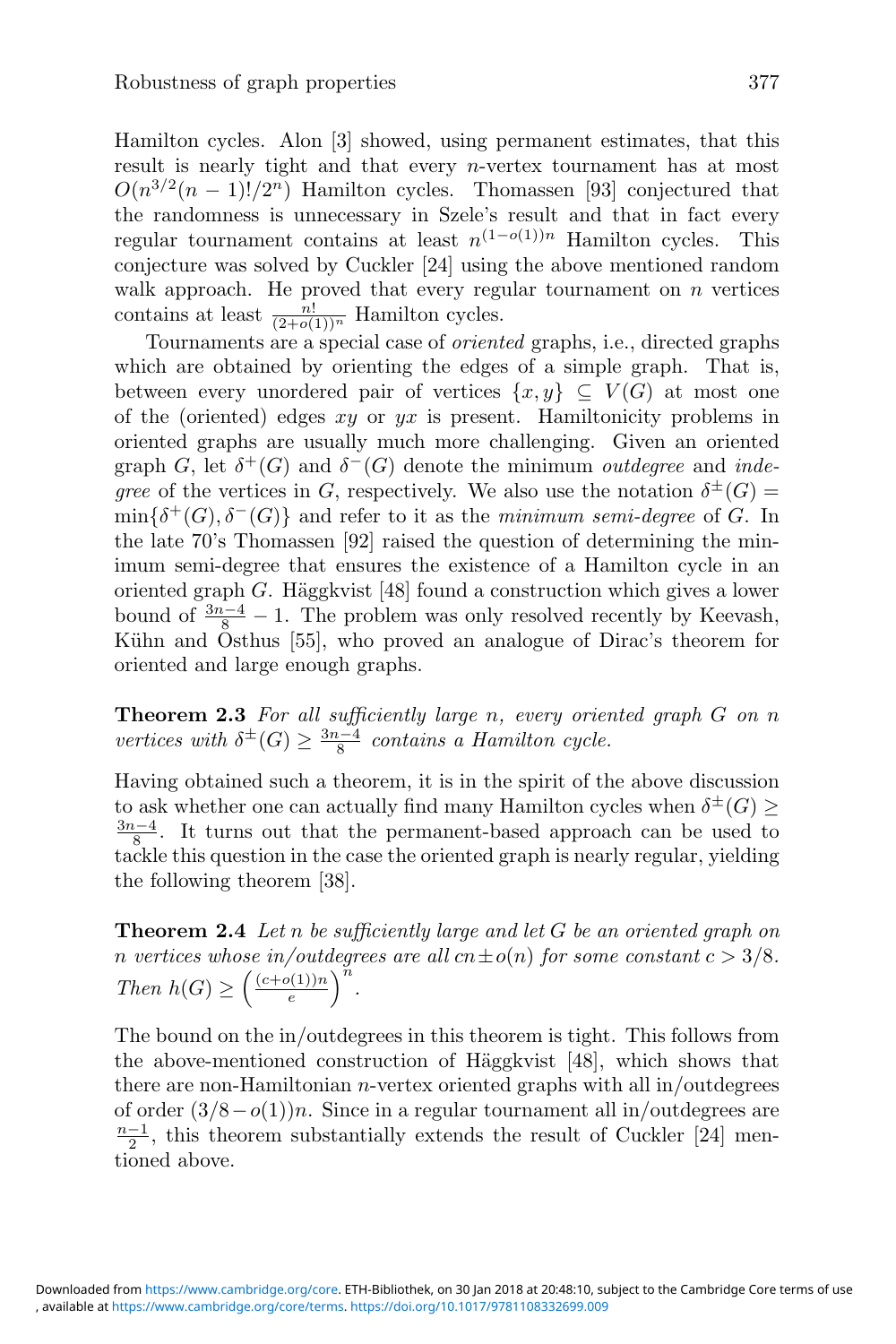The Hamiltonicity problem was extensively studied for random graphs as well. Early results on the Hamiltonicity of random graphs were proved by Pósa [84] and Korshunov [60]. Improving on these results, Bollobás [12] and Komlós and Szemerédi [59] proved that if  $p \geq (\log n + \log \log n +$  $\omega(n)/n$  for any function  $\omega(n)$  that goes to infinity together with n, then  $G(n, p)$  is a.a.s. Hamiltonian (here and later in the paper all logarithms are natural). The range of p cannot be improved, since if  $p < (\log n +$ log log  $n - \omega(n)/n$ , then  $G(n, p)$  a.a.s. has a vertex of degree at most one.

Once the Hamiltonicity threshold is established, it is natural to try to estimate the number of Hamilton cycles in the random graph. Using linearity of expectation, one can immediately see that the expected number of such cycles in  $G(n, p)$  is  $\frac{(n-1)!}{2}p^n$ . Therefore it is logical to suspect that the actual number of Hamilton cycles in the random graph is typically the actual number of Hamilton cycles in the random graph is typically close to this value, at least when the edge probability is not too small. This was indeed confirmed by Glebov and Krivelevich [45] (also see their paper for the history of the problem and many related results). They proved that for all edge probabilities for which  $G(n, p)$  is Hamiltonian, i.e., for  $p \geq (\log n + \log \log n + \omega(n))/n$ , it has a.a.s.  $n!p^{n}(1 - o(1))^{n}$ Hamilton cycles.

## **3 Edge disjoint copies**

In the previous section we showed that any Dirac graph contains not only one but exponentially many Hamilton cycles. Another interesting way to extend Dirac's theorem is to show that a minimum degree of at least  $n/2$  implies the existence of many edge-disjoint Hamilton cycles. Note that there is no obvious way to deduce such a statement from the results in Section 2. Indeed, a graph might have many Hamilton cycles, all sharing the same small set of edges. The problem of how many edge-disjoint Hamilton cycles one can find in a Dirac graph was first posed by Nash-Williams [81] in 1970. In [82] he proved that any such graph has at least  $\frac{5}{224}n$  edge-disjoint Hamilton cycles. He also asked [81, 82] to improve this estimate. Clearly  $\lfloor (n+1)/4 \rfloor$  is a general upper bound on the number of estimate. Clearly,  $\lfloor (n+1)/4 \rfloor$  is a general upper bound on the number of edge-disjoint Hamilton cycles in a Dirac graph obtained by considering an  $n/2$ -regular graph, and originally Nash-Williams [81] believed this to be tight.

Babai (see also [81]) found a counterexample to this conjecture. Extending his ideas further, Nash-Williams gave an example of a graph on  $n = 8k+2$  vertices with minimum degree  $4k+1$  and with at most  $(n-2)/8$ edge-disjoint Hamilton cycles. He conjectured that this example is tight, that is, any Dirac graph contains at least  $(n-2)/8$  edge-disjoint Hamilton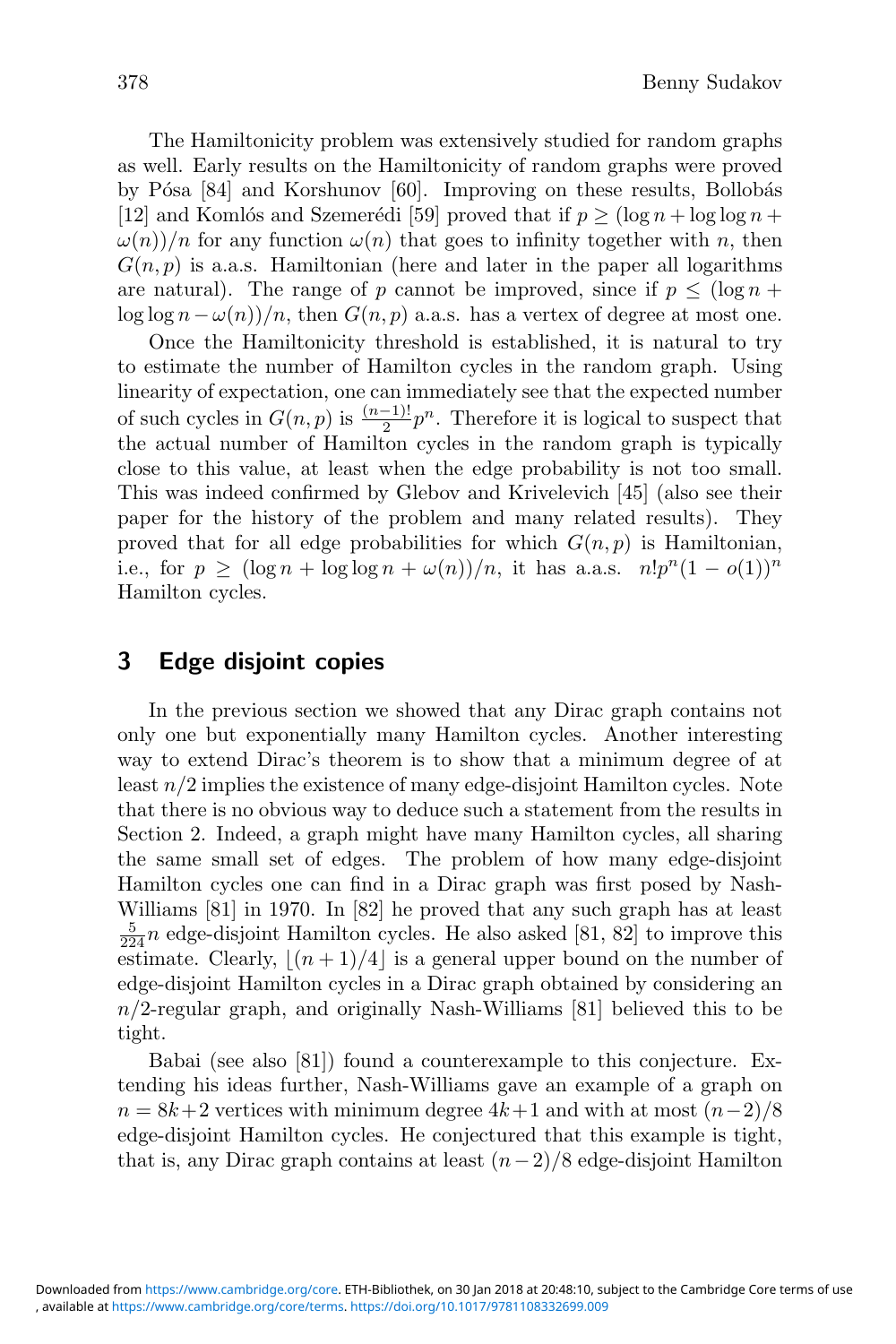cycles. Recall that  $reg(G)$  is the maximal even r for which G contains an r-factor. Since a Hamilton cycle is a 2-regular subgraph of  $G$ , the maximum number of edge-disjoint Hamilton cycles in G is at most  $reg(G)/2$ . In order to study the maximum number of edge-disjoint Hamilton cycles in Dirac graphs, it is therefore natural to ask for the largest even integer r such that every n-vertex graph with minimum degree  $\delta$  must contain an r-regular spanning subgraph. We denote this function by  $reg(n, \delta)$ . Note that the complete bipartite graph whose parts differ by one vertex shows that reg $(n, \delta) = 0$  for  $\delta < n/2$ . The case  $\delta = n/2$  was solved by Katerinis [54], who showed that the above mentioned example of Nash-Williams is tight and reg $(n, n/2) = (n-2)/8$ . For  $\delta > n/2$  it is known (see, e.g., [23]) that

$$
\frac{\delta + \sqrt{n(2\delta - n)}}{2} - 1 \le \text{reg}(n, \delta) \le \frac{\delta + \sqrt{n(2\delta - n)}}{2} + 1.
$$

After many partial results, the question of Nash-Williams was answered asymptotically by Csaba, Kühn, Lo, Osthus and Treglown [23]. They proved that for large  $n$ , every  $n$ -vertex Dirac graph  $G$  contains at least  $reg(n, \delta(G))/2$  edge-disjoint Hamilton cycles. Although this determines the worst-case behavior, for a specific Dirac graph  $G$ , reg( $G$ ) can be much larger than reg $(n, \delta)$ . Therefore, it is logical to try and bound the maximum number of edge-disjoint Hamilton cycles in terms of  $reg(G)$ . This question was raised by Kühn, Lapinskas and Osthus [73], who conjectured the following tight result.

**Conjecture 3.1** *Suppose* G *is a Dirac graph. Then* G *contains at least reg*(G)/2 *edge-disjoint Hamilton cycles.*

The following theorem of Ferber, Krivelevich and the author [38] gives an approximate asymptotic version of this conjecture.

**Theorem 3.2** *For every*  $\varepsilon > 0$  *and a sufficiently large integer n, the following holds: every graph* G *on* n *vertices and with*  $\delta(G) \geq (1/2 + \varepsilon)n$ *contains at least*  $(1 - \varepsilon) \text{reg}(G)/2$  *edge-disjoint Hamilton cycles.* 

**Sketch of proof.** The approach based on the permanent estimates and rotations, described in the previous section, is rather oblivious to the value of  $reg(G)$ . This makes it well-suited for the proof of the above theorem.

We first construct an auxiliary graph  $H \subset G$  with relatively small degree and good expansion properties which we use to perform rotations. More precisely, we claim that for every constant  $\varepsilon$  and  $\alpha \leq \varepsilon^2$  there exist some  $\beta \ll \varepsilon \alpha$  and a subgraph  $H \subset G$  satisfying all of the following:  $\delta(H) \geq \varepsilon n/8$  and  $G - H$  still has an r-factor G' for an even r with  $r \geq$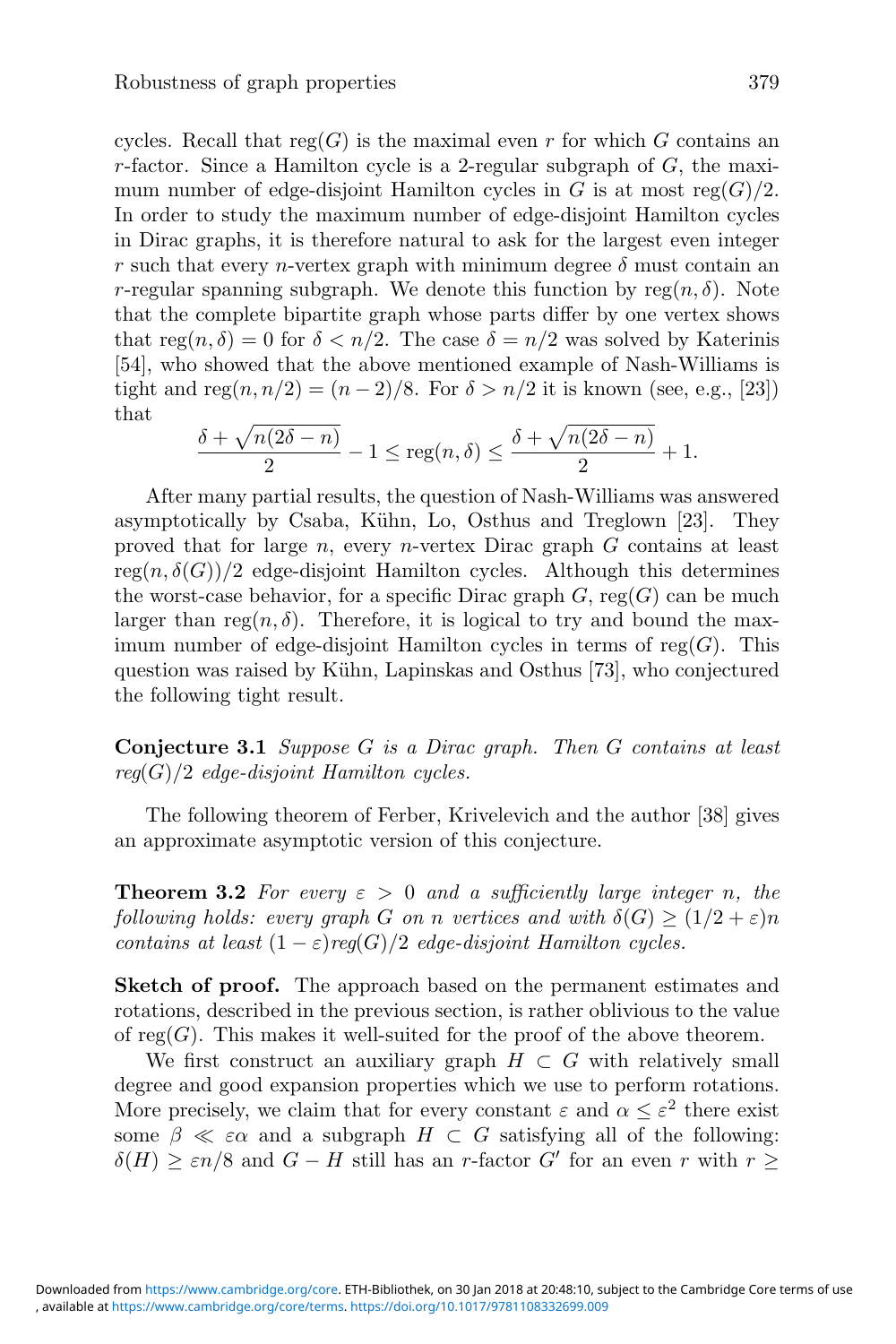$(1 - \varepsilon/2) \text{reg}(G)$ . Moreover, for every subset of edges E' such that  $|E'| \le$  $\beta n^2$  and  $\delta(H - E') \ge \alpha n$  we have that  $H - E'$  is connected and every subset  $S, |S| \geq \alpha n$  in  $H - E'$  has at least  $(1/2 + \varepsilon/4)n$  neighbors outside S. This graph can be obtained by randomly choosing  $\varepsilon n/16$  2-factors in G. To prove that it has all the listed above properties we use the permanent estimates from Section 2. Let  $S, T \subseteq V(G)$  be two disjoint subsets of sizes  $|S| = \alpha n$  and  $|T| = \frac{(1-\varepsilon)n}{2}$ . It is enough to show that with high probability  $|E_H(S,T)| \ge \beta n^2$ . Since  $\delta(G) \ge (1/2+\varepsilon)n$ , it follows that  $d_G(v,T) \ge \varepsilon n/2$ for every  $v \in S$ . Therefore,  $|E_G(S,T)| \ge |S|\varepsilon n/2 = \frac{\varepsilon \cdot \alpha}{2} n^2 \gg \beta n^2$ . Using for every  $v \in S$ . Therefore,  $|E_G(S,T)| \ge |S|\varepsilon n/2 = \frac{\varepsilon \cdot \alpha}{2} n^2 \gg \beta n^2$ . Using this fact one can bound the probability that  $|E_H(S,T)| \ge \beta n^2$  as a ratio of  $per(A')/per(A)$ , where A is the adjacency matrix G and A' is obtained from A by deleting at least  $\frac{\varepsilon \cdot \alpha}{2} n^2 - \beta n^2 \geq \frac{\varepsilon \cdot \alpha}{4} n^2$  ones. The permanent<br>estimates can be used to show that this ratio is exponentially small so estimates can be used to show that this ratio is exponentially small so that the union bound over all pairs  $S, T$  can be applied (see [38] for more details).

Now the proof can be completed similarly to that of Proposition 2.2. We repeatedly find and delete  $m = (1 - \varepsilon/2)r/2$  edge-disjoint 2-factors of G', each containing at most  $s^* = n^{1/2+o(1)}$  cycles. Note that by removing such a factor from an r'-regular graph, the resulting graph is  $(r'-2)$ regular, and therefore one can apply the permanent estimates over and over again. Finally we perform rotations using the edges of  $H$  to turn every such factor into a Hamilton cycle by replacing at most  $O(s^*)$  edges. Moreover, every edge of  $H$  which we use is permanently deleted from  $H$ . Since the total number of deleted edges in all steps is at most  $O(ns^*) = o(n^2)$ , the properties of  $H$  are not affected.

The example of a Dirac graph with at most  $(n-2)/8$  edge-disjoint Hamilton cycles is not regular. Accordingly, Nash-Williams conjectured that every *d*-regular Dirac graph contains  $\lfloor d/2 \rfloor$  edge-disjoint Hamilton cycles. Recently, in a remarkable tour de force, Csaba, Kühn, Lo, Osthus and Treglown [23] proved this conjecture for all sufficiently large Dirac graphs.

Recall that a tournament is an orientation of the complete graph. In the previous section we mentioned that every regular tournament has a Hamilton cycle. Does it have many edge-disjoint Hamilton cycles? In principle, since all in/outdegrees are equal it is possible that it contains  $(n-1)/2$  edge-disjoint Hamilton cycles. This question was raised by Kelly in 1968, who posed the following striking conjecture.

**Conjecture 3.3** *The edges of every regular tournament can be decomposed into Hamilton cycles.*

Recently, this was proved for large tournaments by Kühn and Osthus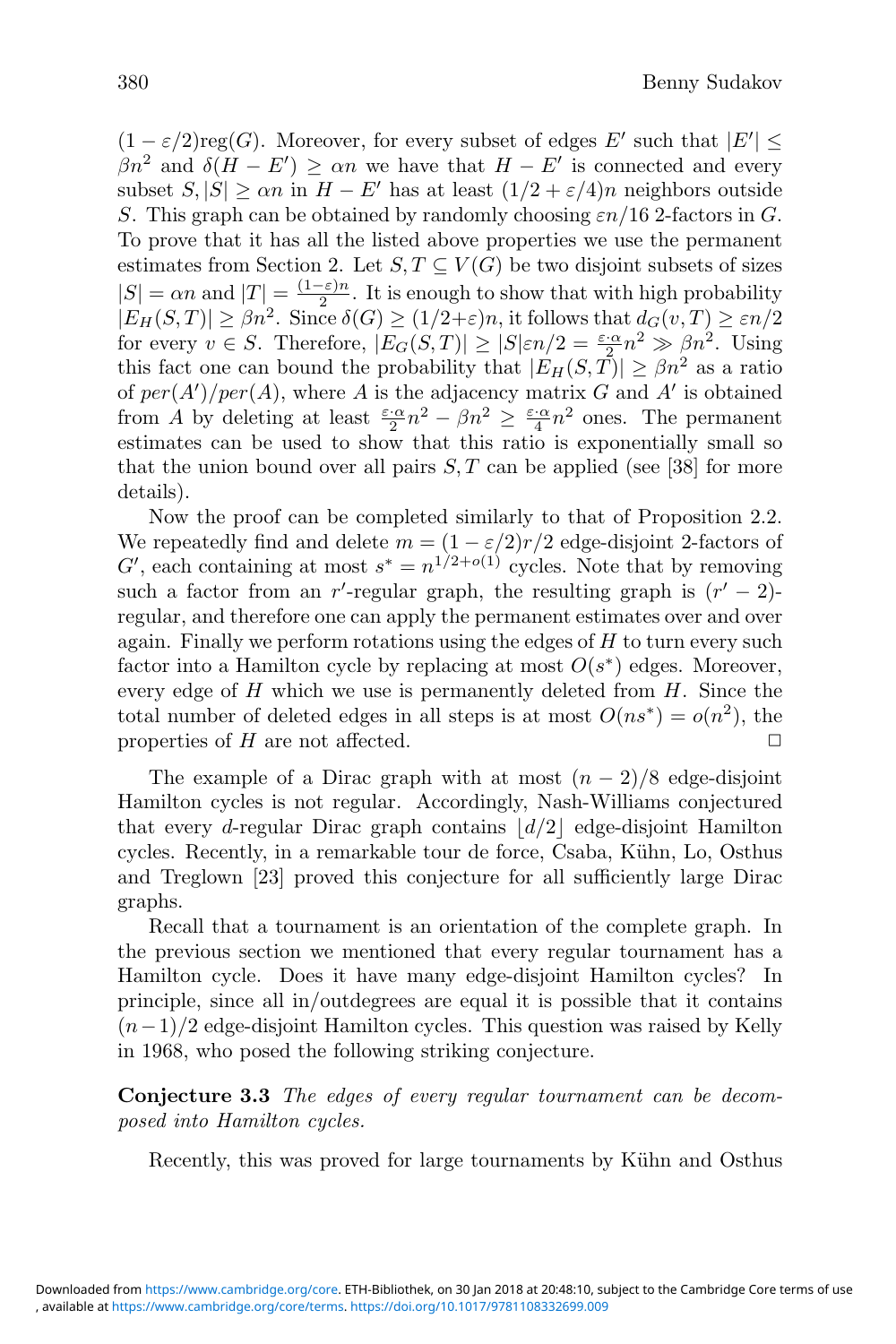[74]. In order to solve the conjecture they developed a very powerful decomposition theorem for the so called *robust outexpanders*. Given an n-vertex directed graph G a ν*-robust outneighborhood* of a vertex-set S is the set of all vertices in G with at least  $\nu$ n inneighbors in S. The graph is called a *robust*  $(\nu, \tau)$ *-outexpander* if the *v*-robust outneighborhood of every set S of size  $\tau n \leq |S| \leq (1 - \tau)n$  has size at least  $|S| + \nu n$ . We call an oriented graph r-regular if all its in/outdegrees are equal to  $r$ . Using the celebrated Szemerédi's Regularity Lemma (see, e.g., [58] for many other applications of this important tool), Kühn and Osthus [74] proved that a large regular robust outexpander with linear degree has a Hamilton decomposition. One consequence of their result is the following decomposition theorem for regular oriented graphs of high degree, see [75].

**Theorem 3.4** For all sufficiently large n and constant  $c > 3/8$ , every cn*-regular oriented* n*-vertex graph* G *has a Hamilton decomposition.*

To prove this theorem, it is enough to simply verify that such oriented graphs are robust outexpanders. The constant  $3/8$  is tight, since as we mentioned in Section 2, there are cn-regular oriented n-vertex graphs with  $c < 3/8$  which are not Hamiltonian. Since a regular tournament is an  $(n-1)/2$ -regular oriented graph, this theorem implies Kelly's conjecture for large tournaments.

An oriented *n*-vertex graph with minimum semi-degree at least  $3n/8$  is Hamiltonian by Theorem 2.3. Can one strengthen this result by showing that such a graph has many edge-disjoint Hamilton cycles? Similarly to the undirected case, for an oriented graph  $G$  let reg( $G$ ) be the maximum integer r such that G has a spanning r-regular subgraph. If G has  $t$  edgedisjoint Hamilton cycles then clearly their union is t-regular and therefore  $t \leq \text{reg}(G)$ . Together with Ferber and Long [40], we believe that this bound is tight.

**Conjecture 3.5** *Let* n *be sufficiently large, and let* G *be an oriented graph on n vertices with*  $\delta^{\pm}(G) > 3n/8$ *. Then G contains reg(G) edge-disjoint Hamilton cycles.*

In [40] we prove the following approximate version of this conjecture. If G is an *n*-vertex oriented graph with  $\delta^{\pm}(G) \geq cn$  for some constant  $c > 3/8$ and n is sufficiently large, then G contains  $(1 - o(1))reg(G)$  edge-disjoint Hamilton cycles. The proof is based on various probabilistic arguments and gives a rather short alternative proof of an approximate version of Kelly's conjecture, first established in [76].

Given a regular graph  $G$ , denote by  $H(G)$  the number of Hamiltonian decompositions of G. We already know that such a G of high degree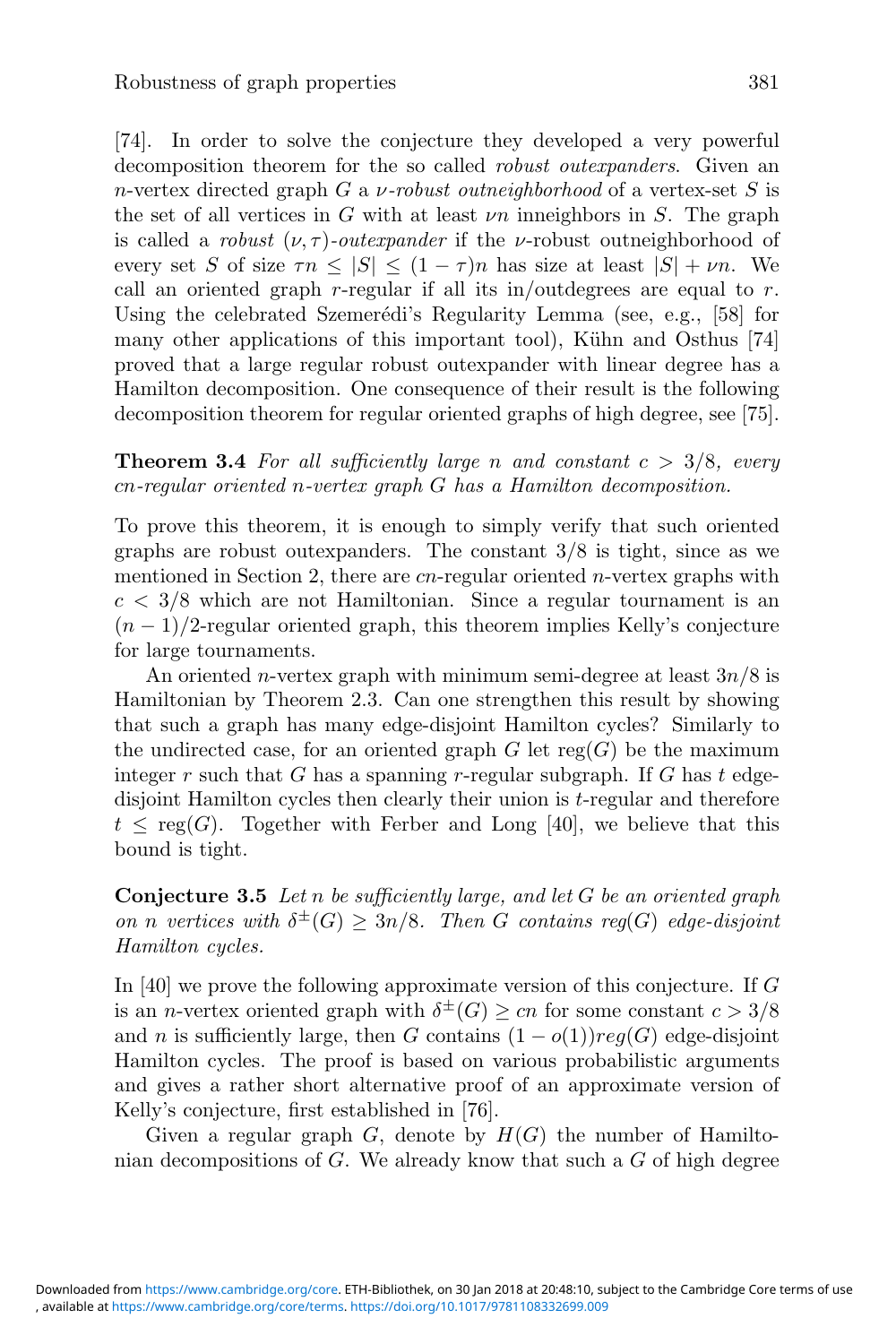has a Hamiltonian decomposition, so it is interesting to count the number of decompositions. To estimate the number of Hamilton cycles in  $G$ , observe that  $per(A_G)$  is an upper bound. Combining this with the permanent estimates explained in  $(2.1)$ , we see that an r-regular graph has at most  $(r!)^{n/r}$  Hamilton cycles. By choosing any Hamilton cycle and deleting it, we obtain an  $(r-2)$ -regular graph. The number of Hamilton cycles in the new graph can again be bounded from above using (2.1). Continuing this process and multiplying all the estimates for regularities  $r, r-2, r-4, \ldots$  we can use Stirling's formula to deduce that  $H(G)$  is at most  $((1+o(1))\frac{r}{e^2})^{nr/2}$ . In the case of an oriented *r*-regular graphs the same arguments gives that the number of Hamilton decompositions is at most  $((1+o(1))\frac{r}{e^2})^{nr}$ . It turns out that some of the tools developed to prove the existence of many edge-disjoint Hamilton cycles can be pushed further to count the decompositions. In particular, for sufficiently dense graphs, both of these estimates have the right order of magnitude. This was established for r-regular n-vertex graphs with  $r \geq (1/2 + \epsilon)n$  in [46] and for oriented graphs with  $r \geq (3/8 + \epsilon)n$  in [40].

As we explained above, the problem of determining the number of edge-disjoint Hamilton cycles that can be packed into a given graph has a long history and was extensively studied for various classes of graphs. We conclude this section by discussing this question in the context of random graphs. In order to contain s edge-disjoint Hamilton cycles the graph must clearly have minimum degree of at least 2s. For  $G(n, p)$ , this happens typically when  $p \geq (\log n + (2s - 1) \log \log n + \omega(n))/n$ . Generalizing such Hamiltonicity result for random graphs, Bollobás and Frieze [16] proved that a minimum degree of 2s is indeed a.a.s. sufficient for  $G(n, p)$  to contain s edge-disjoint Hamilton cycles. This motivated Frieze and Krivelevich [44] to conjecture that a random graph  $G = G(n, p)$  a.a.s. has  $\lfloor \delta(G)/2 \rfloor$  edgedisjoint Hamilton cycles for all edge probabilities. This striking conjecture was confirmed in a series of papers by several researches, with two main ranges of edge probabilities covered in [57, 68]. The problems of packing and counting Hamilton cycles in random directed graphs were studied in [39].

### **4 Random subgraphs and Maker-Breaker games**

In this section we discuss two additional, closely related, robust extensions of Dirac's theorem. In both cases, instead of having access to all the edges of a Dirac graph  $G$ , we have to find a Hamilton cycle in some very sparse subgraph of G. Moreover, this subgraph is given to us by some random process or by an adversary.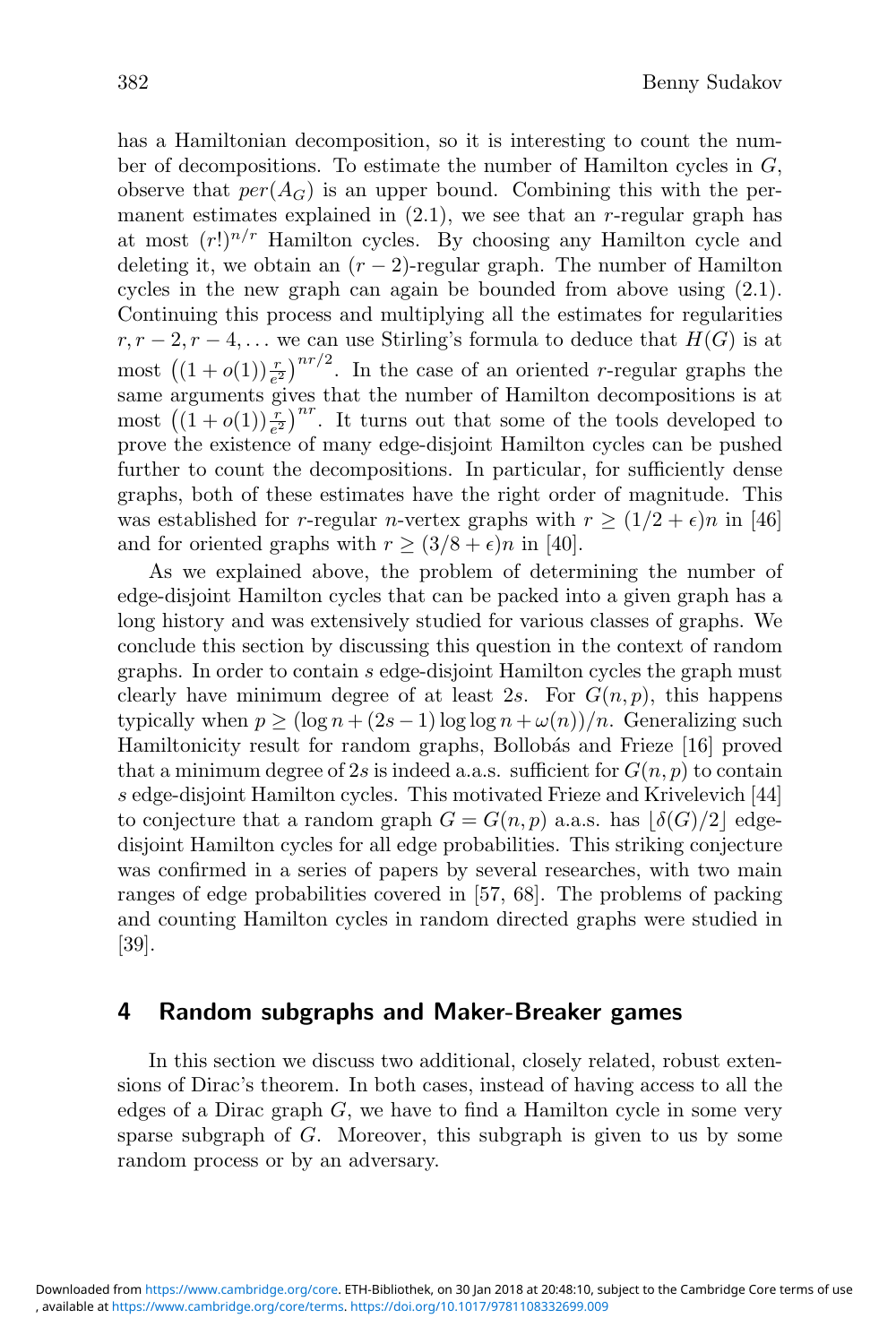### **4.1 Random subgraphs**

An equivalent way of describing the random graph  $G(n, p)$  is to say that it is the probability space of graphs obtained by taking every edge of the complete graph  $K_n$  independently with probability p. A variety of questions can be asked when we start with a host graph G other than  $K_n$ , and consider the probability space of graphs obtained by taking each one of its edge independently with probability  $p$ . We denote this probability space as  $G_p$ . If the original graph G has property P, then a natural way to strengthen such a statement is to show that for some  $p < 1$  the random subgraph  $G_p$  with high probability also has this property. By doing so, one frequently obtains interesting and challenging questions.

For example, it is an easy exercise to prove that a graph  $G$  with minimum degree k contains a path and even a cycle with at least  $k+1$  vertices. On the other hand, it is more difficult to show that this remains true for a random subgraph  $G_p$  of such G when  $p < 1$ . An even more challenging question is to determine all values of  $p$  such that  $G_p$  with high probability has a cycle of length at least  $k + 1$ . This and the related questions were recently studied by several researchers in [65, 86, 47]. In [47] it was proved that for large k and  $p \geq \frac{\log k + \log \log k + \omega(k)}{k}$  the random graph  $G_p$  a.a.s. contains a cycle of length at least  $k + 1$ . Since one can take G to be a complete graph on  $k+1$  vertices, this result generalizes the classical result on Hamiltonicity of the random graph  $G(k, p)$ .

In this context, to get a better understanding of the robustness of Dirac's theorem we consider the following question. Let  $G$  be an *n*-vertex graph with minimum degree at least  $\frac{n}{2}$ . Since Hamiltonicity is a monotone<br>graph property, we know (see [52]) that there exists a threshold  $n_0$  such graph property, we know (see [52]) that there exists a threshold  $p_0$  such that if  $p \gg p_0$ , then  $G_p$  is a.a.s. Hamiltonian, and if  $p \ll p_0$ , then it is a.a.s. not Hamiltonian. What is the Hamiltonicity threshold for  $G_p$ , in particular, does  $G_p$  stay Hamiltonian for  $p \ll 1$ ? Note that a positive answer to the latter question shows that typically one cannot destroy Hamiltonicity even by randomly removing most of the edges of a Dirac graph. The following theorem, which was proved in [64], answers these questions.

**Theorem 4.1** *There exists a positive constant* C *such that for*  $p \geq \frac{C \log n}{n}$ and a Dirac graph  $G$  on  $n$  vertices, the random subgraph  $G_p$  is a.a.s. *Hamiltonian.*

This theorem establishes the correct order of magnitude of the threshold function for Hamiltonicity of the random subgraph of any Dirac graph. Indeed, if  $p \leq (1+o(1))\frac{\log n}{n}$ , then it is easy to see that the graph  $G_p$  a.a.s. has isolated vertices.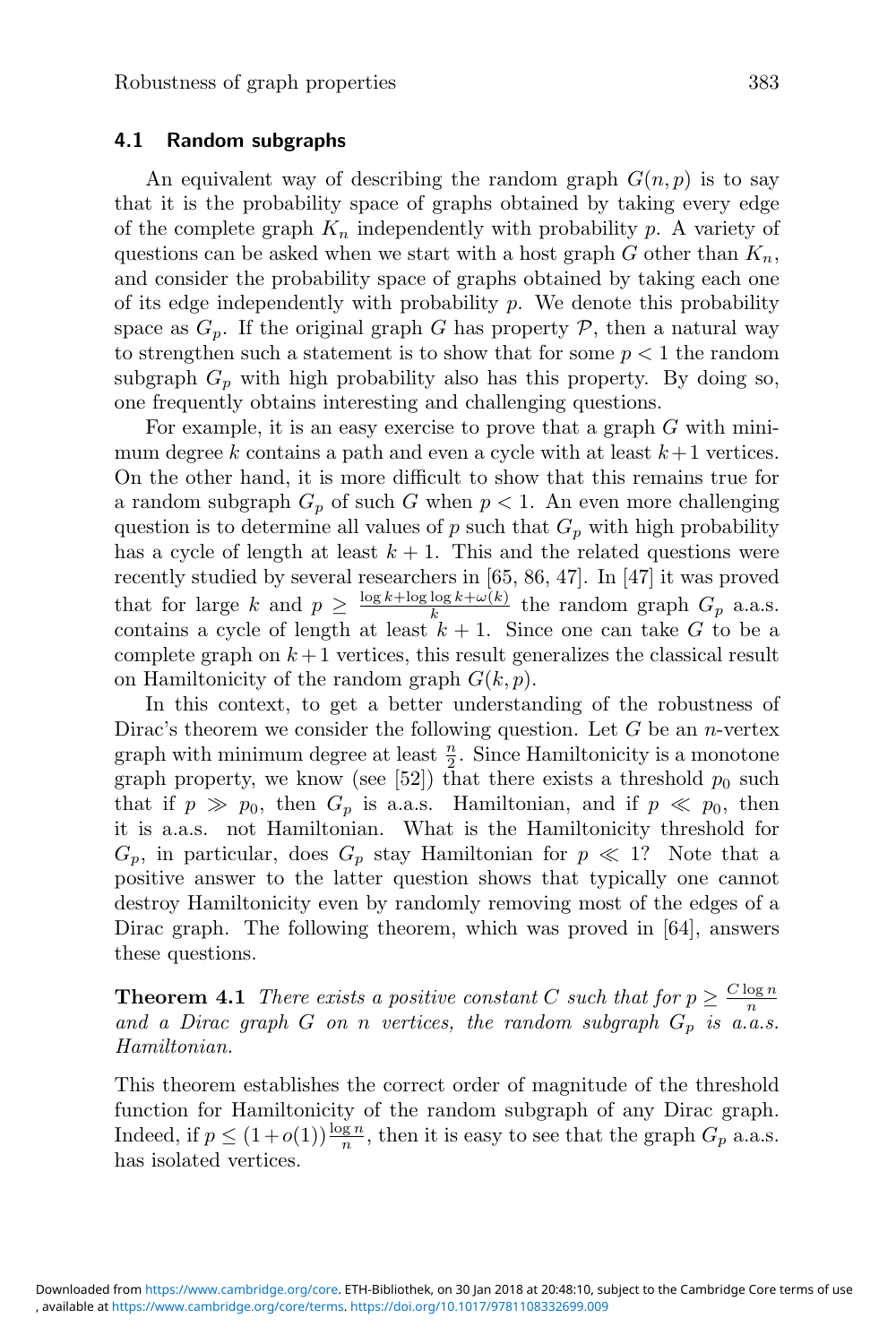It is worth comparing this theorem with the robustness results from the two previous sections. Given a Dirac graph  $G$ , recall that  $h(G)$  is the number of Hamilton cycles in G. Since the expected number of Hamilton cycles in the random subgraph  $G_p$  is  $p<sup>n</sup>h(G)$ , Theorem 4.1 implies that  $p^{n}h(G) \geq 1$  for  $p \geq \frac{C \log n}{n}$ . This shows that  $h(G) \geq \left(\frac{n}{C \log n}\right)$ .  $C \log n$ <br> $-1$  $\Big)^n$ . We can also partition the edges of a Dirac graph G into  $t = C^{-1}n / \log n$  disjoint parts, by putting every edge randomly and independently into one of these parts with probability  $p = 1/t$ . Every part than behaves like a random subgraph  $G_p$  and a.a.s. contains a Hamilton cycle. We have therefore obtained a partition such that most of its parts contain a Hamilton cycle, showing that a Dirac graph has at least  $\Omega(n/\log n)$  edge-disjoint Hamilton cycles. The above theorem can thus be used to recover somewhat weaker versions of the results mentioned in Sections 2 and 3.

**Sketch of proof of Theorem 4.1.** The proof is rather involved, so we only give a very brief overview. Our main tool is Pósa's rotation-extension technique (see [84]), which exploits the expansion property of the graph. Let G be a connected graph and let  $P = (v_0, \dots, v_\ell)$  be a path in G which we want to extend. Suppose that we cannot do this directly, i.e., all neighbors of  $v_0, v_\ell$  lie on P. If G contains an edge of the form  $(v_0, v_{i+1})$  for some i, then  $P' = (v_i, \dots, v_0, v_{i+1}, \dots, v_\ell)$  forms another path of length  $\ell$ <br>in C. We say that  $P'$  is obtained from P by a getation with fixed endmaint in  $G$ . We say that  $P'$  is obtained from  $P$  by a *rotation* with *fixed endpoint* 



 $v_{\ell}$ , *pivot point*  $v_{i+1}$  and *broken edge*  $(v_i, v_{i+1})$ . Note that after performing this rotation, we can now try to extend the new path using edges incident to  $v_i$ . We can also close the cycle using the edge  $(v_i, v_\ell)$ , if it exists. Since G is connected this will also allow us to extend the path. As we perform more and more rotations, we will get more and more new endpoints and such closing pairs. We employ this rotation-extension technique repeatedly until we can extend the path.

The proof of Theorem 4.1 splits into three different cases, based on the structure of the Dirac graph  $G$ . The first two cases apply when  $G$ is close to one of the two extremal configurations, i.e., if it is close to a complete bipartite graph or to the union of two disjoint complete graphs. These cases are easier to handle since one can use techniques developed to show Hamiltonicity of random graphs. The third case applies when  $G$  has at least  $cn^2$  edges between any two disjoint subsets of size  $n/2$  for some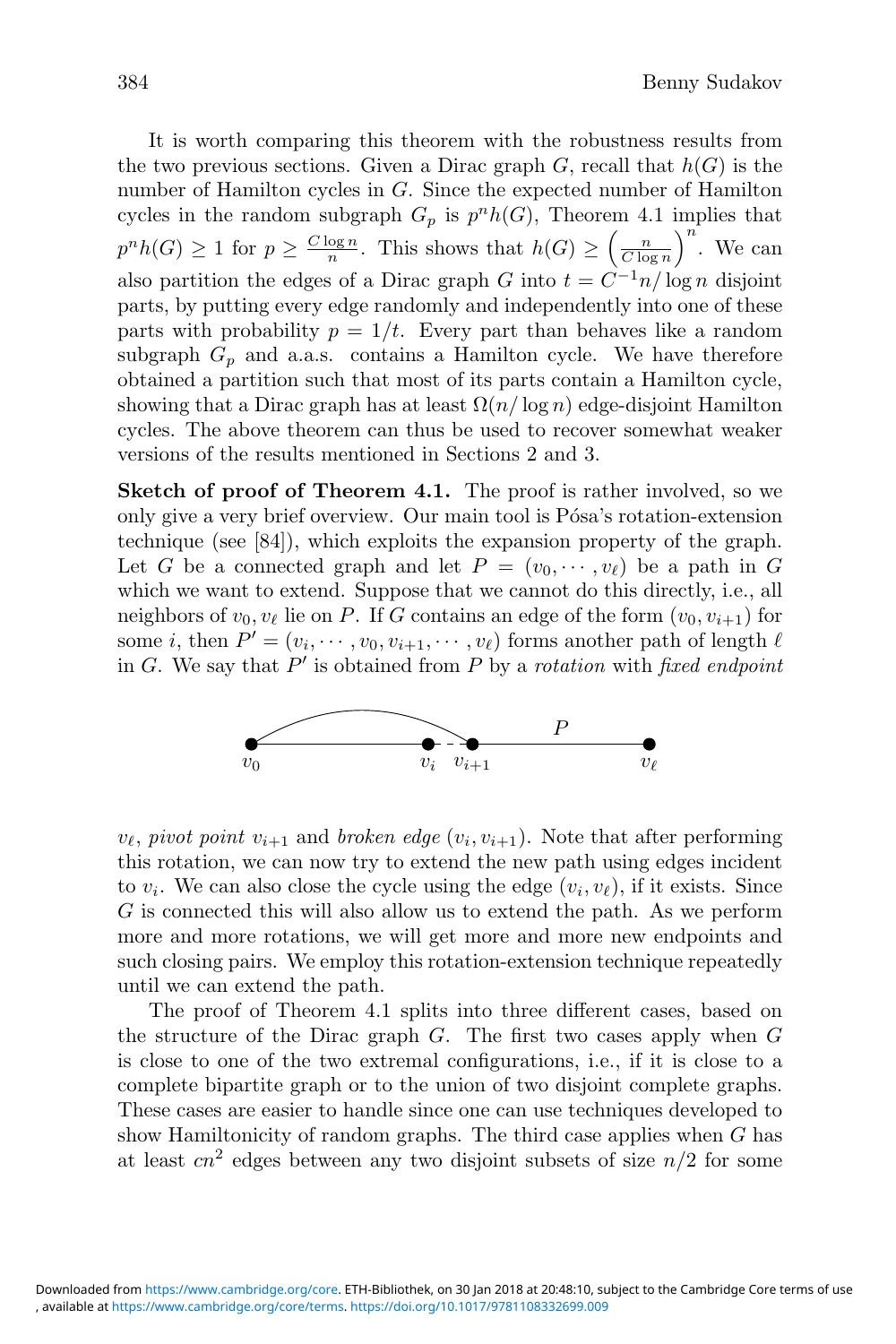constant  $c > 0$ . In this case one can prove that a random subgraph  $G_p$ has typically strong expansion properties and in particular still has many edges between any two disjoint subsets of size  $n/2$ . Using this expansion property of  $G_p$  one can carefully perform rotations of its longest path to obtain a set  $S_P$  of linear size with the following property: for every  $v \in S_P$ there is a set  $T_v$  of size at least  $(1/2 + \delta)n$  with constant  $\delta > 0$  such that for every  $w \in T_v$  there is a path of maximal length from v to w. Since the degree of v in G was at least  $n/2$ , there are linearly many edges in G between v and  $T_v$ . If any of these edges is in  $G_p$  we can close the longest path into a cycle, which is a Hamilton cycle by maximality of the initial path and the connectivity of  $G_p$ . Since the set  $S_p$  has linear size, one can easily show that this a.a.s. occurs for at least one vertex in  $S_P$ .  $\Box$ 

#### **4.2 Maker-Breaker games**

Let V be a set of elements and  $\mathcal{F} \subseteq 2^V$  be a family of subsets of V. A *Maker-Breaker game* involves two players, named Maker and Breaker, who alternately occupy the elements of  $V$ , called the *board* of the game. The Breaker makes the first move. The game ends when there are no unoccupied elements of  $V$ . Maker wins the game if, in the end, the vertices occupied by Maker contain (as a subset) at least one of the sets in  $\mathcal{F}$ , the family of *winning sets* of the game. Otherwise Breaker wins.

Chvátal and Erdős [21] were the first to consider biased Maker-Breaker games on the edge set of the complete graph. They realized that such graph games are often "easily" won by Maker when played fairly (that is when Maker and Breaker each claim one element at a time). Thus, for many graph games, it is logical to give Breaker some advantage. In a (1 : b) Maker-Breaker game we follow the same rules as above, except that Breaker claims b elements each round. It is not too difficult to see that, if for some fixed game, Maker can win the  $(1 : b)$  game, then Maker can win the  $(1:b')$  game for every  $b' < b$ . Therefore Maker-Breaker games are *bias monotone*. It is thus natural to consider the *critical bias* of a game, defined as the maximal  $b_0$  such that Maker wins the  $(1 : b_0)$  game.

One of the first biased games that Chvátal and Erdős considered in [21] was the Hamiltonicity game played on the edge set of the complete graph. They proved that Maker wins the  $(1:1)$  game, and that for any fixed positive  $\varepsilon$  and  $b(n) \geq (1 + \varepsilon) \frac{n}{\log n}$ , Breaker wins the  $(1 : b)$  game for large enough  $n$ . Despite many results by various researchers (see [62] for the history), the problem of determining the critical bias of this game was open until recently. It was resolved by Krivelevich [62] who proved that the critical bias is asymptotically  $\frac{n}{\log n}$ . We refer the reader to [8, 49] for<br>more information on Maker-Breaker games, as well as general positional more information on Maker-Breaker games, as well as general positional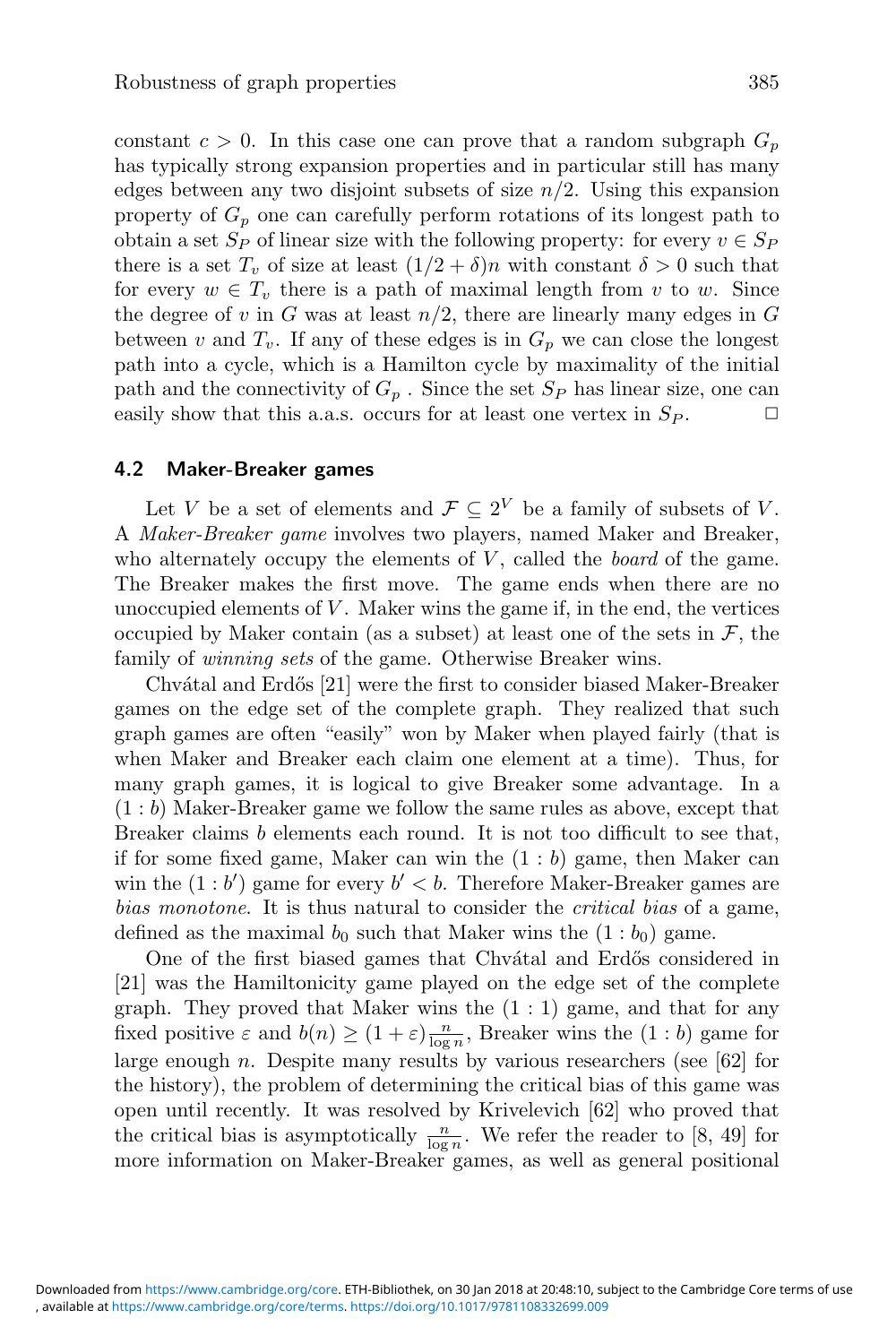games.

In the spirit of this survey we would like to strengthen Dirac's theorem from the view point of the Maker-Breaker game. Let G be a Dirac graph and consider the Hamiltonicity Maker-Breaker game played on G. Can Maker win the  $(1 : 1)$  game and if yes, what is critical bias? As the step answering this question, the following theorem [64] established the threshold  $b_0$  such that if  $b \ll b_0$ , then Maker wins, and if  $b \gg b_0$ , then Breaker wins.

**Theorem 4.2** *There exists a constant*  $c > 0$  *such that for*  $b \leq \frac{cn}{\log n}$  *and a*<br>*Direct graph*  $C$  or n *vertices* Maker has a *vinning strategy* for the  $(1 \cdot b)$ *Dirac graph* G *on* n *vertices, Maker has a winning strategy for the* (1 : b) *Maker-Breaker Hamiltonicity game on* G*.*

The theorem implies that the critical bias of this game has order of magnitude  $\frac{n}{\log n}$  (since the critical bias is at most  $(1 + o(1))\frac{n}{\log n}$  by the result of Chuátal and Erdős montioned above). Note that in this theo result of Chvátal and Erdős mentioned above). Note that in this theorem, once all the elements on the board are claimed, the edge density of Maker's graph is of order of magnitude  $\frac{\log n}{n}$  and that this is the same as in Theorem 4.1. This suggests that as in many other Maker-Breaker games, the "probabilistic intuition", a relation between the critical bias and the threshold probability of random graphs holds here (see [8]). In fact, this is not a coincidence, and the proofs of Theorems 4.1 and 4.2 are both done in one unified framework.

As we already mentioned in Section 2, the random graph  $G(n, p)$  is a.a.s. Hamiltonian for  $p \geq \frac{\log n + \log \log n + \omega(n)}{n}$ . Moreover, the Hamiltonicity threshold coincides with the threshold of having minimum degree 2. Can one strengthen these facts using the framework of Maker-Breaker games? Given a graph G with a vertex of degree 3, Breaker can claim at least two edges incident to this vertex. This will leave Maker with a graph containing a vertex of degree 1 (or less), which is not Hamiltonian. Note that even if we allow Maker to move first, it is enough to have two non-adjacent vertices of degree 3 for Breaker to win. This will a.a.s. happen in  $G(n, p)$ if  $p \leq \frac{\log n + 3 \log \log n - \omega(n)}{n}$ . On the other hand, for  $p \geq \frac{\log n + 3 \log \log n + \omega(n)}{n}$ the minimum degree of a random graph is a.a.s. 4 so it is natural to believe that Maker can now build a Hamilton cycle. Indeed, such a robust version of the Hamiltonicity of random graphs was proved by Ben-Shimon, Ferber, Hefetz and Krivelevich [9].

**Theorem 4.3** *If*  $p \ge \frac{\log n + 3 \log \log n + \omega(n)}{n}$  *then a.a.s. Maker has a winning strategy for the*  $(1:1)$  *Hamiltonicity Maker-Breaker game on*  $G(n, p)$ *.*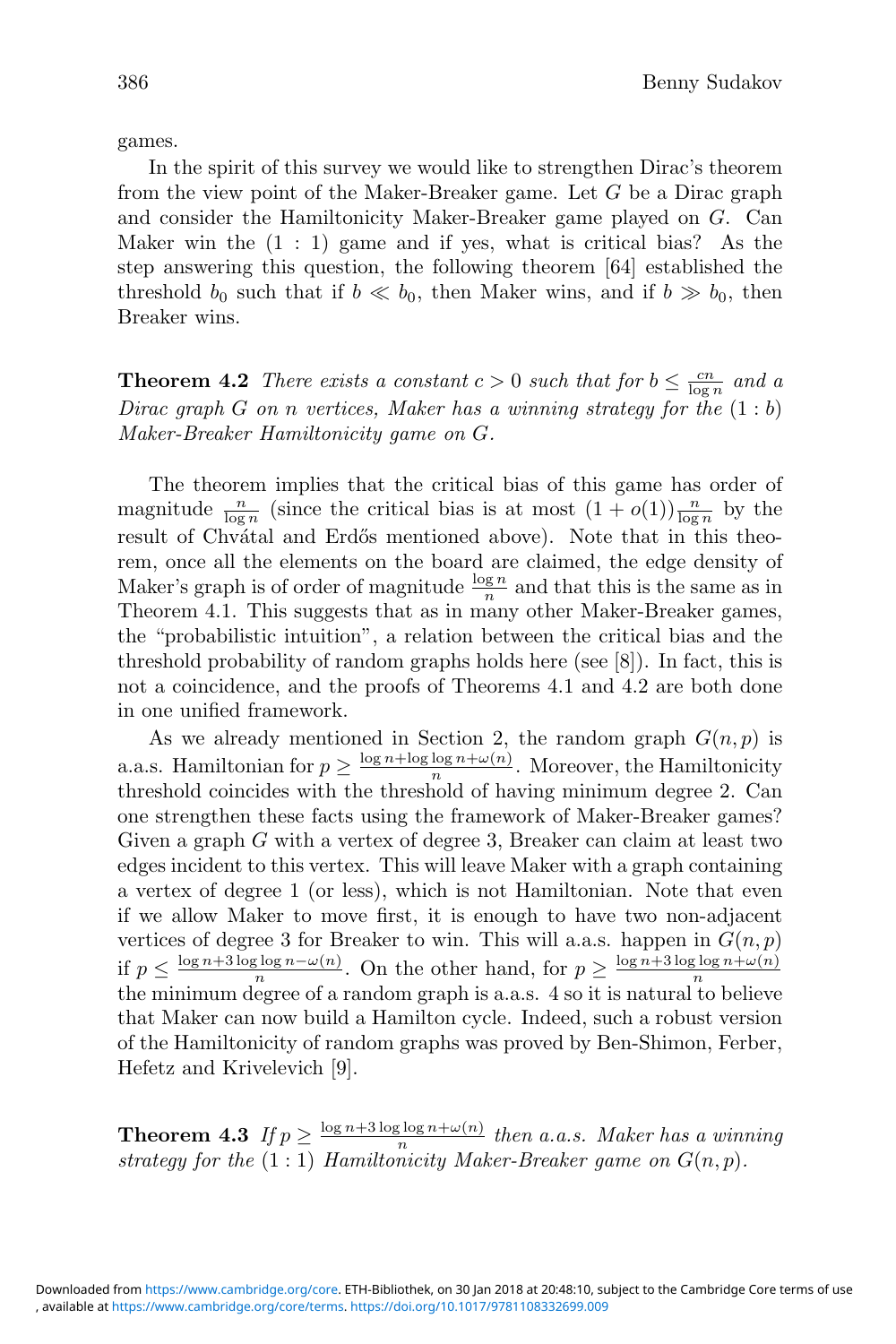For larger values of the edge probability  $p$  this theorem suggests that the  $(1 : 1)$  game should be an easy win for Maker. The real question for denser random graphs is therefore to determine the critical bias for the Hamiltonicity game. Extending the above-mentioned result of Krivelevich, Ferber, Glebov, Krivelevich and Naor [36] proved that for  $p \gg \frac{\log n}{n}$  a.a.s. the threshold bias for the Hamiltonicity game on  $G(n, p)$  is asymptotically  $\frac{np}{\log nn}$ . An interesting topic for future research is to study Hamiltonicity games on random directed graphs.

## **5 Compatible Hamilton cycles**

In this section, we consider the following setting which leads to yet another type of robustness that can be used to study the Hamiltonicity of Dirac graphs and similar questions. Suppose that we are given a Dirac graph G together with a set of restrictions on its edges given to us by an adversary. The adversary can forbid certain pairs of edges to appear together on the Hamilton cycle we are trying to build. Finding a Hamilton cycle satisfying all the imposed restrictions will certainly show some kind of robustness of a Dirac graph with respect to Hamiltonicity. The type of restrictions the adversary can impose is described formally by the following definition.

**Definition 5.1** Let  $G = (V, E)$  be a graph.

- An *incompatibility system*  $\mathcal F$  defined over G is a family  $\mathcal F = \{F_v\}_{v \in V}$ such that for every  $v \in V$ ,  $F_v$  is a family of unordered pairs  $F_v \subseteq$  $\{\{e,e'\}:e\neq e'\in E, e\cap e'=\{v\}\}.$
- If  $\{e, e'\} \in F_v$  for some edges  $e, e'$  and a vertex v, then we say that  $e$ and  $e'$  are *incompatible* in  $\mathcal{F}$ . Otherwise, they are *compatible* in  $\mathcal{F}$ . A subgraph  $H \subseteq G$  is *compatible* with F, if all its pairs of edges e and  $e'$  are compatible.
- For a positive integer  $\Delta$ , an incompatibility system  $\mathcal F$  is  $\Delta$ *-bounded* if for each vertex  $v \in V$  and an edge e incident to v, there are at most  $\Delta$  other edges  $e'$  incident to v that are incompatible with e.

This definition is motivated by two concepts in graph theory. First, it generalizes *transition systems* introduced by Kotzig [61] in 1968. In our terminology, a transition system is simply a 1-bounded incompatibility system. Kotzig's work was motivated by a problem of Nash-Williams on cycle coverings of Eulerian graphs (see, e.g., Section 8.7 of [17]).

Incompatibility systems and compatible Hamilton cycles also generalize the concept of *properly colored* Hamilton cycles in edge-colored graphs. A cycle is properly colored if its adjacent edges have distinct colors. The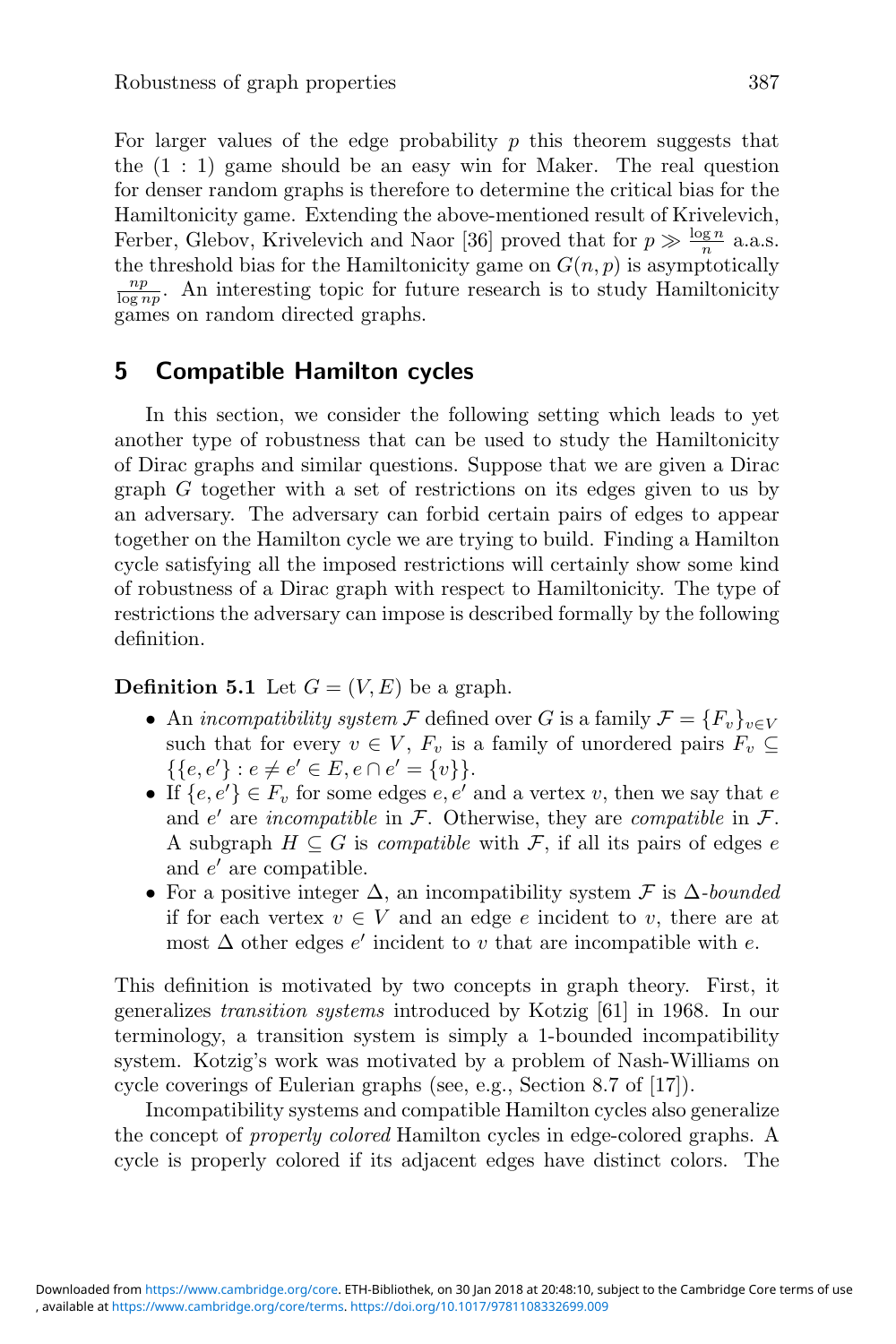such a coloring as a μn*-bounded edge coloring*). Daykin's question has been answered independently by Bollobás and Erdős [15] with  $\mu = \frac{1}{69}$ , and by<br>Chen and Daykin [20] with  $\mu = \frac{1}{17}$ . Bollobás and Erdős further conjectured<br>that all ( $\lfloor \frac{n}{2} \rfloor - 1$ )-bounded edge colorings of  $K_{-}$  ad that all  $(\lfloor \frac{n}{2} \rfloor - 1)$ -bounded edge colorings of  $K_n$  admit a properly colored<br>Hamilton cycle. After several subsequent improvements (see e.g. [4]). Lo Hamilton cycle. After several subsequent improvements (see, e.g., [4]), Lo [78] recently settled the conjecture asymptotically, proving that for any positive  $\varepsilon$ , every  $(\frac{1}{2} - \varepsilon)n$ -bounded edge coloring of  $K_n$  admits a properly colored Hamilton cycle colored Hamilton cycle.

Note that a  $\mu$ n-bounded edge coloring obviously defines also a  $\mu$ nbounded incompatibility system, and thus the question mentioned above can be considered as a special case of the problem of finding compatible Hamilton cycles. However, in general, the restrictions introduced by incompatibility systems need not come from an edge-coloring of graphs, and therefore results on properly colored Hamilton cycles do not necessarily generalize easily to incompatibility systems.

The study of compatible Hamilton cycles in Dirac graphs, although interesting in its own right, is further motivated by the following problem of Häggkvist (see [17, Conjecture 8.40]). In 1988 he conjectured that for every 1-bounded incompatibility system  $\mathcal F$  over a Dirac graph  $G$ , there exists a Hamilton cycle compatible with  $\mathcal F$ . This conjecture can be settled using Theorem 4.2 on the Hamiltonicity Maker-Breaker game played on Dirac graphs. Recall that this theorem asserts the existence of a positive constant  $β$  such that Maker has a winning strategy in a  $(1:βn/\log n)$  Hamiltonicity Maker-Breaker game played on Dirac graphs. To see how this implies the conjecture, given a graph G and a 1-bounded incompatibility system  $\mathcal{F}$ , consider a Breaker's strategy claiming, at each turn, the edges that are incompatible with the edge that Maker claimed in the previous turn. This strategy forces Maker's graph to be compatible with  $\mathcal F$  at all stages. Since Maker has a winning strategy for the  $(1:2)$  game, we see that there exists a Hamilton cycle compatible with  $\mathcal{F}$ .

Note that the above analysis gives much more, asserting the existence of a compatible Hamilton cycle for every  $\frac{1}{2}\beta n/\log n$ -bounded incompatibility system. Is this the best possible result? Can we find a compatible bility system. Is this the best possible result? Can we find a compatible Hamilton cycle for every  $\Delta$ -bounded system, when  $\Delta$  is linear in n? The following theorem, proved by Krivelevich, Lee and the author [67], answers these questions.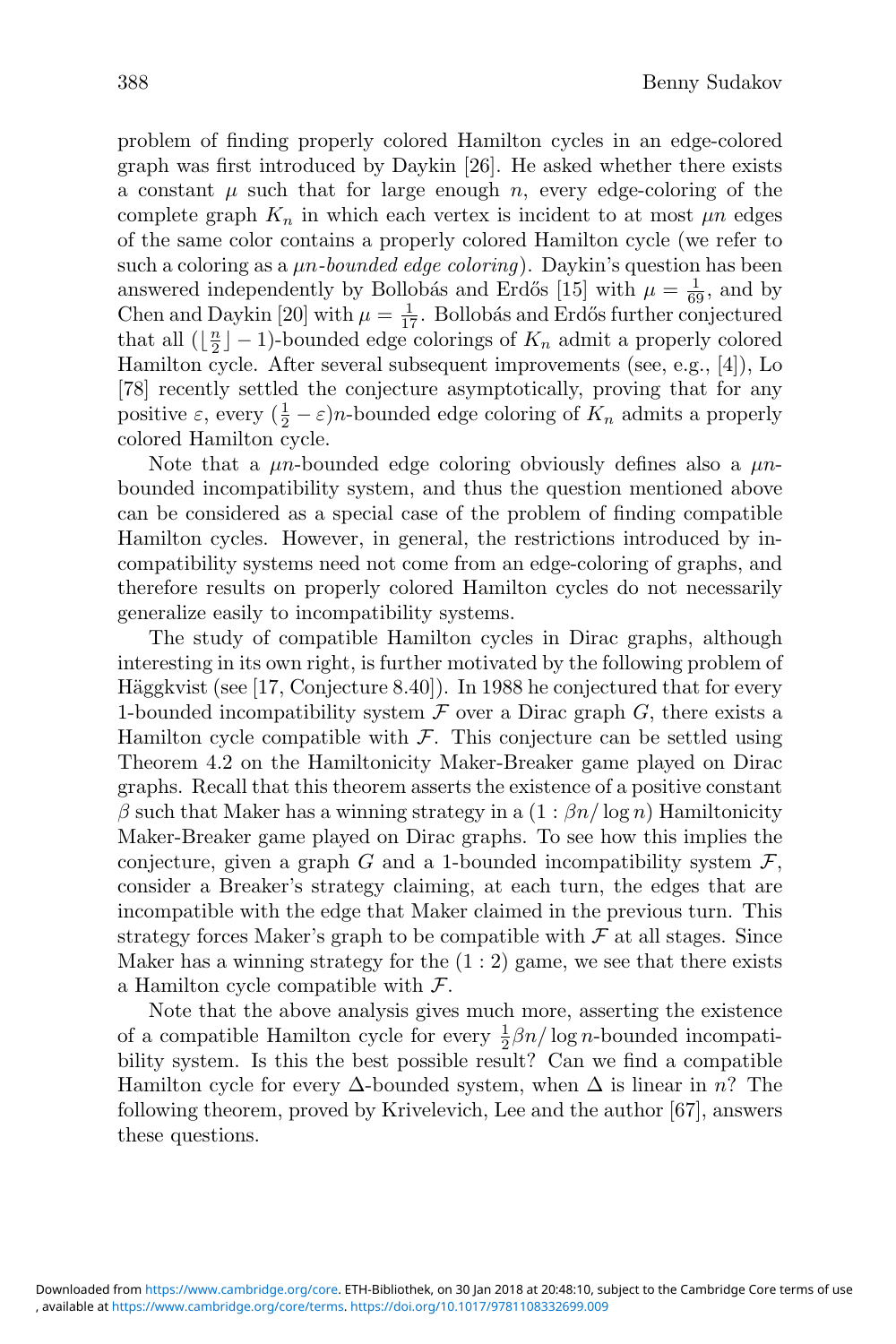**Theorem 5.2** *There exists a constant*  $\mu > 0$  *such that the following holds for large enough* n*. For every* n*-vertex Dirac graph* G *and a* μn*-bounded incompatibility system* F *defined over* G*, there exists a Hamilton cycle in* G *compatible with* F*.*

This shows that Dirac graphs are very robust against incompatibility systems, i.e., one can find a Hamilton cycle even after forbidding a quadratic number of pairs of edges incident to each vertex from being used together in the cycle. The order of magnitude is best possible since we can forbid all pairs incident to some vertex from being used together to disallow a compatible Hamilton cycle. However, it is not clear what the best possible value of  $\mu$  is and determining it is an interesting open problem.

The proof in [67] provides the existence of a positive constant  $\mu$  of approximately  $10^{-16}$  (although no serious attempt was made to optimize it). On the other hand, the following variant of a construction of Bollobás and Erdős [15] shows that  $\mu$  is at most  $\frac{1}{4}$ . Let *n* be an integer of the form  $4k - 1$ , and let *G* be an edge-disjoint union of two  $\frac{n+1}{4}$ -regular graphs  $G_1$  and  $G_2$  on the same *n*-vertex set. Color the and  $G_2$  on the same *n*-vertex set. Color the edges of  $G_1$  in red and those of  $G_2$  in blue. Note that G does not contain a properly colored Hamilton cycle since any Hamilton cycle of G is of odd length. Let  $\mathcal F$  be an incompatibility system defined over G, where incident edges of the same color are incompatible. Then there exists a Hamilton cycle compatible with  $\mathcal F$ if and only if there exists a properly colored Hamilton cycle. Since there is no properly colored Hamilton cycle, we see that there is no Hamilton cycle compatible with  $\mathcal{F}$ .

It is also natural to use the notion of compatibility to strengthen classical results on the Hamiltonicity of random graphs. An obvious question here is given a  $\Delta$ -bounded incompatibility system over  $G(n, p)$ , when with high probability we can find a compatible Hamilton cycle? Since  $G(n, p)$ a.a.s. has no Hamilton cycles for  $p \ll \frac{\log n}{n}$ , we need to consider values of p above this threshold. Also, since all degrees in our graph are close to  $np$ , it is logical to ask whether we can take  $\Delta$  as large as  $\mu np$  for some constant  $\mu > 0$ . The following theorem from [66] summarizes what we know about this problem.

**Theorem 5.3** *There exists a positive real*  $\mu$  *such that for*  $p \gg \frac{\log n}{n}$ *, the*  $graph G = G(n, p)$  *a.a.s.* has the following property: for every  $\mu$ np-bounded *incompatibility system defined over* G*, there exists a compatible Hamilton cycle. Moreover if*  $p \gg \frac{\log^8 n}{n}$ , then we can take  $\mu = \left(1 - \frac{1}{\sqrt{n}}\right)$  $\frac{1}{2} - o(1) \bigg) np.$ 

Recalling the above discussion, this result can be seen as an answer to a generalized version of Daykin's question. In fact, Theorem 5.3 generalizes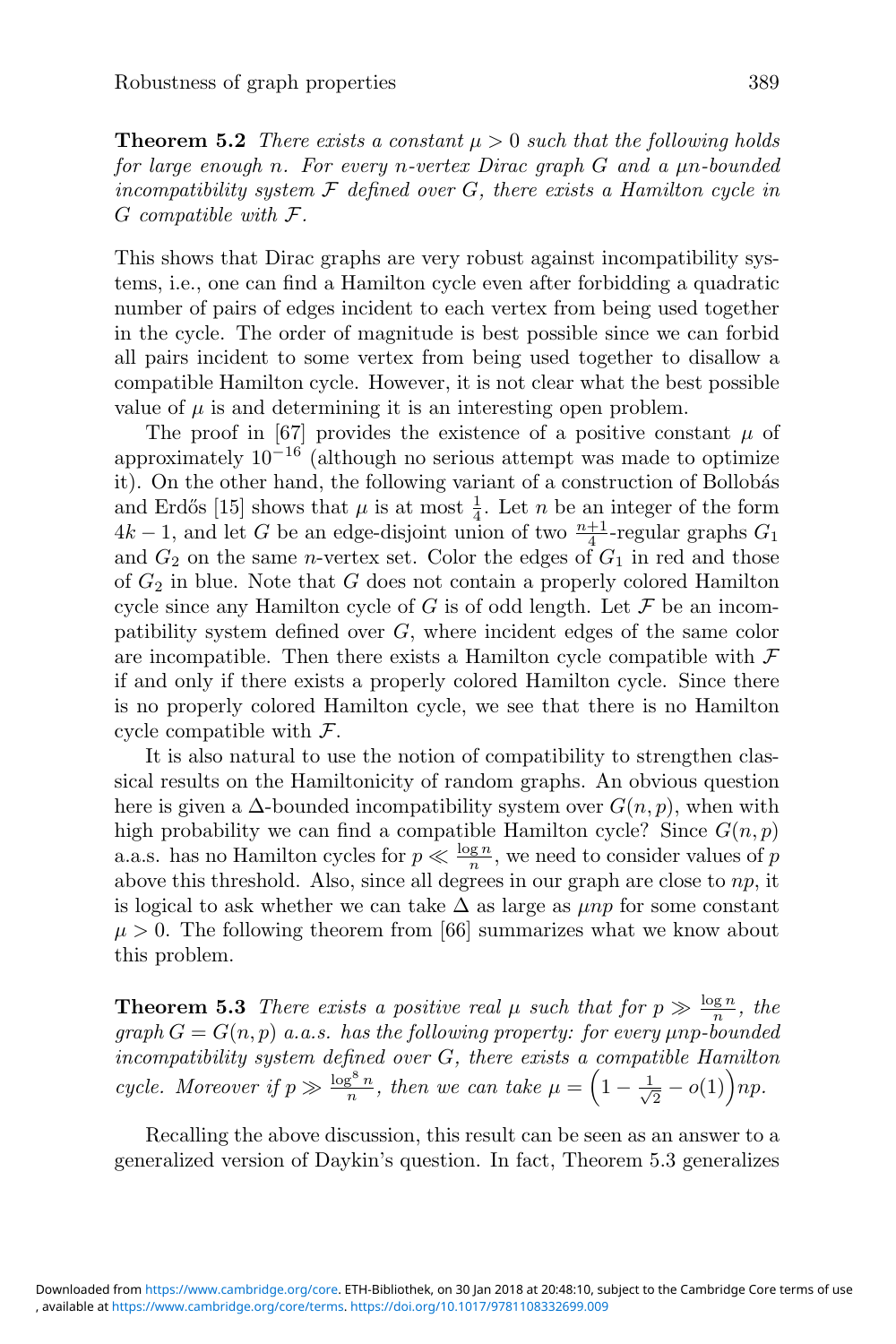it in two directions. Firstly, we replace properly colored Hamilton cycles by compatible Hamilton cycles and secondly, we replace the complete graph by random graphs  $G(n, p)$  for  $p \gg \frac{\log n}{n}$  (note that for  $p = 1$ , the graph  $G(n, 1)$  is  $K_n$  with probability 1). It is unclear what the best possible value of  $\mu$  is. The example of Bollobás and Erdős [15] of a  $\lfloor \frac{1}{2}n \rfloor$ -bounded<br>edge-coloring of  $K_{-}$  with no properly colored Hamilton cycles implies that edge-coloring of  $K_n$  with no properly colored Hamilton cycles implies that the optimal value of  $\mu$  is at most  $\frac{1}{2}$ , since it provides an upper bound for the case  $n = 1$ the case  $p=1$ .

**Sketch of proof of Theorem 5.3.** Let  $\mathcal F$  be a  $\mu np$ -bounded incompatibility system over  $G = G(n, p)$  for some small, but constant,  $\mu$ . First we construct an expander graph  $R \subset G$  which is compatible with  $\mathcal F$  and has at most  $O(n)$  edges and such that every  $X \subset V(R)$  of size at most  $n/4$  has at least  $2|X|$  neighbors outside X. This graph can be obtained by choosing, randomly with replacement, d (a large constant) edges incident to every vertex in  $G$  and showing that the resulting graph has all the desired properties with positive probability. Once we have  $R$ , consider a path P in G such that  $P \cup R$  is compatible with F and P is a longest path in  $P \cup R$ . Using the rotation-extension technique (from the previous section) together with the properties of  $R$ , we can rotate both endpoints of P to obtain  $\Omega(n^2)$  pairs  $(u, v)$  such that we can extend P by adding the edge  $(u, v)$ . Let us call these pairs *boosters*. Since  $G = G(n, p)$  is a random graph, a.a.s.  $\Omega(n^2p)$  of the boosters are actual edges in G. Moreover, since R has only  $O(n)$  edges, one can show that one of the boosters is compatible with  $P \cup R$ . We can therefore repeat this process until we obtain a compatible Hamilton cycle.  $\Box$ 

To complete this section, we mention another closely related way to get a robust version of the Hamiltonicity result for random graphs. In an edge-colored graph, we say that a subgraph is *rainbow* if all its edges have distinct colors. There is a vast literature on the branch of Ramsey theory where one seeks rainbow subgraphs in edge-colored graphs. Note that one can easily avoid rainbow copies by using the same color for all edges, and hence in order to find a rainbow subgraph one usually imposes some restrictions on the distribution of colors. Erdős, Simonovits and Sós [34] and Rado [85] developed anti-Ramsey theory where one attempts to determine the maximum number of colors that can be used to color the edges of the complete graph without creating a rainbow copy of a fixed graph. In a different direction, one can try to find a rainbow copy of a target graph by imposing global conditions on the coloring of the host graph. For a real  $\Delta$ , we say that an edge-coloring of G is *globally*  $\Delta$ *bounded* if each color appears at most  $\Delta$  times on the edges of G. In 1982, Erdős, Nešetřil and Rödl [30] initiated the study of the problem of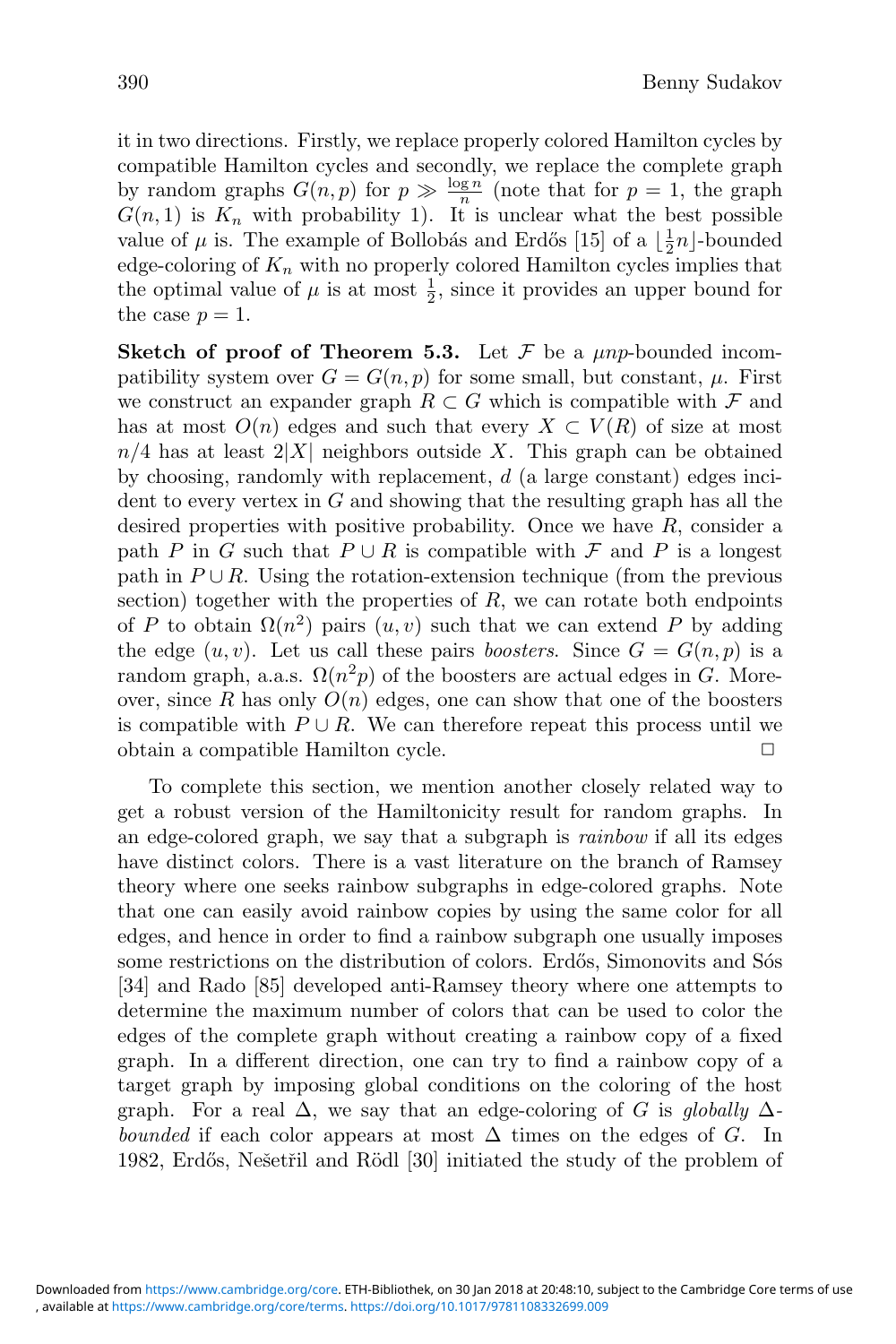finding rainbow subgraphs in a globally  $\Delta$ -bounded coloring of graphs. One very interesting question of this type is to find sufficient conditions for the existence of a rainbow Hamilton cycle in any globally  $\Delta$ -bounded coloring. Substantially improving earlier results, Albert, Frieze and Reed [1] proved the existence of a constant  $\mu > 0$  for which every globally  $\mu n$ bounded coloring of  $K_n$  (for large enough n) admits a rainbow Hamilton cycle. In fact, they proved a stronger statement, asserting that for all graphs  $\Gamma$  with vertex set  $E(K_n)$  (the edge set of the complete graph) and maximum degree at most  $\mu n$ , there exists a Hamilton cycle in  $K_n$  which is also an independent set in Γ.

It turns out that the proof technique used in proving Theorem 5.3 can be easily modified to give the following result (see [66]) that extends the above to random graphs.

**Theorem 5.4** *There exists a constant*  $\mu > 0$  *such that for*  $p \gg \frac{\log n}{n}$ *, the random graph*  $G = G(n, p)$  *a.a.s.* has the following property: every globally μnp*-bounded coloring of* G *contains a rainbow Hamilton cycle.*

Theorem 5.4 is clearly best possible up to the constant  $\mu$  since one can forbid all rainbow Hamilton cycles in a globally  $(1+o(1))np$ -bounded coloring by simply coloring all edges incident to some fixed vertex with the same color.

## **6 Resilience of graph properties**

In this section we discuss the following question. Given a graph  $G$  with some property  $P$ , how much should one change G in order to destroy  $P$ ? We call this *the resilience of* G *with respect to* P. There are two natural kinds of resilience: global and local. It is more convenient to first define these quantities with respect to monotone increasing properties. Recall that  $P$  is monotone increasing if it is preserved under edge addition.

**Definition 6.1** Let G be a graph and  $\mathcal{P}$  be a monotone increasing property.

- The global resilience of G with respect to  $P$  is the minimum number r such that one can obtain a graph not having  $\mathcal P$  by deleting r edges from G.
- The local resilience of a graph G with respect to  $P$  is the minimum number r such that one can obtain a graph not having  $P$  by deleting at most  $r$  edges at every vertex of  $G$ .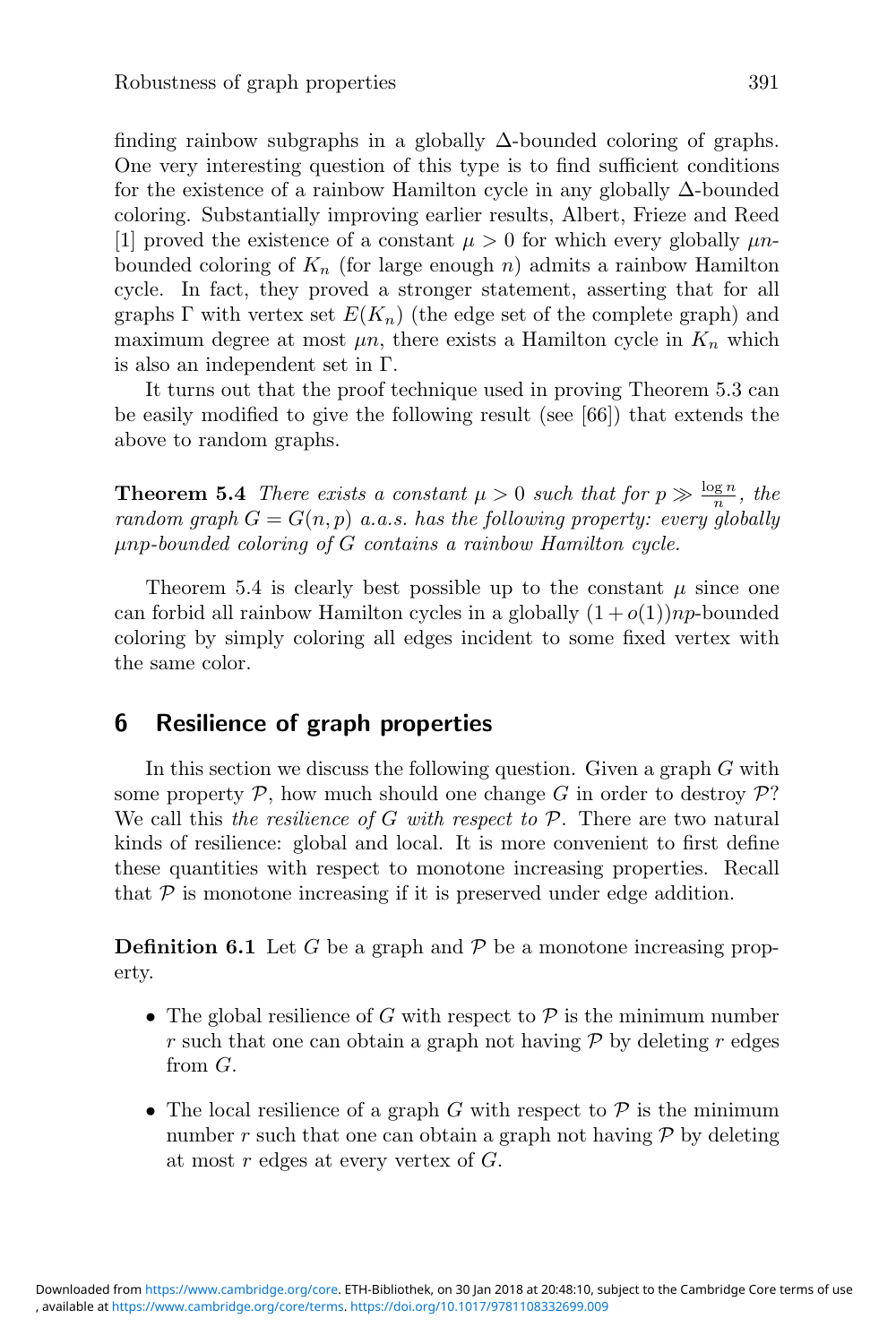The notion of global resilience is not new. In fact, problems about global resilience are popular in extremal graph theory. For example, the celebrated Turán problem can be rephrased as follows. How many edges should one delete from the complete graph  $K_n$  to make it  $H$ -free for some fixed graph  $H$ ? The notion of local resilience is more recent and its systematic study was initiated by the author together with Vu [90]. It is motivated by an observation that many interesting properties are easy to destroy by small local changes. For example, to destroy the Hamiltonicity it suffices to delete all edges incident to one vertex, which is much less than the total number of edges in a graph.

If a graph property is not monotone, like containing an induced copy of a fixed graph or having a trivial automorphism group, then we may have to both delete and add edges. This leads to the following more general definition.

**Definition 6.2** Given a property  $P$ . The global/local resilience of G with respect to  $P$  is the minimum number r such that there is a graph H on  $V(G)$  with the total number of edges/maximum degree at most r for which the graph  $G \triangle H$  does not have  $P$ .

One can observe that there is a certain duality between properties and resilience. If the property is local (such as containing a triangle), then it makes more sense to talk about the global resilience. On the other hand, if the property is global (such as being Hamiltonian), then the local resilience seems to be the right parameter to consider. There are some interesting exceptions to this rule, like chromatic number, which we discuss later in this section.

Using the above notions one can easily generate many questions by choosing some graph with an interesting property and asking for its resilience with respect to this property. For example, asking for the local resilience of the complete graph with respect to Hamiltonicity leads immediately to the celebrated theorem of Dirac, which has been discussed in depth earlier in this paper. Following this approach, in the rest of this section we will revisit several classical theorems on random graphs and discuss the corresponding resilience results.

### **6.1 Perfect Matching and Hamiltonicity**

Let G be a graph on n vertices, where n is even. A perfect matching in  $G$  is a set of disjoint edges that covers all  $n$  vertices. The threshold for the appearance of such a matching in  $G(n, p)$  was determined by Erdős and Rényi already in one of their early papers on random graphs. In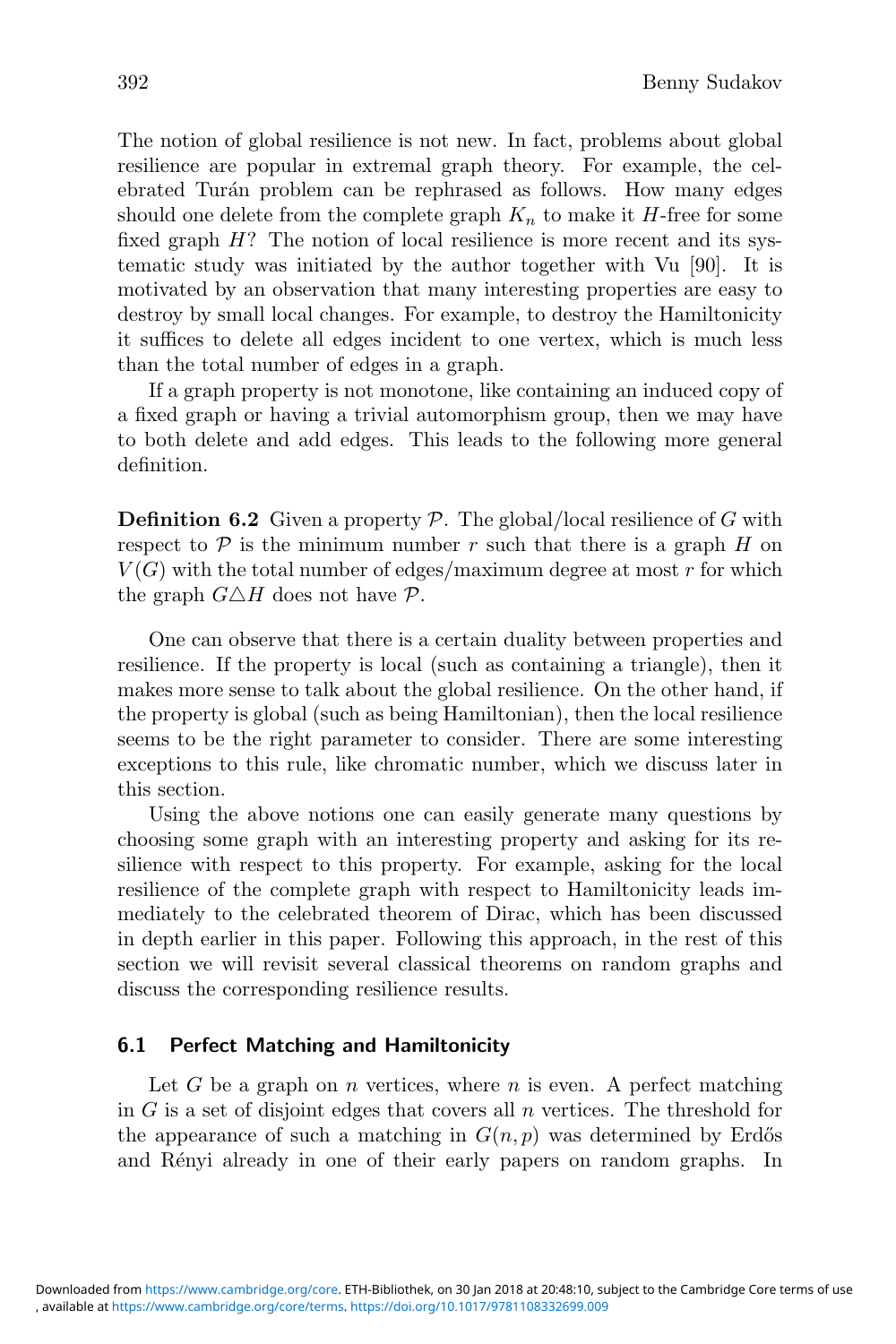[33] they proved that if  $p \geq \frac{\log n + \omega(n)}{n}$ , then a.a.s.  $G(n, p)$  has a perfect matching. This determines the threshold since for  $p \leq \frac{\log n - \omega(n)}{n}$  we a.a.s. have isolated vertices.

To give a lower bound for the local resilience of having a perfect matching consider the following way to destroy this property. Split the vertex set of G into two parts X and Y of size  $n/2 + 1$  and  $n/2 - 1$  respectively. Then delete all edges inside the set  $X$ . Thus  $X$  becomes an independent set and it is impossible to match all of its vertices with vertices of  $Y$ , since  $|Y| < |X|$ . In  $G(n, p)$  (with p sufficiently large), with high probability all vertices have degree  $(1 + o(1))np$ . Thus, one would expect that a.a.s. a random graph has an induced subgraph on  $n/2 + 1$  vertices whose maximum degree is  $(1/2 + o(1))np$ . So, the local resilience of  $G(n, p)$  with respect to having a perfect matching is a.a.s. at most  $(1/2 + o(1))np$ .

It was proved in [90] that for  $p \gg \log n/n$  this trivial upper bound is actually the truth. Moreover, in this case one can obtain the following rather accurate estimates for error terms. If  $G'$  is a subgraph of  $G =$ Father accurate estimates for error terms. If  $G$  is a subgraph of  $G = G(n, p)$  with maximum degree at most  $np/2 - 8\sqrt{np \log n}$  then a.a.s.  $G - G'$ has a perfect matching. On the other hand,  $G(n, p)$  a.a.s. contains a as a perfect matching. On the other hand,  $G(n, p)$  a.a.s. contains a subgraph G'' with maximum degree at most  $np/2 + 2\sqrt{np \log n}$  such that  $G - G''$  has no perfect matching. The proof of the first part is not very difficult. By randomly splitting the vertices of  $G - G'$  into two sets of size  $n/2$  we can obtain a bipartite subgraph  $H \subset G - G'$  with very good expansion properties. Using these properties one can verify that  $H$  satisfies Hall's condition (see [27]), i.e., every subset X on one side has at least  $|X|$ neighbors on the other side. The second part follows by analyzing more carefully the degree distribution of the subgraph of  $G(n, p)$  on  $n/2 + 1$ vertices.

The question of resilience of random graphs with respect to Hamiltonicity is substantially more difficult. Here too one can destroy all Hamilton cycles of  $G = G(n, p)$  by splitting the vertex set of G into two parts whose sizes differ by at most two and deleting all the edges inside the larger part. Therefore, similar as above, the local resilience of the random graph with respect to Hamiltonicity is a.a.s. at most  $(1/2 + o(1))np$ . Note that we can also destroy Hamiltonicity by simply disconnecting the graph. To do so, split the vertex set into two parts whose sizes differ by at most one and delete all edges between them. However in the case of random graphs, this does not change the asymptotics of our lower bound for resilience, since bipartite graph we remove has typically maximum degree  $(1/2 + o(1))np$ . This suggests that the local resilience of  $G(n, p)$  with respect to Hamiltonicity is with high probability  $(1/2 + o(1))np$ , at least when the random graph is reasonably dense. This was indeed proved for  $p > \log^4 n/n$  in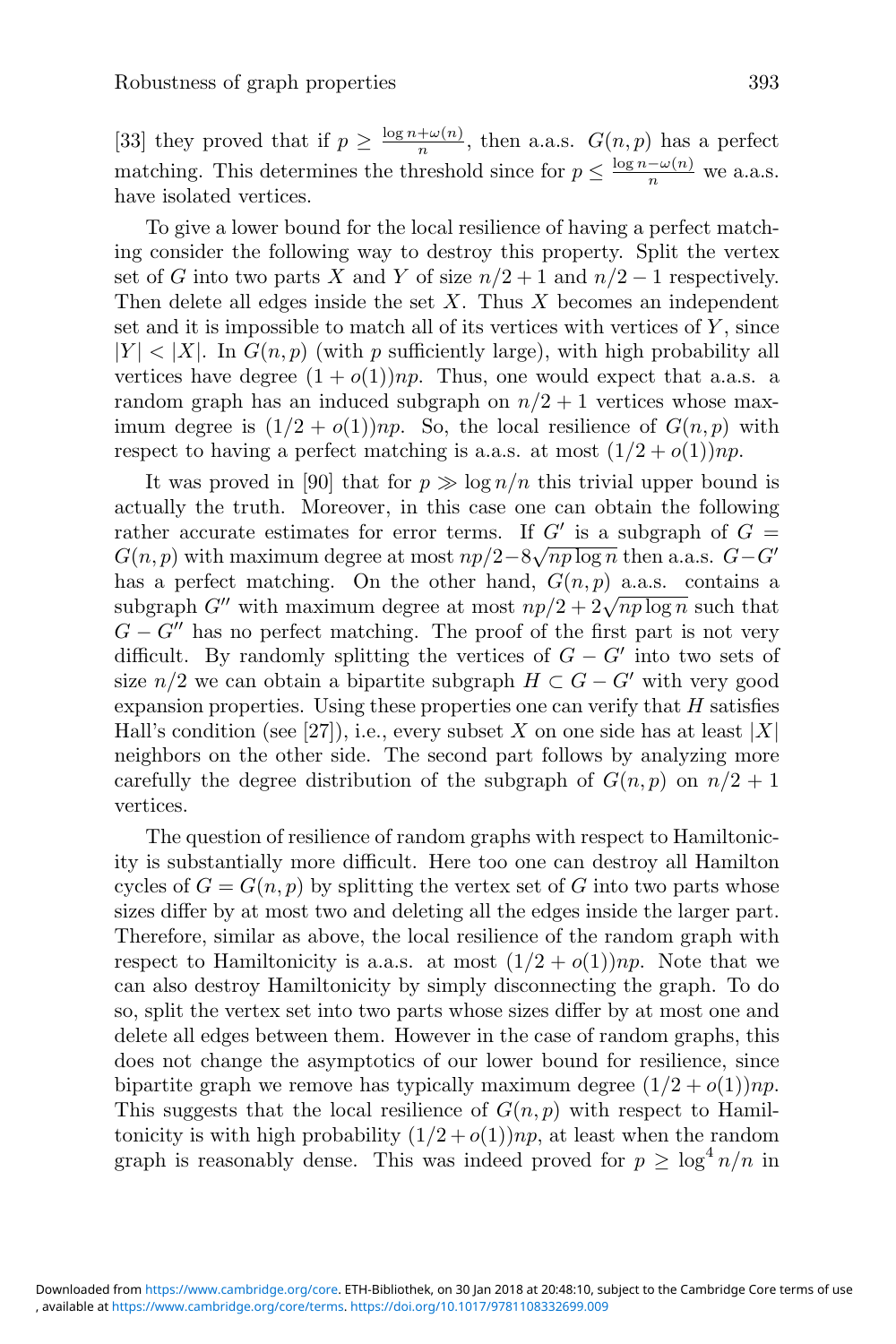[90], where it was conjectured that the value of edge probability p can be decreased all the way to  $p \gg \log n/n$ . This conjecture was resolved by Lee and Sudakov [77], who proved the following result.

**Theorem 6.3** *For every*  $\varepsilon > 0$ *, there exist a constant*  $C = C(\varepsilon)$  *such that if*  $p \ge C \log n/n$ *, then a.a.s. every subgraph* G *of*  $G(n, p)$  *with minimum degree at least*  $(1/2 + \varepsilon)$ *np is Hamiltonian.* 

Since a complete graph on *n* vertices is also a random graph  $G(n, p)$  with  $p = 1$ , this theorem can be viewed as a far reaching generalization of Dirac's theorem.

The proof of Theorem 6.3 uses the rotation-extension technique, mentioned in Section 4.1, with a few additional ideas. One is to split the graph G into two graphs  $G_1, G_2$ , where the first graph has only small fraction of the edges and will be used to perform rotations and the second graph  $G<sub>2</sub>$  will be used to perform extensions. We also partition the longest path P in  $G_1$  into several intervals  $I_1, \ldots, I_k$  and show that for most indices j the majority of newly constructed paths have their broken edges outside the interval  $I_i$ . Therefore these paths traverse  $I_i$  either in the original or the reverse order. This is used to show that, rotating the longest path in  $G_1$ , one can obtain a set  $S_P$  of  $(1/2 + \varepsilon)n$  new endpoints. Furthermore for every  $v \in S_p$ , rotating the path again and keeping v fixed we can obtain a set  $T_v$  of size at least  $(1/2 + \varepsilon)n$  such that for all  $w \in T_v$  there is a longest path in  $G_1$  starting at v and ending in w. Since  $G_2$  contains most of the edges of G and the minimum degree of G is at least  $(1/2 + \varepsilon)np$  one can show that one of these paths can be closed into cycle by using the edges of  $G<sub>2</sub>$ . Repeating this procedure several times we obtain a Hamilton cycle.

When the edge probability  $p$  is close to the threshold for Hamiltonicity, i.e.,  $p = (1+\varepsilon) \log n/n$ , the random graph  $G(n, p)$  has some vertices whose degrees are significantly smaller than np. Therefore in this range of edge probability, one can easily create isolated vertices by deleting  $(1/2+o(1))np$ edges incident to such vertices. Hence in this case, we need to revise the definition of resilience and make the number of edges we allow to delete at a vertex  $v$  depending on the degree of  $v$ . For further discussion of this regime and known results see e.g., [10] and its references.

Many techniques developed for Hamiltonicity of random graphs rely only on properties of the edge distribution of  $G(n, p)$  and therefore can be used to study pseudo-random graphs as well. There are several closely related definitions of pseudo-random graphs (see, e.g., [70] for discussion). Here we use the following one, which is based on spectral properties of such graphs. Consider a graph  $G$  on  $n$  vertices. Since its adjacency matrix is symmetric, it has n real eigenvalues which we denote by  $\lambda_1(G) \geq \lambda_2(G)$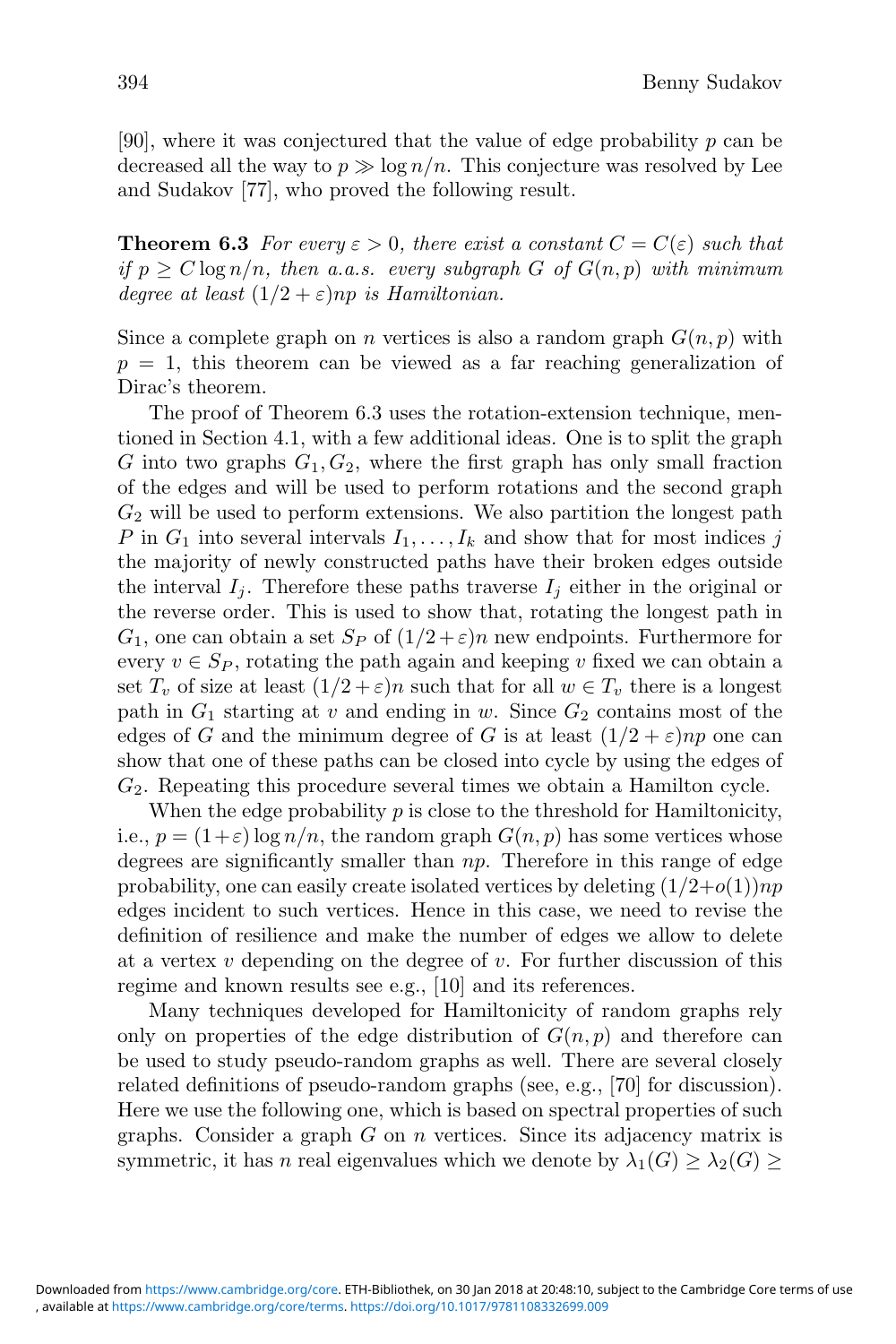$\ldots \geq \lambda_n(G)$ . The quantity  $\lambda(G) = \max_{i>2} |\lambda_i(G)|$  is called the *second eigenvalue* of G and plays an important role. We say that G is an  $(n, d, \lambda)$ *graph* if it is d-regular, has n vertices and  $\lambda(G)$  is at most  $\lambda$ .

It is well known (see, e.g., [70]) that if  $\lambda$  is much smaller than the degree  $d$ , then  $G$  has strong pseudo-random properties, i.e., the edges of G are distributed like in the random graph  $G(n, d/n)$ . Therefore it is natural to ask whether (similar to  $G(n, d/n)$ ) pseudo-random graphs with  $\lambda \ll d$  are Hamiltonian. Such a result was establish by the author together with Krivelevich in [69], where we proved that  $(n, d, \lambda)$ -graphs with  $\lambda < d/\log n$  (see [69] for slightly better bound) are Hamiltonian. It would be very interesting to determine the right order of magnitude of the ratio  $d/\lambda$  which already implies Hamiltonicity. Together with Krivelevich [70] we proposed the following conjecture.

**Conjecture 6.4** *There exists a positive constant* C *such that for all sufficiently large n, every*  $(n, d, \lambda)$ *-graph with*  $d/\lambda > C$  *contains a Hamilton cycle.*

One can further show that when  $d \gg \lambda$  the corresponding graph is robustly Hamiltonian. Indeed, together with Vu [90] we proved that if  $d/\lambda$  $\log^2 n$  (actually  $\log^{1+\delta} n$  is enough) then the local resilience of such an  $(n, d, \lambda)$ -graph with respect to Hamiltonicity is  $(1/2 + o(1))d$ . By the above discussion the constant 1/2 is best possible.

Another interesting open problem is the resilience of random regular graphs with respect to Hamiltonicity. The n-vertex *random* d*-regular graph*, which is denoted by  $G_{n,d}$  (where dn is even), is the uniform probability space of all d-regular graphs on n vertices labeled by the set  $[n]$ . In this model, one cannot apply the techniques used to study  $G(n, p)$  as these two models do not share the same probabilistic properties. Whereas the appearances of edges in  $G(n, p)$  are independent, the appearances of edges in  $G_{n,d}$  are not. Nevertheless, many results obtained thus far for the random regular graph model  $G_{n,d}$  are very similar to the results obtained in  $G(n, p)$  with suitable expected degrees, namely,  $d = np$ . For a detailed discussion of random regular graphs and their properties we refer the interested reader to the excellent survey of Wormald [94].

It was proved by Robinson and Wormald [87] that the random regular graph  $G_{n,d}$  is a.a.s. Hamiltonian already for  $d \geq 3$ . Therefore the question of local resilience of  $G_{n,d}$  with respect to this property already makes sense for constant degrees. By the above discussion, it is logical to guess that this resilience should be typically of order  $d/2$ , at least for large d. More precisely, together with Ben-Shimon and Krivelevich [11] we made the following conjecture.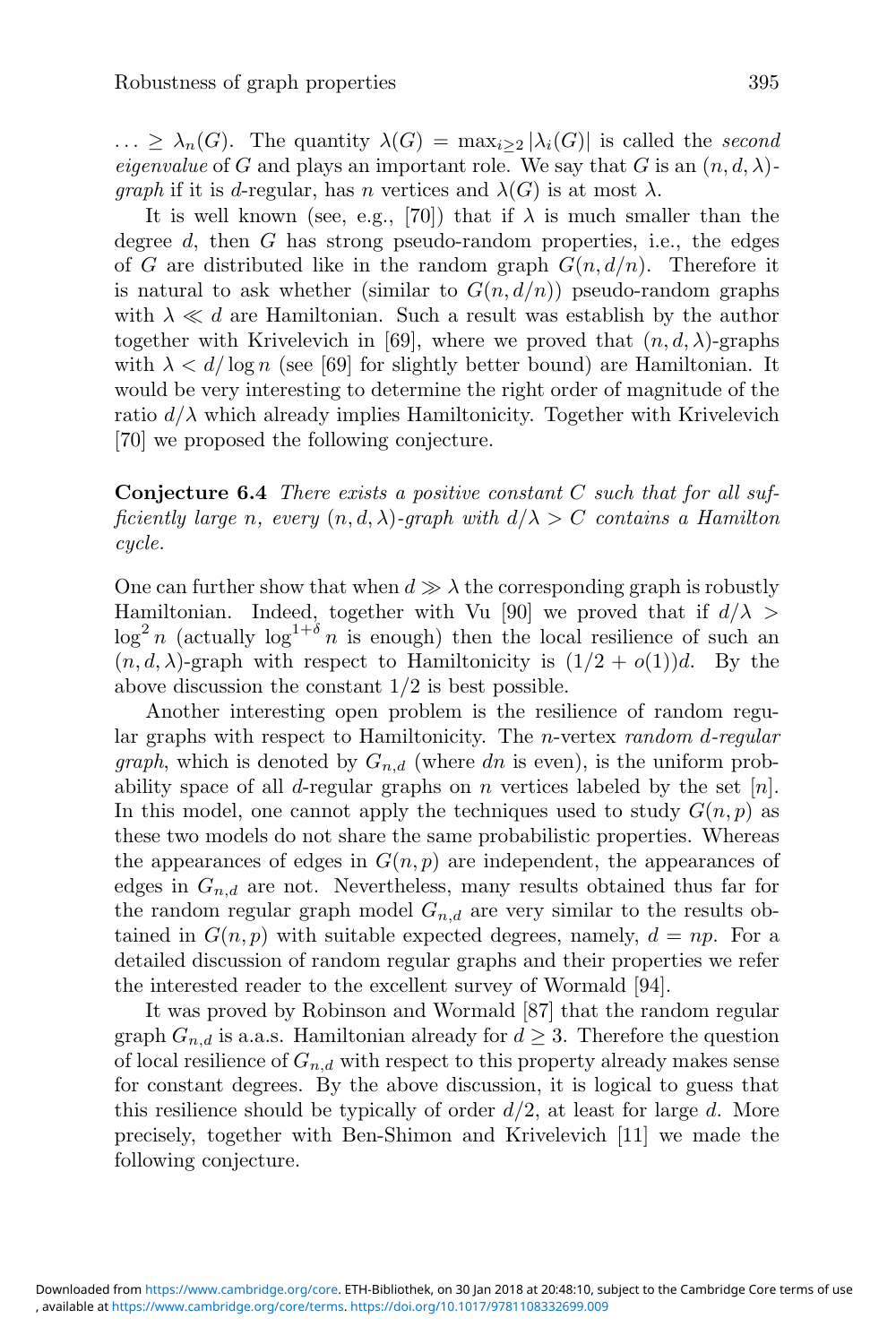**Conjecture 6.5** *For every*  $\varepsilon > 0$  *there exists an integer*  $d_0 = d_0(\varepsilon)$  *such that, for every fixed integer*  $d > d_0$ *, asymptotically almost surely the local resilience of*  $G_{n,d}$  *with respect to Hamiltonicity is at least*  $(1/2 - \varepsilon)d$  *and at most*  $(1/2 + \varepsilon)d$ .

The upper bound of this conjecture follows easily from the known properties of the edge distribution of  $G_{n,d}$  together with constructions mentioned above. So the main task is to prove the lower bound. When  $d \gg \log^2 n$ one can prove this conjecture using the above mentioned result from [90] on  $(n, d, \lambda)$ -graphs and the known properties of the second eigenvalue of  $G_{n,d}$  (see, e.g., [94, 71]). For smaller values of d this conjecture is still open, although one can show (see [11]) that a.a.s. the local resilience is linear in d.

### **6.2 Chromatic number**

One of the most important parameters of the random graph  $G_{n,p}$  is its chromatic number, which we denote by  $\chi(G_{n,p})$ . Trivially for every graph  $\chi(G) \geq |V(G)|/\alpha(G)$ , where  $\alpha(G)$  denotes the size of a largest independent set in G. It can be easily shown, using first moment computations, that a.a.s.  $\alpha(G_{n,p}) \leq 2 \log_b(np)$ , where  $b = 1/(1-p)$  (all other logarithms in this paper are in the natural base  $e$ ). This provides a lower bound on the chromatic number of the random graph, showing that with high probability  $\chi(G_{n,p}) \geq \frac{n}{2 \log(np)}$ . The problem of determining the asymptotic behavior of  $\chi(G_{n,p})$ , posed by Erdős and Rényi in the early 60s, stayed for many years as one of the major open questions in the theory of random graphs until its solution by Bollobás  $[13]$ , using a novel approach based on martingales that enabled him to prove that a.a.s.  $\chi(G_{n,p}) = (1+o(1)) \frac{n}{2 \log_p(np)}$ <br>for dense random graphs. Later Luggels [80] showed that this estimate also for dense random graphs. Later Luczak [80] showed that this estimate also holds for all values of  $p \geq c/n$ .

Given two arbitrary graphs  $G$  and  $H$  it is a folklore result which is easy to prove (see, e.g., [79] Chapter 9) that

$$
\chi(G \cup H) \le \chi(G)\chi(H).
$$

Moreover there are pairs of graphs for which the equality holds. Therefore adding a few edges or low degree graph to a graph  $G$  sometimes can have a substantial impact on its chromatic number. The question, whether this is the case for random graphs was first posed in [90], where the authors study the resilience of the chromatic number of  $G(n, p)$ . Unlike for Hamiltonicity, changing the adjacency of few vertices in a graph usually has only a minor effect on its chromatic number. Therefore it is interesting to study both global and local resilience of the chromatic number.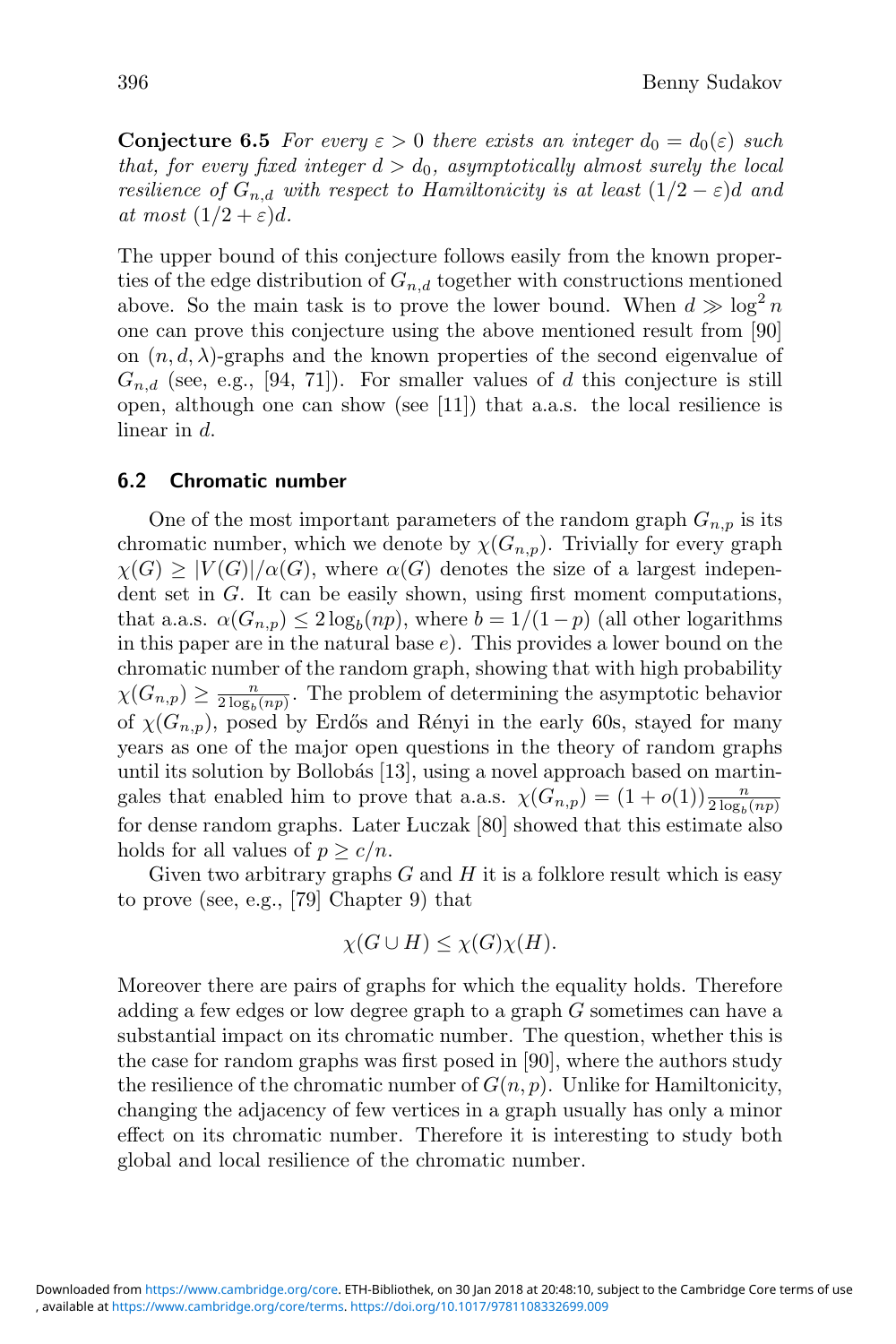Note that for an arbitrary graph  $G$  one can double its chromatic number by choosing an arbitrary subset of  $2\chi(G)$  vertices and adding all the missing edges to make this subset a clique. This gives an upper bound  $O(\chi^2(G))$  on the global resilience and a bound  $O(\chi(G))$  on a local resilience of the chromatic number. Together with Vu [90] we conjectured that this is with high probability tight for relatively dense random graphs (say  $p \geq n^{-1+\delta}$  for any fixed  $\delta > 0$ ). Improving the earlier results from [90], Alon and Sudakov [5] proved the following theorem, which makes a substantial progress on this conjecture.

**Theorem 6.6** *Let*  $\varepsilon > 0$  *be a fixed constant and let*  $n^{-1/3+\delta} < p < 1/2$ *for some*  $\delta > 0$ *. Then a.a.s.* 

- *1. for every collection*  $E$  *of*  $2^{-12} \varepsilon^2 \frac{n^2}{\log_b^2(np)}$  *edges the chromatic number of*  $G_{n,p} \cup E$  *is still at most*  $(1+\varepsilon) \frac{n}{2 \log_b(np)}$ *,*
- *2. and for every graph* H *on n vertices with maximum degree*  $\Delta(H) \leq$  $2^{-8} \varepsilon \frac{n}{\log_b(np) \log \log n}$  the chromatic number of  $G_{n,p} \cup H$  is still at most  $(1+\varepsilon) \frac{n}{2 \log_b(np)}$ .

This determines the global resilience of dense random graphs up to a constant factor and leaves only a small multiplicative gap of  $\log \log n$  for the local resilience. Both these results show that adding quite large and dense graphs to  $G_{n,p}$  with  $p \gg n^{-1/3}$  typically has very little impact on its chromatic number. For p below  $n^{-1/3}$  much less is known. It was proved in [90] that for every positive integer d and for every  $\varepsilon > 0$  there is a constant  $c = c(d, \varepsilon)$  such that the following holds. For all  $p > c/n$ , adding to  $G(n, p)$  any graph with maximum degree d a.a.s. cannot increase its chromatic number by a factor of larger than  $(1 + \varepsilon)$ .

**Sketch of proof of Theorem 6.6 (1).** Choose  $k_0 = (2 - o(1)) \log_b^2(np)$ such that the expected number of independent sets of this size in  $G(n, p)$ is  $\mu = \binom{n}{k_0} (1-p)^{\binom{k_0}{2}} > n^4$ . The expected number of such independent sets containing a given pair of vertices is

$$
\mu_0 = {n-2 \choose k_0-2} (1-p)^{{k_0 \choose 2}} = (1+o(1))\frac{k_0^2}{n^2}.
$$

Let  $\mathcal I$  be a largest collection of independent sets of size  $k_0$  in  $G(n, p)$ such that no pair of vertices belongs to more than  $4\mu_0$  of these sets. This condition shows that by changing one edge of the random graph we cannot affect the size of  $\mathcal I$  by more than  $4\mu_0$ . Therefore using a standard estimate for the tails of martingales we can show that  $|\mathcal{I}|$  equals  $(1 - o(1))\mathbb{E}||\mathcal{I}||$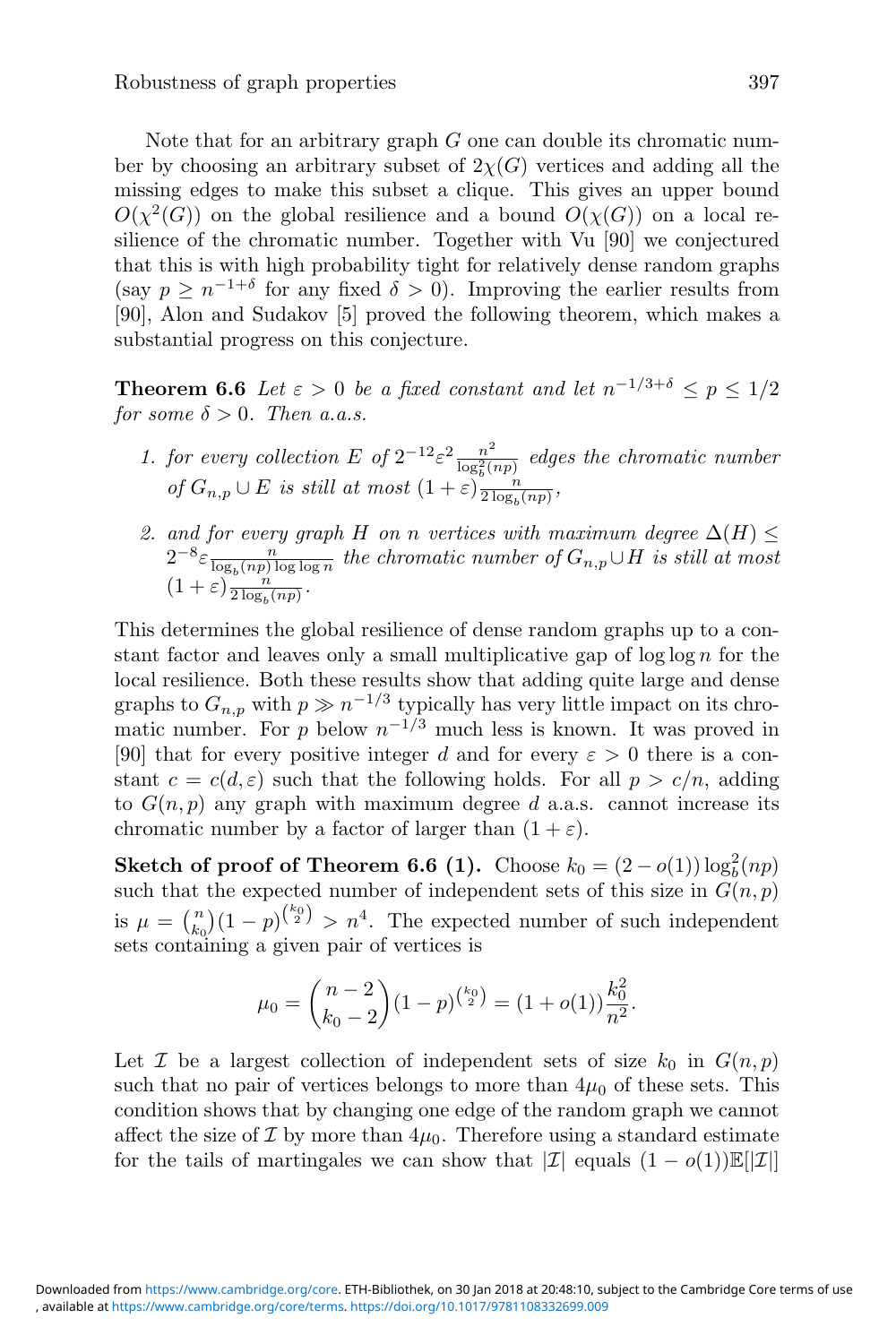with probability at least  $1 - 2^{-2n}$ . Moreover one can also show (see [72]) that  $\mathbb{E}[|\mathcal{I}|] = (1 - o(1))\mu$ .

Let E be the collection of  $2^{-12} \varepsilon^2 \frac{n^2}{\log_b^2(np)}$  edges which was added to  $G(n, p)$ . Consider an auxiliary bipartite graph H with parts  $\mathcal I$  and E in which an independent set  $I \in \mathcal{I}$  is adjacent to an edge  $(u, v) \in E$  iff both vertices  $u, v$  belong to I. By the definition of I, every edge  $(u, v) \in E$ is contained in at most  $4\mu_0$  sets from  $\mathcal{I}$ . Therefore the number of edges  $e(H)$  is bounded by  $4\mu_0 m$ . Thus there is an independent set  $I \in \mathcal{I}$ , whose degree in H is at most  $e(H)/|\mathcal{I}|$ . Such I contains at most

$$
\frac{e(H)}{|\mathcal{I}|} \le \frac{4\mu_0|E|}{|\mathcal{I}|} \le \frac{5\mu_0|E|}{\mu} \le 6k_0^2 \frac{|E|}{n^2} \le 2^{-7}\varepsilon^2
$$

edges from E.

This argument shows that we can find an independent set in  $G(n, p)$ which contains no edges from  $E$ . Color it by color one, remove it from the graph and continue this process. One can further prove that, as long as the number of remaining vertices is larger than  $\varepsilon n / \log_b(np)$ , we can still find an independent set I in  $G(n, p)$  which has very few edges from E. Then (by a standard lower bound on the independence number in a graph with a given number of edges) there is a large independent set in  $I$  not containing any edges of  $E$  which we can color by a new color. Using some simple computations, see [5], we can then show that the total number of colors used in this process is at most  $(1 + O(\varepsilon)) \frac{n}{2 \log_b(np)}$ . Coloring the remaining  $\varepsilon n/\log_b^2(np)$  vertices by additional colors we obtain a coloring of  $G(n, p) \cup E$  into  $(1 + O(\varepsilon))\chi(G(n, p))$  colors.

### **6.3 Symmetry**

An *automorphism* of a graph G is a permutation  $\pi : V(G) \to V(G)$ of the vertices of G such that  $(\pi(u), \pi(v))$  is an edge of G if and only if  $(u, v)$  is an edge of G. The collection of all automorphisms of G forms a group which is denoted by  $Aut(G)$ . It is clear that for any graph G the identity belongs to  $Aut(G)$ . We say that  $Aut(G)$  is trivial or equivalently G is *asymmetric* if  $Aut(G)$  does not contain any permutation other than the identity, otherwise we call G *symmetric*. The automorphism group was one of the first objects studied by P. Erdős and A. Rényi in their sequence of papers which started the theory of random graphs. In 1963 they proved that for  $p \ge (1+\varepsilon) \log n/n$ ,  $G(n, p)$  is asymptotically almost surely asymmetric. In fact, Erdős and Rényi studied a more general question of how much should one change the random graph to have a non-trivial automorphism. In [32] they proved that if both  $1 - p, p \gg \log n/n$ , then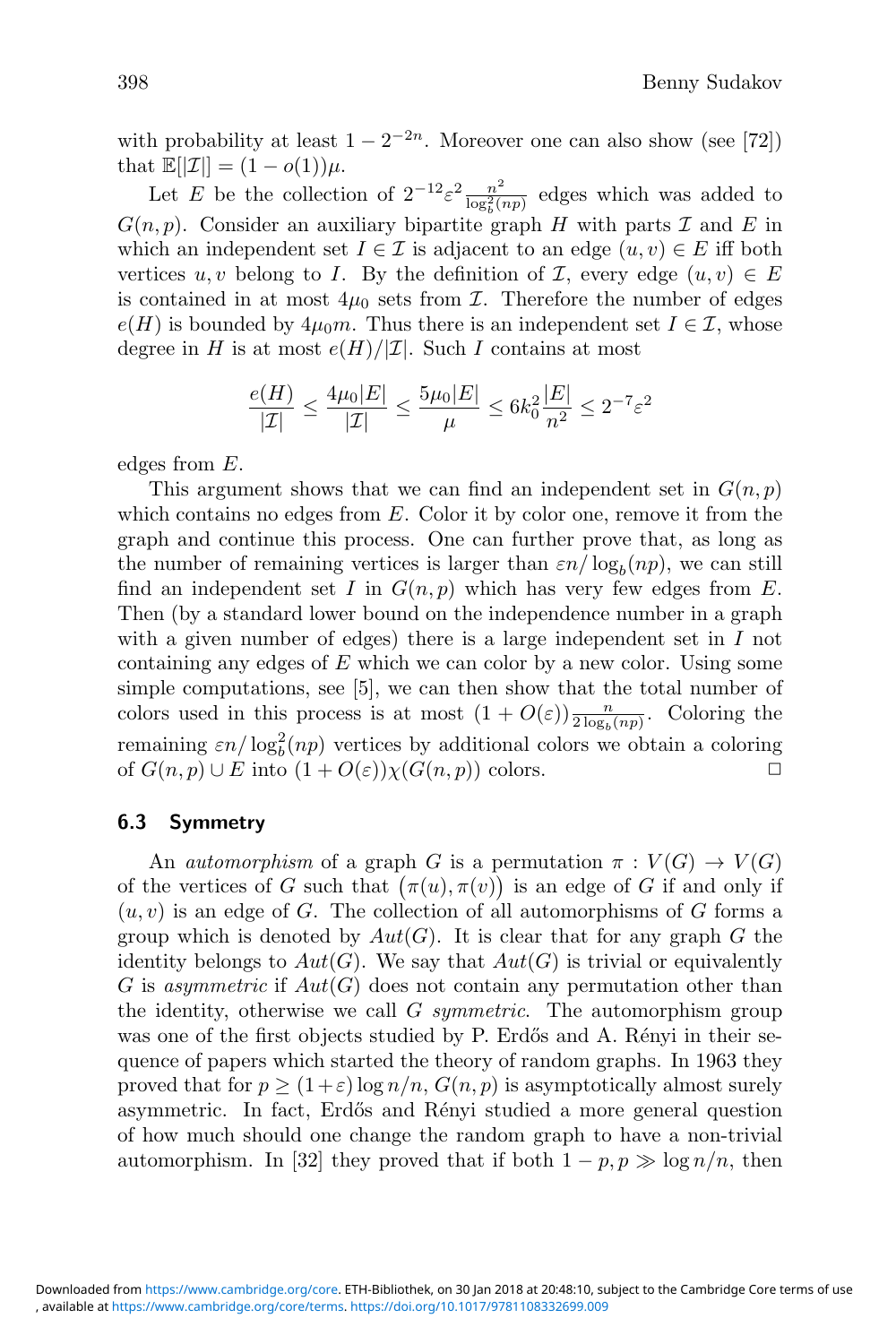a.a.s. we need to add and delete at least  $(2 + o(1))np(1 - p)$  edges from  $G(n, p)$  to obtain a symmetric graph. This determines the global resilience of  $G(n, p)$  with respect to having a trivial automorphism group.

To explain the quantity  $(2+o(1))np(1-p)$ , notice that next to the identity, the simplest permutation is the transposition of two vertices, say u and v. This permutation is an automorphism if  $u$  and  $v$  have exactly the same neighbors. To achieve this one needs to delete  $d(u) + d(v) - 2codeq(u, v)$ edges of G, where  $codeq(u, v)$  is the number of common neighbors of these vertices. It shows that in the case of  $G(n, p)$ , with high probability it is enough to delete  $2(1+o(1))np(1-p)$  edges to have a symmetric graph. Together with Kim and Vu, the author extended the above theorem of Erdős and Rényi showing that small local changes are not enough to make a random graph symmetric. In [56] they proved the following result.

**Theorem 6.7** *If both*  $1 - p, p \gg \log n/n$ , then the local resilience of  $G(n, p)$  *with respect to being asymmetric is a.a.s.*  $(1 + o(1))np(1 - p)$ .

It is worth mentioning that the local resilience was not the main object of study in [56], but it was used as a tool to prove a new result. As a corollary of the above theorem (more precisely of its proof), it was shown there that a random regular graph of relatively large degree is asymptotically almost surely non-symmetric, confirming a conjecture of Wormald [94]. The main idea in [56] was as follows. Consider the indicator graph function  $I(G)$ , where  $I(G) = 1$  if G is non-symmetric and 0 otherwise. We want to show that with high probability  $I(G) = 1$  where G is a random regular graph. One may want to view this statement as a sharp concentration result, namely,  $I(G)$  is a.a.s. close to its mean. However, it is impossible to prove a sharp concentration result for a random variable having only two values close to each other. The idea here is to "blow up"  $I(G)$  using the notion of local resilience. Instead of  $I(G)$  we used a function  $D(G)$ which (roughly speaking) equals the local resilience of  $G$  with respect to being non-symmetric. This function is zero if  $G$  is symmetric and rather large otherwise. This gives us room to show that  $D(G)$  is strongly concentrated around a large positive value, and from this we can conclude that asymptotically almost surely the random regular graph is non-symmetric.

### **6.4 Further results**

There are some additional results on resilience of random graphs whose details we will not discuss in this survey. For convenience of the reader we conclude this section with a short list of such results together with relevant references.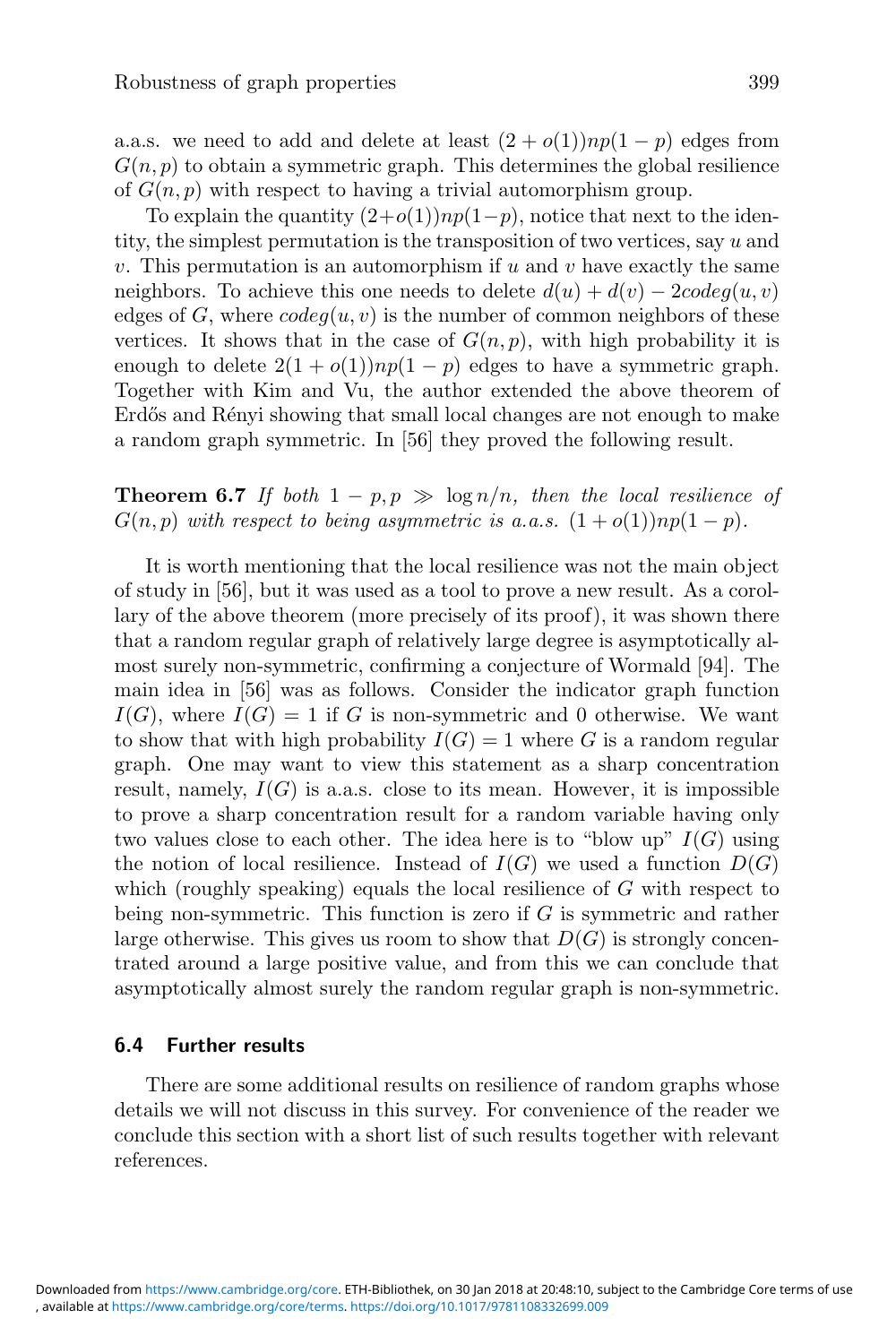- In the past few years, there has been some considerable success in extending classical results in extremal combinatorics to sparse random settings due to the breakthroughs made independently by Conlon and Gowers  $[22]$  and Schacht  $[89]$ . In particular, they proved Turántype theorems for random graphs, establishing the global resilience with respect to containing a fixed non-bipartite graph  $H$ .
- Resilience of  $G(n, p)$  with respect to *pancyclicity*, which is a property of containing cycles of all lengths from 3 to n, was established in  $[63]$ .
- In [6] the authors studied the resilience of the property of containing given almost spanning tree of bounded degree.
- Resilience of a random directed graph with respect to Hamiltonicity was studied in [50, 41].
- In [28] the authors studied the resilience of  $G(n, p)$  with respect to containing cycle of a given linear length.
- An  $H$ -factor in a graph  $G$  is a collection of vertex disjoint copies of a fixed graph  $H$  covering all vertices of  $G$ . The resilience with respect to containing such a factor was studied in [51, 7]. More generally, the resilience with respect to containing almost spanning and spanning bounded degree graphs was studied in [18, 83, 2].
- In [37] the authors made a very interesting connection between the local resilience in random graphs and winning strategies in biased Maker-Breaker games.

# **7 Conclusion**

Although we have made an effort to provide a systematic coverage of recent robust extensions of various classical results in graph theory and random graphs, there are certainly quite a few of them that were left out of this survey, due to the limitations of space and time (and of the author's energy). Still, we would like to believe that we have presented enough examples demonstrating how one can revisit known results and use various measures of robustness to ask new and interesting questions. Therefore we hope that this survey will motivate future research on the subject.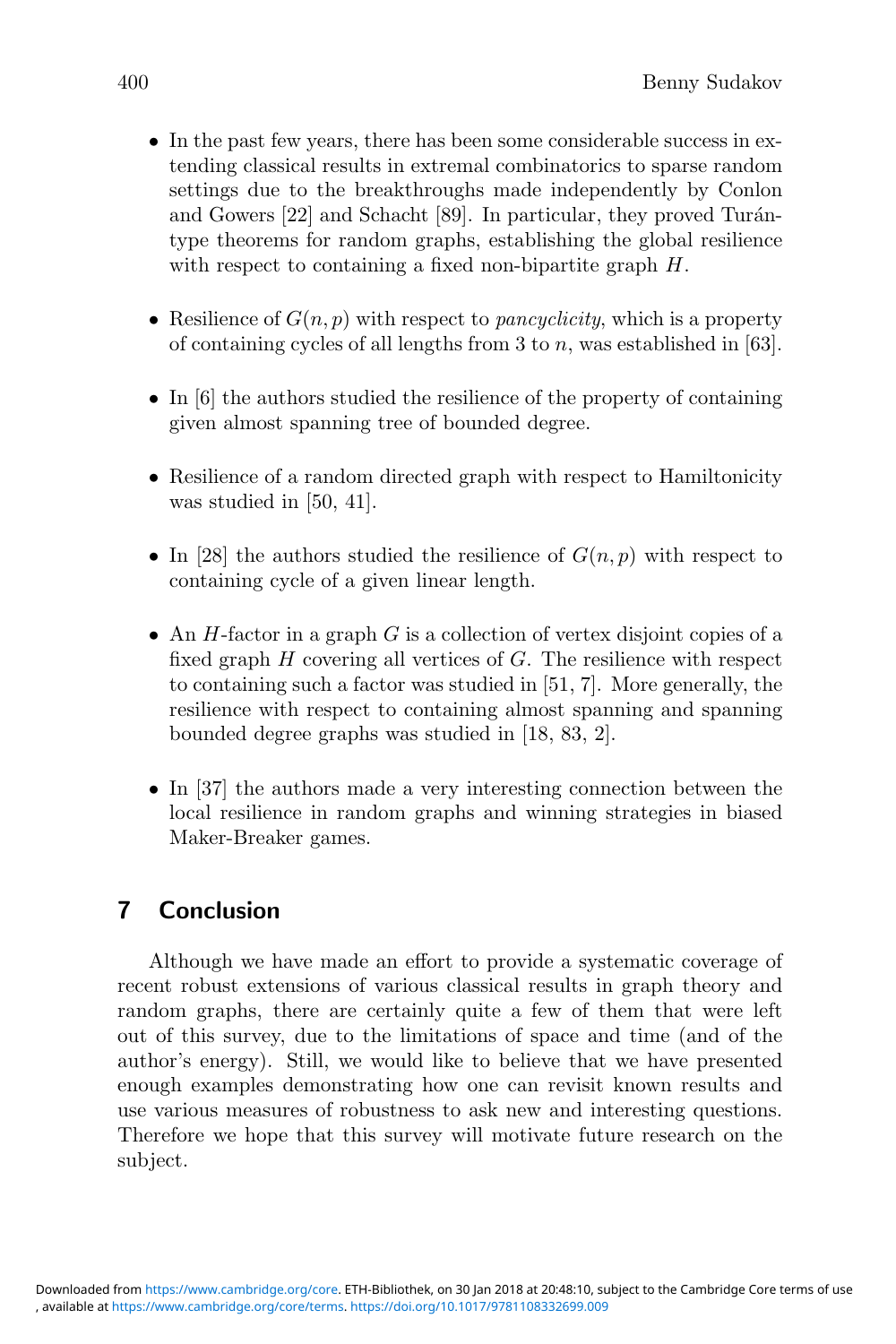### **Acknowledgements**

Research supported by SNSF grant 200021-149111. We would like to thank F. Dräxler, A. Ferber, N. Kamčev, M. Krivelevich, M. Kwan, J. Noel, A. Pokrovskiy and the referee for helpful comments.

## **References**

- [1] M. Albert, A. Frieze, and B. Reed, Multicoloured Hamilton cycles. *Electron. J. Combin.* **2**, R10.
- [2] P. Allen, J. Böttcher, J. Ehrenmüller and A. Taraz, The bandwidth theorem in sparse graphs, preprint.
- [3] N. Alon, The maximum number of Hamiltonian paths in tournaments, *Combinatorica* 10 (1990), 319–324.
- [4] N. Alon and G. Gutin, Properly colored Hamilton cycles in edgecolored complete graphs, *Random Struct. Algor.* **11** (1997), 179–186.
- [5] N. Alon and B. Sudakov, Increasing the chromatic number of a random graph, *Journal of Combinatorics* 1 (2010), 345–356.
- [6] J. Balogh, B. Csaba and W. Samotij, Local resilience of almost spanning trees in random graphs, *Random Structures and Algorithms* 38 (2011), 121–139.
- [7] J. Balogh, C. Lee and W. Samotij, Corrádi and Hajnal's theorem for sparse random graphs, *Combin. Probab. Comput.* 21 (2012), 23–55.
- [8] J. Beck, *Combinatorial Games*, Cambridge University Press, Cambridge (2008).
- [9] S. Ben-Shimon, A. Ferber, D. Hefetz and M. Krivelevich, Hitting time results for Maker-Breaker games , *Random Structures and Algorithms* 41 (2012), 23–46.
- [10] S. Ben-Shimon, M. Krivelevich and B. Sudakov, On the resilience of Hamiltonicity and optimal packing of Hamilton cycles in random graphs, *SIAM J. Discrete Math.* 25 (2011), 1176–1193.
- [11] S. Ben-Shimon, M. Krivelevich and B. Sudakov, Local resilience and Hamiltonicity Maker-Breaker games in random regular graphs, *Combinatorics, Probability and Computing* 20 (2011), 173–211.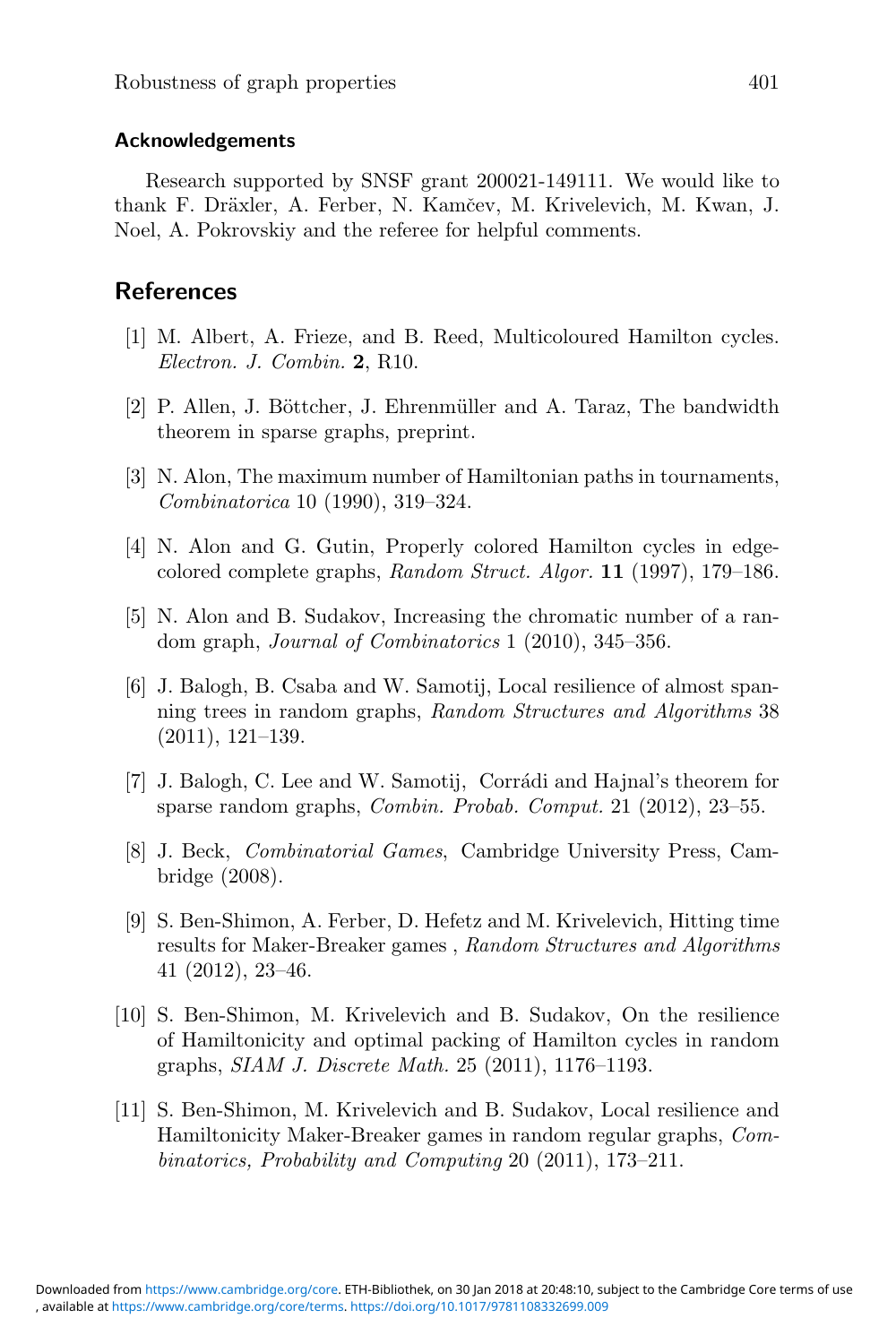- [12] B. Bollob´as, The evolution of sparse graphs, *in Graph Theory and Combinatorics*, Academic Press, New York (1984), 35–57.
- [13] B. Bollob´as, The chromatic number of random graphs, *Combinatorica* 8 (1988), 49–55.
- [14] B. Bollob´as, *Random Graphs*, 2nd ed., Cambridge University Press, Cambridge (2001).
- [15] B. Bollob´as and P. Erd¨os, Alternating hamiltonian cycles, *Israel J. Math.* **23** (1976), 126–131.
- [16] B. Bollobás and A. Frieze, On matchings and Hamiltonian cycles in random graphs, in: *Random graphs '83*, North-Holland Math. Stud. 118, North-Holland, Amsterdam, 1985, 23–46.
- [17] J. Bondy, Basic Graph Theory: Paths and Circuits, in: *Handbook of Combinatorics Vol. 1* (ed. by R. Graham, M. Grötschel and L. Lovász), North-Holland, Amsterdam, 1995, 3-110.
- [18] J. Böttcher, Y. Kohayakawa and A. Taraz, Almost spanning subgraphs of random graphs after adversarial edge removal, *Combinatorics, Probability and Computing* 22 (2013), 639–683.
- [19] L. M. Brégman, Some properties of non-negative matrices and their permanents, *Sov. Mat. Dokl.* 14 (1973), 945–949.
- [20] C. Chen and D. Daykin, Graphs with Hamiltonian cycles having adjacent lines different colors, *J. Combin. Theory Ser. B* **21** (1976), 135–139.
- [21] V. Chv´atal and P. Erd˝os, Biased positional games, *Annals of Discrete Math.* 2 (1978), 221–228.
- [22] D. Conlon and T. Gowers, Combinatorial theorems in sparse random sets, *Annals of Math.* 184 (2016), 367–454.
- [23] B. Csaba, D. Kühn, A. Lo, D. Osthus and A. Treglown, Proof of the 1-factorization and Hamilton decomposition conjectures, *Memoirs of the American Mathematical Society* 244 (2016), monograph 1154, 170 pages.
- [24] B. Cuckler, Hamilton cycles in regular tournaments, *Combinatorics, Probability and Computing* 16 (2007), 239–249.
- [25] B. Cuckler and J. Kahn, Hamiltonian cycles in Dirac graphs, *Combinatorica* 29 (2009), 299–326.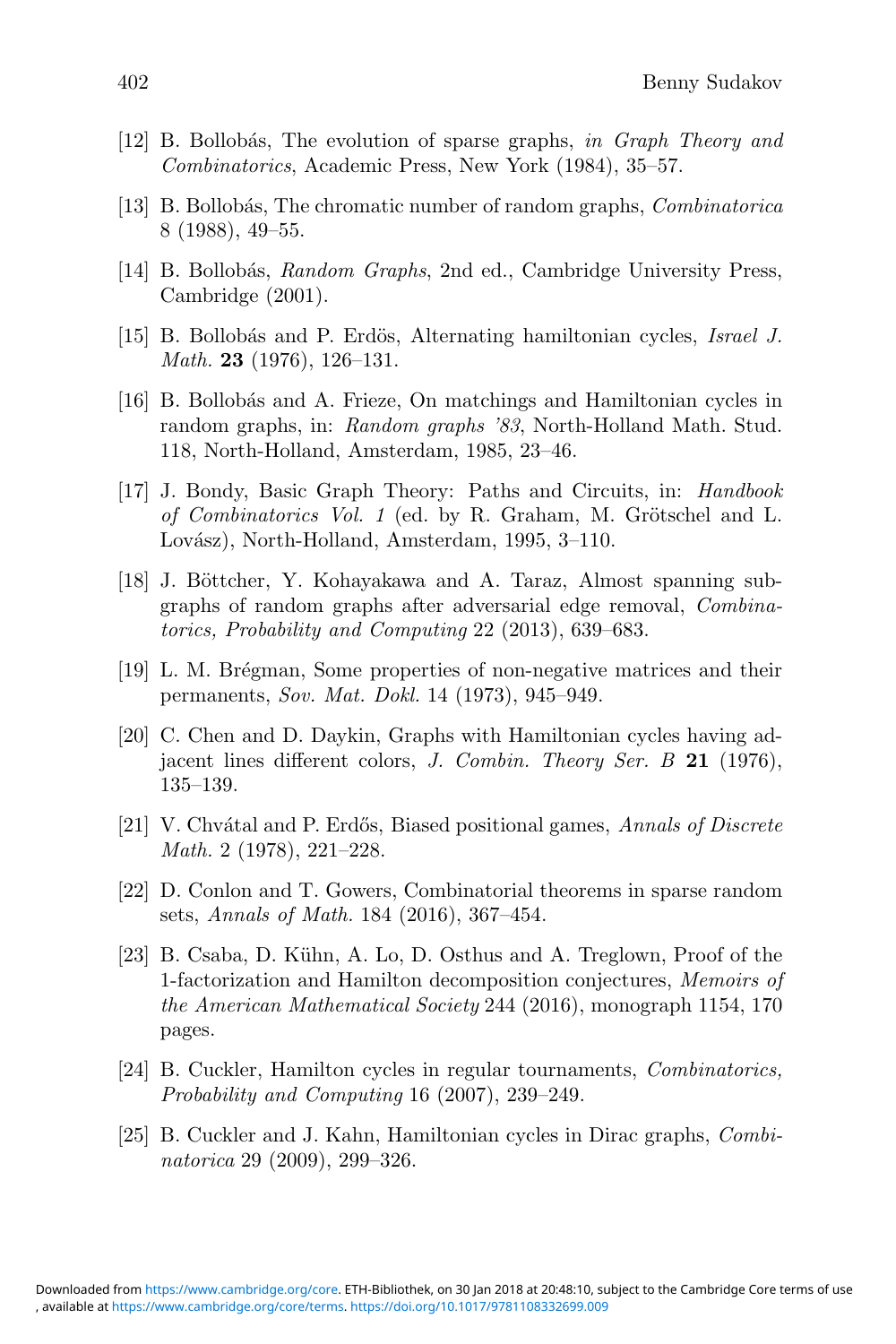- [26] D. E. Daykin, Graphs with cycles having adjacent lines different colors, *J. Combin. Theory Ser. B* **20** (1976), 149–152.
- [27] R. Diestel, *Graph theory*, 3rd ed., Springer-Verlag, Berlin, 2005.
- [28] D. Dellamonica, Y. Kohayakawa, M. Marciniszyn and A. Steger, On the resilience of long cycles in random graphs, *Electronic J. Combin.* 15 (2008), R32.
- [29] G. Egorychev, The solution of the Van der Waerden problem for permanents, *Dokl. Akad. Nauk SSSR* 258 (1981), 1041–1044.
- [30] P. Erdős, J. Nešetřil and V. Rödl, On some problems related to partitions of edges of a graph, in: *G*raphs and other combinatorial topics (Prague, 1982), Teubner-Texte Math. 59, Teubner, Leipzig, 1983, 54– 63.
- [31] P. Erd˝os and A. R´enyi, On the evolution of random graphs, *Magyar Tud. Akad. Mat. Kutat´o Int. K¨ozl.* 5 (1960), 17–61.
- [32] P. Erd˝os and A. R´enyi, Asymmetric graphs, *Acta Math. Acad. Sci. Hung.* 14 (1963), 295–315.
- [33] P. Erdős and A. Rényi, On the existence of a factor of degree one of a connected random graph, *Acta Math. Acad. Sci. Hungar.* 17 (1966), 359–368.
- [34] P. Erdős, M. Simonovits and V. Sós, Anti-Ramsey theorems, in: *Infinite and finite sets, Vol. 11, edited by A. Hajnal, R Rado and V. S´os*, Colloq. Math. Soc. J´anos Bolyai 10, North-Holland, Amsterdam (1975), 633–643.
- [35] D. Falikman, A proof of the Van der Waerden problem for permanents of a doubly stochastic matrix, *Mat. Zametki* 29 (1981), 931–938.
- [36] A. Ferber, R. Glebov, M. Krivelevich and A. Naor, Biased games on random boards, *Random Structures and Algorithms* 46 (2015), 651– 676.
- [37] A. Ferber, M. Krivelevich and H. Naves, Generating random graphs in biased maker-breaker games *Random Structures Algorithms* 47 (2015), 615–634.
- [38] A. Ferber, M. Krivelevich and B. Sudakov, Counting and packing Hamilton cycles in dense graphs and oriented graphs, *J. Combinatorial Theory Ser. B*, to appear.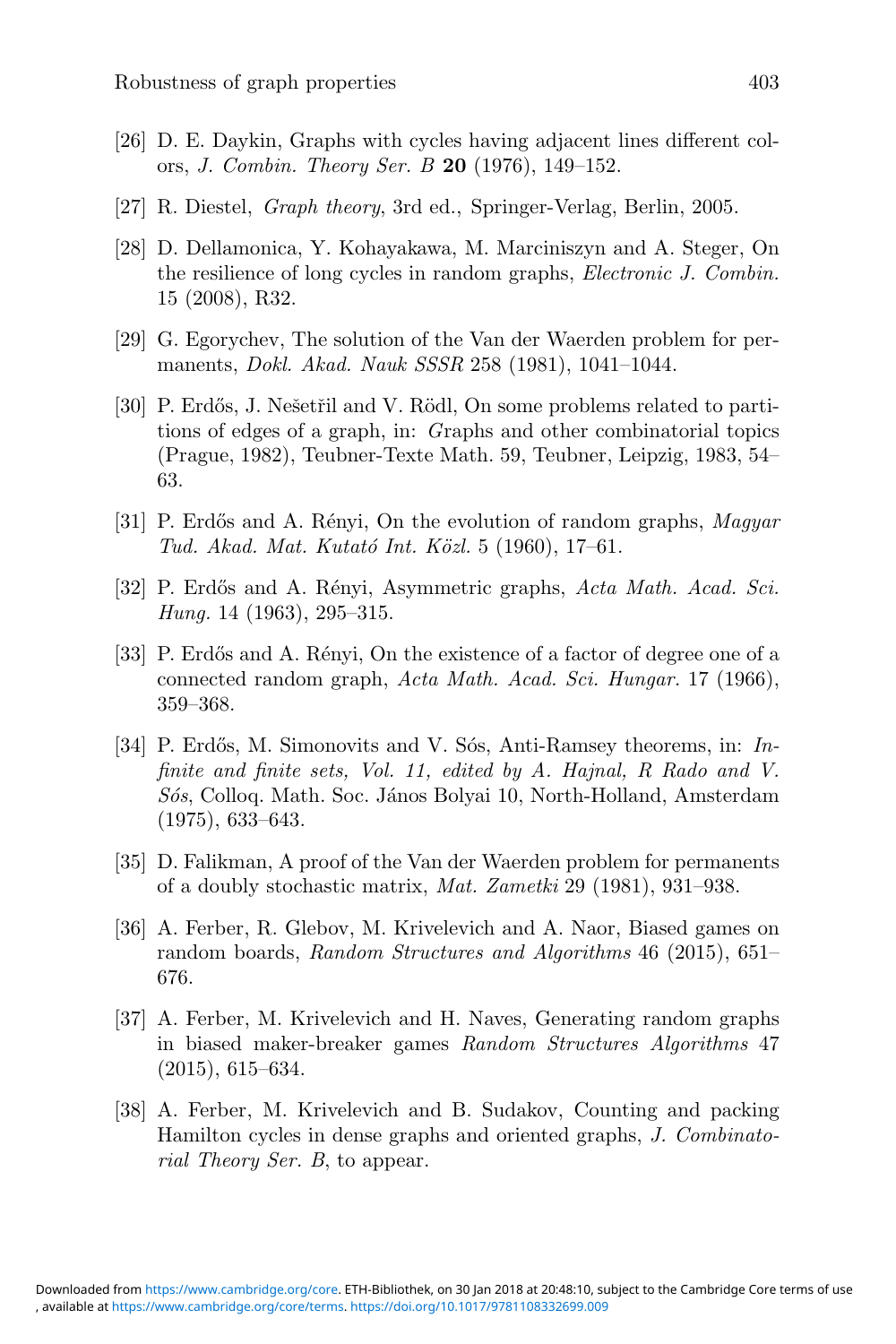- [39] A. Ferber, G. Kronenberg and E. Long, Packing, Counting and Covering Hamilton cycles in random directed graphs, *Israel J. Mathematics*, to appear.
- [40] A. Ferber, E. Long and B. Sudakov, Counting Hamiltonian decompositions of oriented graphs, arXiv:1609.09550.
- [41] A. Ferber, R. Nenadov, A. Noever, U. Peter and N. Škorić, Robust hamiltonicity of random directed graphs, *Proceedings of*  $26^{th}$  *ACM*-*SIAM SODA*, ACM Press (2015), 1752–1758.
- [42] A. Frieze and M. Karo´nski, *Introduction to Random Graphs*, Cambridge University Press, 2016.
- [43] A. Frieze and M. Krivelevich, On packing Hamilton cycles in  $\varepsilon$ -regular graphs, *J. Combinatorial Theory Ser. B* 94 (2005), 159–172.
- [44] A. Frieze and M. Krivelevich, On two Hamilton cycle problems in random graphs, *Israel J. of Mathematics* 166 (2008), 221–234.
- [45] R. Glebov and M. Krivelevich, On the number of Hamilton cycles in sparse random graphs, *SIAM Journal on Discrete Math.* 27 (2013), 27–42.
- [46] R. Glebov, Z. Luria and B. Sudakov, The number of Hamiltonian decompositions of regular graphs, *Israel J. of Mathematics*, to appear.
- [47] R. Glebov, H. Naves and B. Sudakov, The threshold probability for long cycles, *Combinatorics, Probability and Computing*, to appear.
- [48] R. Häggkvist, Hamilton cycles in oriented graphs, *Combinatorics*, *Probability and Computing* 2 (1993), 25–32.
- [49] D. Hefetz, M. Krivelevich, M. Stojakovic and T. Szabó, *Positional Games*, Birkhäuser Basel, 2014.
- [50] D. Hefetz, A. Steger and B. Sudakov, Random directed graphs are robustly Hamiltonian, *Random Structures and Algorithms* 49 (2016), 345–362.
- [51] H. Huang, C. Lee and B. Sudakov, Bandwidth theorem for random graphs, *J. Combin. Theory Ser. B* 102 (2012), 14–37.
- [52] S. Janson, T. Luczak and A. Ruciński, *Random graphs*, Wiley, New York, 2000.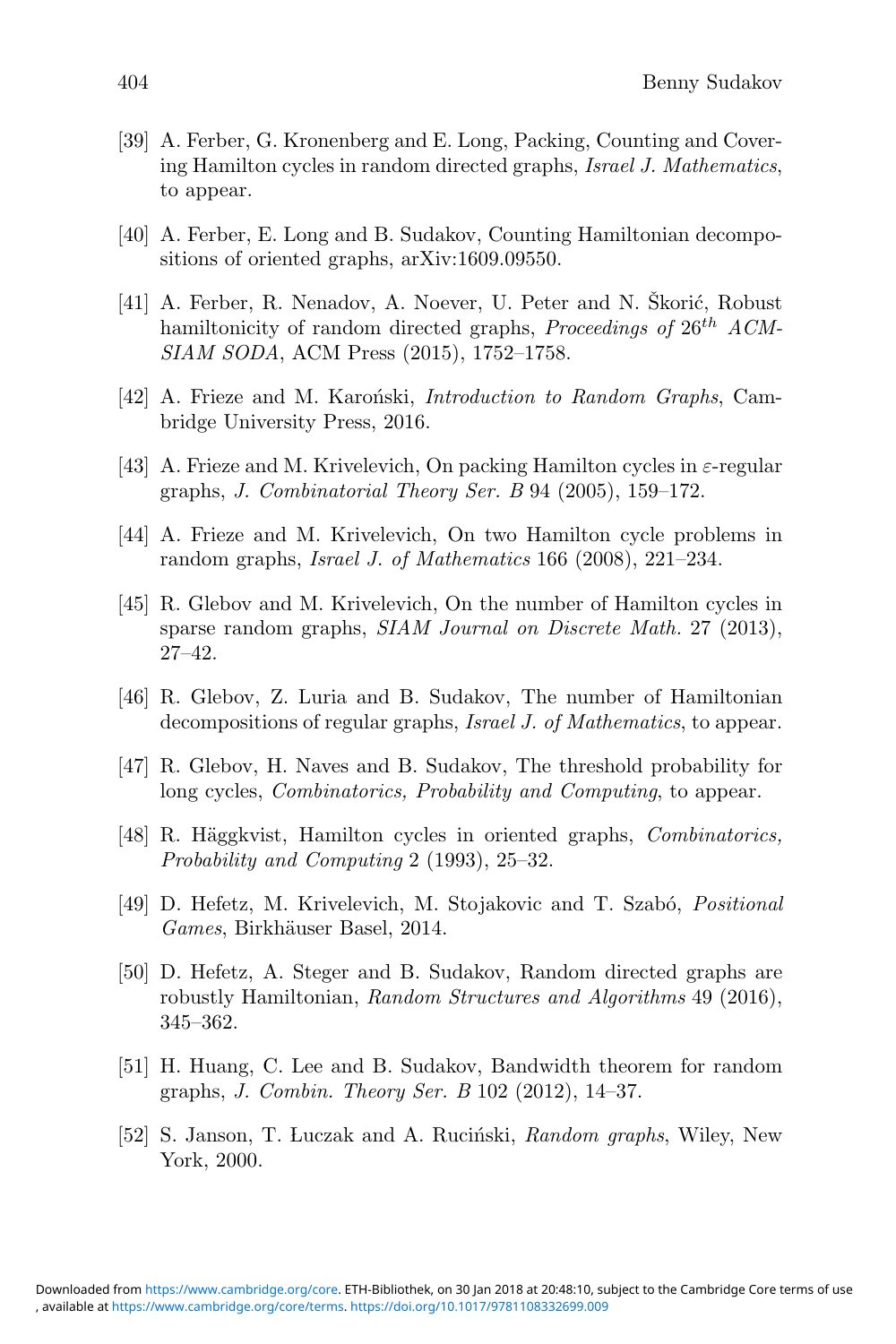- [53] R. Karp, Reducibility among combinatorial problems, in: *Complexity of Computer Computations*, New York: Plenum (1972), 85–103.
- [54] P. Katerinis, Minimum degree of a graph and the existence of kfactors, *Proc. Indian Acad. Sci. Math. Sci.* 94 (1985), 123–127.
- [55] P. Keevash, D. Kühn and D. Osthus, An exact minimum degree condition for Hamilton cycles in oriented graphs, *J. London Math. Soc.* 79 (2009), 144–166.
- [56] J.H. Kim, B. Sudakov and V. Vu, On asymmetry of random graphs and random regular graphs, *Random Structures and Algorithms* 21 (2002), 216–224.
- [57] F. Knox, D. K¨uhn and D. Osthus, Edge-disjoint Hamilton cycles in random graphs, *Random Structures and Algorithms* 46 (2015), 397– 445.
- [58] J. Komlós and M. Simonovits, Szemerédi's regularity lemma and its applications in graph theory, in *Combinatorics, Paul Erd˝os is eighty*, Vol. 2, Bolyai Soc. Math. Stud. 2, Budapest, 1996, 295–352.
- [59] J. Komlós and E. Szemerédi, Limit distribution for the existence of Hamiltonian cycles in a random graph, *Discrete Mathematics* **43** (1983), 55–63.
- [60] A. Korshunov, Solution of a problem of Erdős and Rényi on Hamilton cycles in non-oriented graphs, *Soviet Math. Dokl*, **17** (1976), 760–764.
- [61] A. Kotzig, Moves without forbidden transitions in a graph, *Matematick`y ˇcasopis* **18** (1968), 76–80.
- [62] M. Krivelevich, The critical bias for the Hamiltonicity game is  $(1 +$ o(1))n/ ln n, *Journal of the American Mathematical Society* 24 (2011), 125–131.
- [63] M. Krivelevich, C. Lee and B. Sudakov, Resilient pancyclicity of random and pseudorandom graphs, *SIAM J. Discrete Math.* 24 (2010),  $1-16$ .
- [64] M. Krivelevich, C. Lee and B. Sudakov, Robust Hamiltonicity of Dirac graphs, *Transactions of the Amer. Math. Soc.* 366 (2014), 3095–3130.
- [65] M. Krivelevich, C. Lee and B. Sudakov, Long paths and cycles in random subgraphs of graphs with large minimum degree, *Random Structures and Algorithms* 46 (2015), 320–345.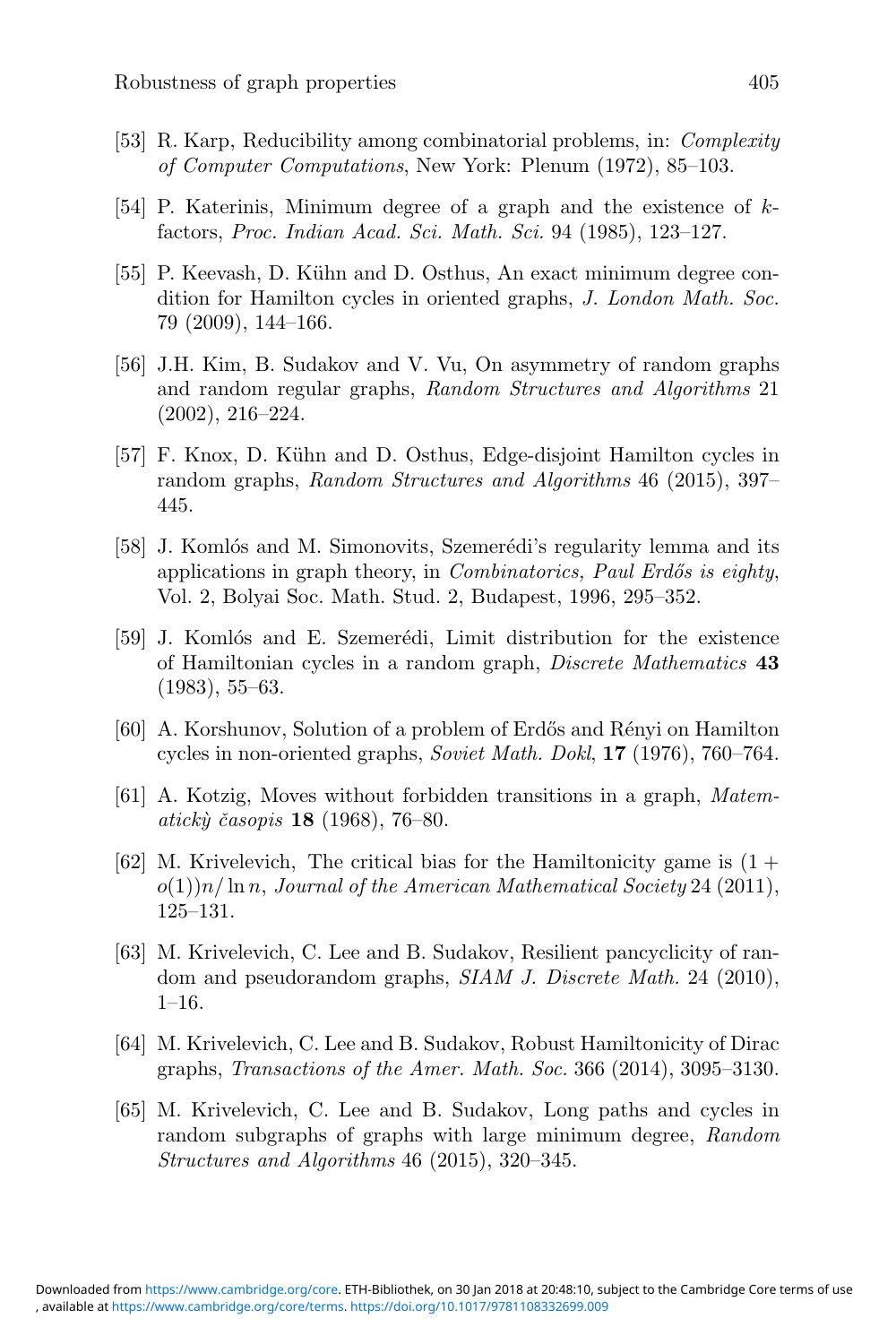- [66] M. Krivelevich, C. Lee and B. Sudakov, Compatible Hamilton cycles in random graphs, *Random Structures and Algorithms* 49 (2016), 533– 557.
- [67] M. Krivelevich, C. Lee and B. Sudakov, Compatible Hamilton cycles in Dirac graphs, *Combinatorica*, to appear.
- [68] M. Krivelevich and W. Samotij, Optimal packings of Hamilton cycles in sparse random graphs, *SIAM J. Discrete Mathematics* 26 (2012), 964–982.
- [69] M. Krivelevich and B. Sudakov, Sparse pseudo-random graphs are Hamiltonian, *J. Graph Theory* 42 (2003), 17–33.
- [70] M. Krivelevich and B. Sudakov, Pseudo-random graphs, in: *More Sets, Graphs and Numbers*, Bolyai Society Mathematical Studies 15, Springer, 2006, 199–262.
- [71] M. Krivelevich, B. Sudakov, V. Vu and N. Wormald, Random regular graphs of high degree, *Random Structures and Algorithms* 18 (2001), 346–363.
- [72] M. Krivelevich, B. Sudakov, V. Vu and N. Wormald, On the probability of independent sets in random graphs, *Random Structures and Algorithms* 22 (2003), 1–14.
- [73] D. Kühn, J. Lapinskas and D. Osthus, Optimal packings of Hamilton cycles in graphs of high minimum degree, *Combinatorics, Probability, Computing* 22 (2013), 394–416.
- [74] D. Kühn and D. Osthus, Hamilton decompositions of regular expanders: a proof of Kelly's conjecture for large tournaments, *Advances in Mathematics* 237 (2013), 62–146.
- [75] D. Kühn and D. Osthus, Hamilton decompositions of regular expanders: applications, *J. Combinatorial Theory Series B* 104 (2014), 1–27.
- [76] D. Kühn, D. Osthus and A. Treglown, Hamilton decompositions of regular tournaments, *Proceedings of the London Mathematical Society* 101 (2010), 303–335.
- [77] C. Lee and B. Sudakov, Dirac's theorem for random graphs, *Random Structures and Algorithms* 41 (2012), 293–305.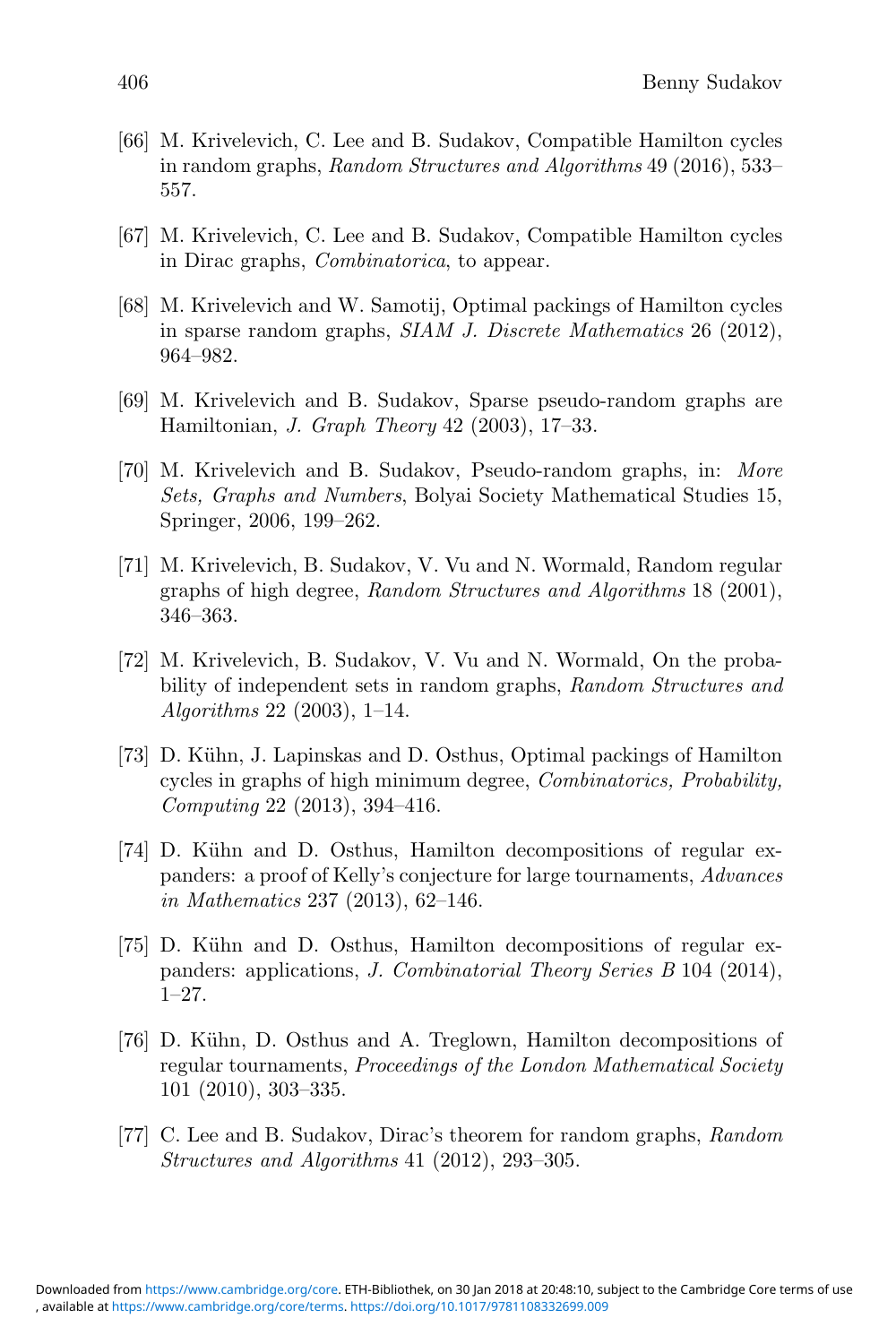- [78] A. Lo, Properly coloured Hamiltonian cycles in edge-coloured complete graphs, *Combinatorica*, to appear.
- [79] L. Lov´asz, *Combinatorial problems and exercises*, 2nd edition, AMS Chelsea Publishing, 2007.
- [80] T. Luczak, *The chromatic number of random graphs*, Combinatorica 11 (1991), 45–54.
- [81] C. Nash-Williams, Hamiltonian lines in graphs whose vertices have sufficiently large valencies, in: *Combinatorial Theory and Its Applications*, III, North-Holland, 1970, 813–819.
- [82] C. Nash-Williams, Edge-disjoint Hamiltonian circuits in graphs with vertices of large valency, in: *Studies in Pure Mathematics*, Academic Press, London, 1971, 157–183.
- [83] A. Noever and A. Steger, Local resilience for squares of almost spanning cycles in sparse random graphs, preprint.
- [84] L. Pósa, Hamiltonian circuits in random graphs, *Discrete Mathematics*, **14** (1976), 359–364.
- [85] R. Rado, Anti-Ramsey theorems, in: *Infinite and finite sets, Vol. 11, edited by A. Hajnal, R. Rado and V. Sós, Colloq. Math. Soc. János* Bolyai 10, North-Holland, Amsterdam (1975), 1159–1168.
- [86] O. Riordan, Long cycles in random subgraphs of graphs with large minimum degree *Random Structures and Algorithms* 45 (2014), 764– 767.
- [87] R. Robinson, and N. Wormald, Almost all regular graphs are Hamiltonian *Random Structures and Algorithms* 5 (1994), 363–374.
- [88] G. Sárközy, S. Selkow and E. Szemerédi, On the number of Hamiltonian cycles in Dirac graphs, *Discrete Math.* 265 (2003), 237–250.
- [89] M. Schacht, Extremal results for random discrete structures, *Annals of Math.* 184 (2016), 333–365.
- [90] B. Sudakov and V. Vu, Local resilience of graphs, *Random Structures and Algorithms* 33 (2008), 409–433.
- [91] T. Szele, Kombinatorikai vizsgalatok az iranyitott teljes graffal, *Mt. Fiz. Lapok* 50 (1943), 223–256.